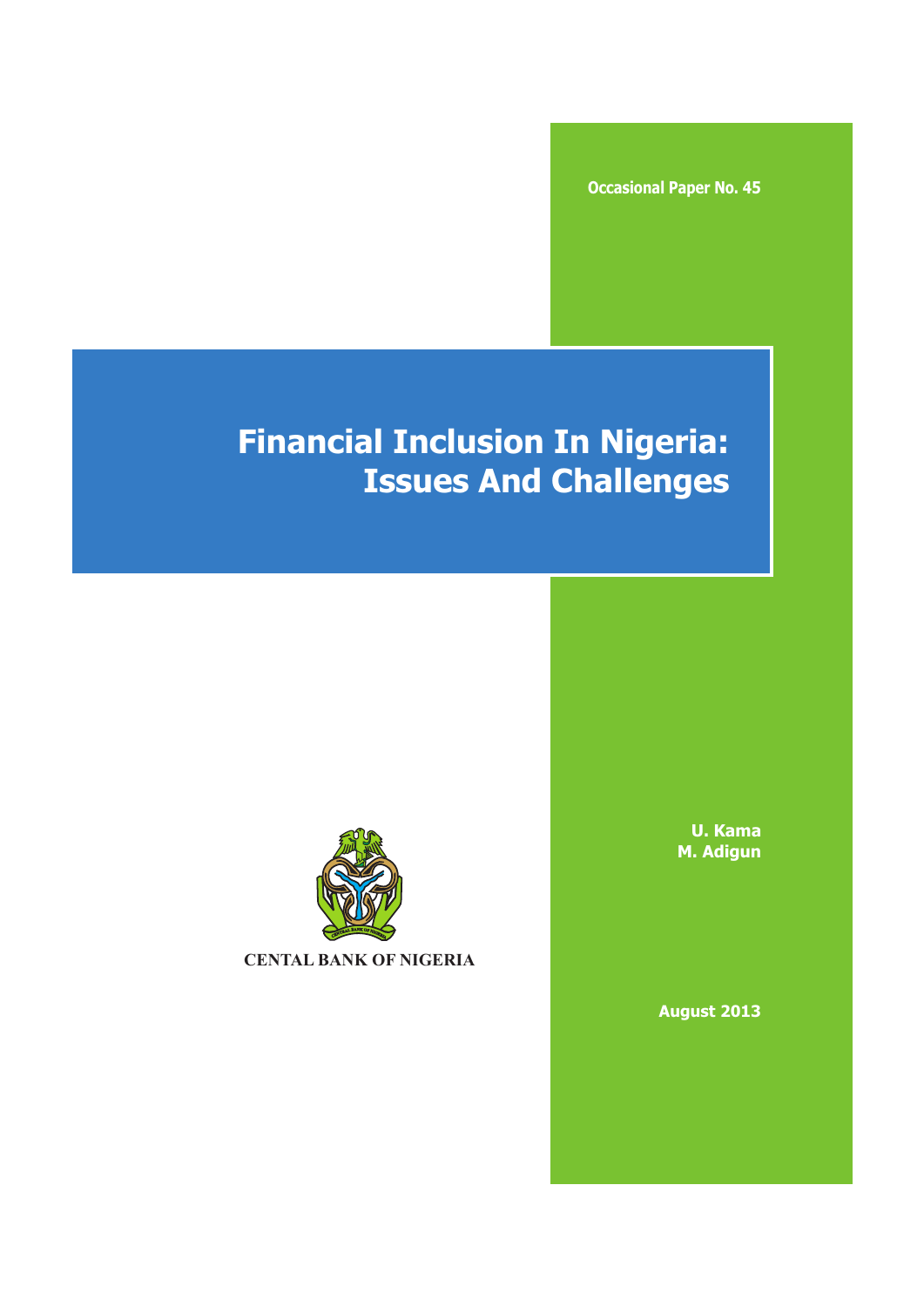Copyright © 2013 Central Bank of Nigeria 33 Tafawa Balewa Way Central Business District P. M. B. 0187, Garki Abuja, Nigeria

Studies on topical issues affecting the Nigerian Economy are published in order to communicate the results of empirical research carried out by the Bank to the public. In this regard, the findings, interpretation and conclusions expressed in the papers are entirely those of the authors and should not be attributed in any manner to the Central Bank of Nigeria or institutions to which they are affiliated.

The Central Bank of Nigeria encourages dissemination of its work. However, the materials in this publication are copyrighted. Request for permission to reproduce portions of it should be sent to the Director of Research, Research Department, Central Bank of Nigeria, Abuja.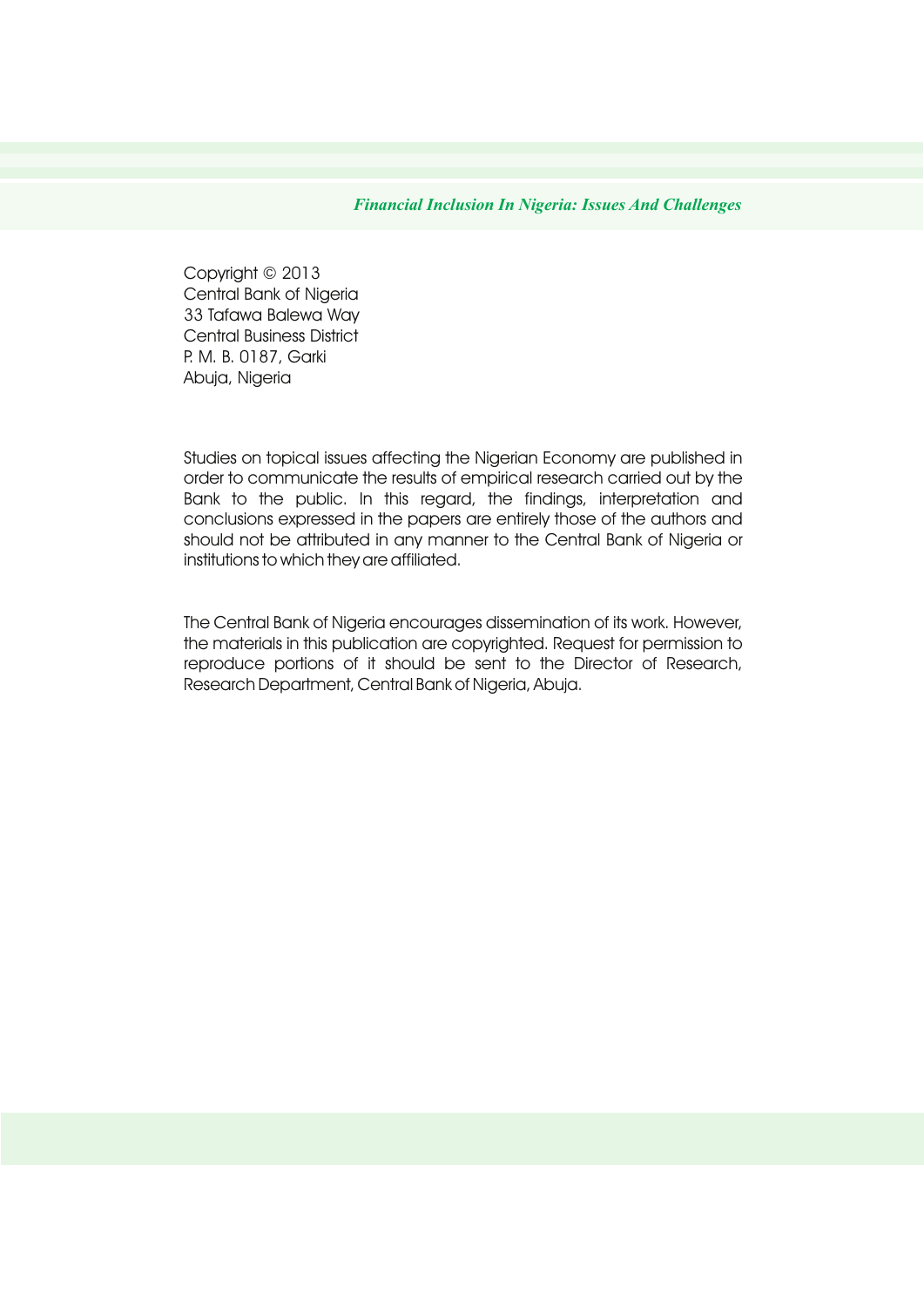# **CONTENTS**

| <b>List of Tables</b><br><b>List of Figures</b><br><b>Acronyms</b><br><b>Abstract</b> |                              | ò.<br>i i<br>т.<br>ò.                                | i i<br>à.<br>ò,<br>$\mathbf{r}$ .                                                        | ò.<br>$\bar{a}$<br>$\mathbf{r}$ .<br>$\mathbf{r}$ is | ò.<br>à.<br>$\bar{\alpha}$<br>$\mathbf{r}$ is | à.<br>$\sim$<br>$\sim$<br>$\mathbf{r}$ . | ò.<br>à.<br>т.<br>à.                                                                            | ò.<br>à.<br>ò.<br>à.                                                                                                         | İV<br>İV<br>İV<br>$\mathbf{1}$                                     |                                      |
|---------------------------------------------------------------------------------------|------------------------------|------------------------------------------------------|------------------------------------------------------------------------------------------|------------------------------------------------------|-----------------------------------------------|------------------------------------------|-------------------------------------------------------------------------------------------------|------------------------------------------------------------------------------------------------------------------------------|--------------------------------------------------------------------|--------------------------------------|
| 1.0.                                                                                  | <b>Introduction</b>          |                                                      |                                                                                          |                                                      |                                               | ò.                                       |                                                                                                 |                                                                                                                              | i.                                                                 | $\mathbf{2}$                         |
| 2.0.                                                                                  |                              |                                                      |                                                                                          |                                                      |                                               |                                          |                                                                                                 | <b>Conceptual Issues and Relevance of Financial Inclusion</b>                                                                |                                                                    | $\mathfrak{Z}$                       |
|                                                                                       | 2.1<br>2.2                   |                                                      | Conceptual Issues<br>Relevance of Financial Inclusion                                    |                                                      | $\mathbf{r}$                                  | <b>Contract Contract Contract</b>        | $\mathbf{r}$<br>$\mathbf{u}$                                                                    | $\ddot{\phantom{a}}$<br>$\ddot{\phantom{a}}$                                                                                 | $\ddot{\phantom{a}}$<br>à.                                         | 3<br>5                               |
| 3.0.                                                                                  | 3.1.<br>3.2.<br>3.3.<br>3.4. | <b>Financial Inclusion in Selected Jurisdictions</b> | <b>Developed Economies</b><br>Middle East and North Africa (MENA)<br>African Experiences |                                                      | $\mathbf{r}$                                  | and the company<br>and and some and      |                                                                                                 | $\ddot{\phantom{a}}$<br>$\ddot{\phantom{a}}$<br>Emerging Economies - India Malaysia and Brazil<br>$\ddot{\phantom{a}}$<br>ò. | $\ddot{\phantom{a}}$<br>$\ddot{\phantom{a}}$<br>ă.<br>ò.<br>ò.     | 7<br>$\overline{7}$<br>9<br>12<br>13 |
| 4.0.                                                                                  | 4.1.<br>4.2.                 | Overview of Financial Inclusion in Nigeria           |                                                                                          |                                                      |                                               |                                          | Past Efforts at Financial Inclusion in Nigeria<br>Recent Financial Sector Reforms and Financial | à.                                                                                                                           | ă.<br>$\ddot{\phantom{a}}$                                         | 15<br>16                             |
|                                                                                       |                              |                                                      | Inclusion in Nigeria<br>4.2.2. Microfinance Policy<br>4.2.3. Non-Interet Banking         |                                                      | $\sim$                                        |                                          | the contract of the contract of the<br><b>Carl College</b><br>and the contract of the           | 4.2.1. Financial Stability Strategy 2020 (FSS2020)<br>4.2.4. E-Banking Products and Electronic Payment                       | т,<br>$\ddot{\phantom{a}}$<br>$\bar{\mathbf{r}}$<br>$\bar{\Omega}$ | 20<br>20<br>21<br>22                 |
|                                                                                       | 4.3.                         |                                                      |                                                                                          | System and Cashless Policy                           |                                               |                                          |                                                                                                 | $\mathbf{r}$<br>Recent Developments on Financial Inclusion in Nigeria                                                        | $\bar{\mathbf{r}}$                                                 | 23<br>26                             |
| 5.0.                                                                                  |                              | <b>Issues and Challenges</b>                         |                                                                                          |                                                      |                                               |                                          |                                                                                                 |                                                                                                                              | i.                                                                 | 31                                   |
| 6.0.                                                                                  | 6.1.<br>6.2.                 | The Way Forward and Conclusion<br>Conclusion         | The Way Forward                                                                          | $\sim 100$                                           | $\ddot{\phantom{a}}$<br>à.                    | à.<br>$\mathbf{r}$ .                     | à.<br>ά¥,<br>т.                                                                                 | à.<br>ά¥.<br>т.                                                                                                              | à.<br>т.<br>$\bar{\mathbf{r}}$ .                                   | 34<br>34<br>39                       |
| <b>References</b>                                                                     |                              | ò.                                                   | $\alpha$                                                                                 | $\alpha$                                             | $\alpha$                                      | $\alpha$                                 | $\alpha$                                                                                        | $\bar{\alpha}$                                                                                                               | $\bar{\mathbf{r}}$ .                                               | 41                                   |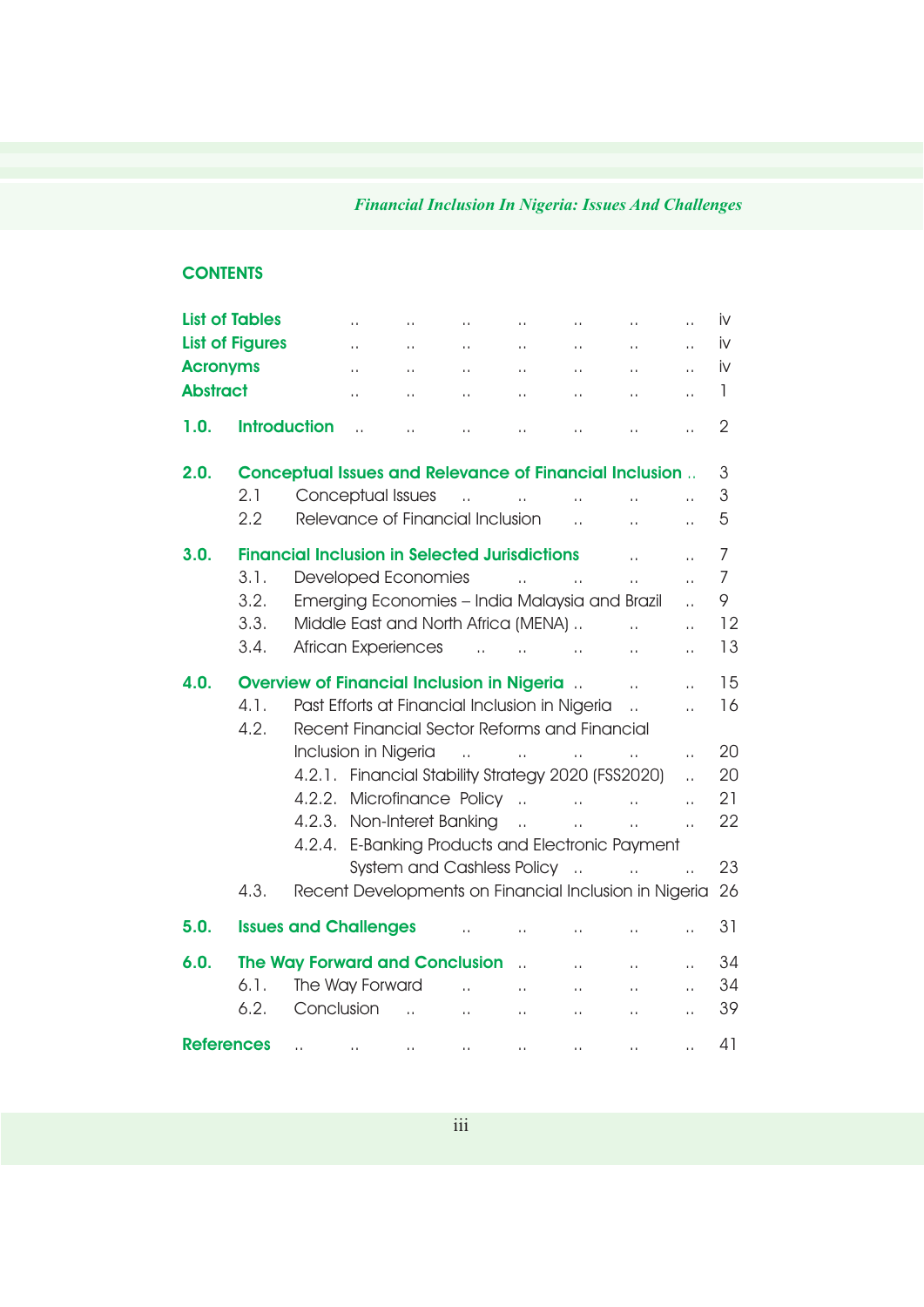# List of Tables

| Rural Banking Programme in Nigeria (1977-1983)                       | 17  |
|----------------------------------------------------------------------|-----|
| Summary of Activities of People's Bank of Nigeria                    |     |
| $(1989 - 1994)$<br>$\overline{1}$<br>$\mathbf{r}$                    | 19  |
|                                                                      |     |
| list of Figures                                                      |     |
| Figure 1: Number of ATMs per 100,000 Adults in Selected Countries 23 |     |
| Figure 2: Number of POS per 100,000 Adults in Selected Countries     | 24  |
| Figure 3: Use of Financial Products in Nigeria<br>$\mathbf{r}$       | 26  |
| <b>Total Population/Financial Access</b>                             | 27  |
| Geo-political Distribution of Unbanked Nigerians                     | 28  |
| Figure 6: Financial Access Among Female Population in Nigeria        | -28 |
|                                                                      |     |

| Figure 7: Financial Access Among Male Population in Nigeria  29 |             |             |                          |  |                            |  |      |
|-----------------------------------------------------------------|-------------|-------------|--------------------------|--|----------------------------|--|------|
| Figure 8: % of Household with Access to a Bank Account in       |             |             |                          |  |                            |  |      |
| Selected Countries                                              | <b>A</b> 10 | <b>A</b> 11 | <b>Contract Contract</b> |  | the company of the company |  | - 30 |

## LIST OF ACRONYMS

| <b>ATM</b>     | Automated Teller Machine                              |
|----------------|-------------------------------------------------------|
| <b>POS</b>     | Point of Sale                                         |
| <b>CGAP</b>    | Consultative Group to Assist the Poor                 |
| <b>CFI</b>     | Centre for Financial Inclusion                        |
| <b>MENA</b>    | Middle Fast and North Africa                          |
| <b>ECA</b>     | Europa and Central Asia                               |
| <b>LAC</b>     | Latin America and Caribbean                           |
| <b>EAP</b>     | East Asia and Pacific                                 |
| <b>OECD</b>    | Organisation for Economic Cooperation and Development |
| AFI            | Alliance for Financial Inclusion                      |
| <b>PCC</b>     | Plymouth City Council                                 |
| <b>NERFUND</b> | National Economic Reconstruction Fund                 |
| <b>FEAP</b>    | <b>Family Economic Advancement Programme</b>          |
| <b>EFINA</b>   | Enhancing Financial Innovation and Access             |
| N11            | Next Eleven Emerging Economies/Countries              |
| <b>KYC</b>     | Know Your Customer                                    |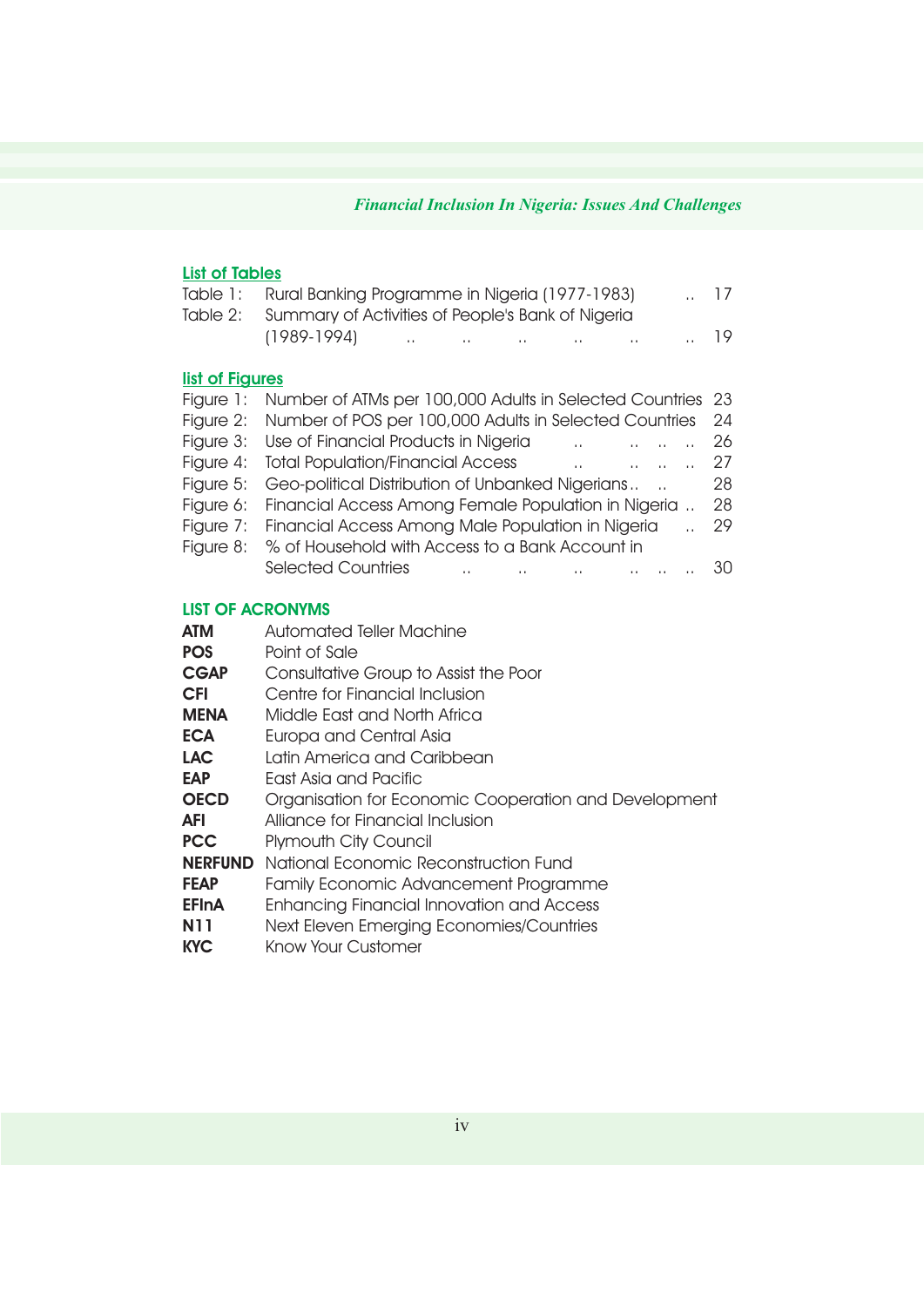# **FINANCIAL INCLUSION IN NIGERIA: ISSUES AND CHALLENGES**

#### **Abstract**

*Financial Inclusion is a state where financial services are delivered by a range of providers, mostly the private sector, to reach everyone who could use them. Specifically, it means a financial system that serves as many people as possible in a country. In recent time, financial Inclusion has assumed a critical development policy priority in many countries, particularly in developing economies. This paper reviewed experiences of other jurisdictions in the achievement of financial inclusion. More importantly, the various country experiences showed that, though financial inclusion may have become a general phenomenon, its nature, form and challenges differ among jurisdictions and as such cannot be addressed by a single product or "one size fit all" approach. Nations should therefore implement initiatives that take into consideration the peculiarities of their environments and most critically its local people.*

*It further reviewed past and present efforts at promoting financial inclusion in Nigeria. Although gradual progress is being made to improve on financial inclusion, critical challenges of low financial literacy, inadequate infrastructural facilities as well as inadequate and inefficient technologybased facilities by financial institutions, has limited the achievement of significant expansion in financial inclusion level in Nigeria. This study recommends a systematic approach that aligns responsibility and institutions among all stakeholders in the financial inclusion process to guarantee sustainability.* 

Key Words: Financial Inclusion, Financial Services, Poverty and Economic Growth & Development.

JEL Classification: G20, G21, O16, O40, I30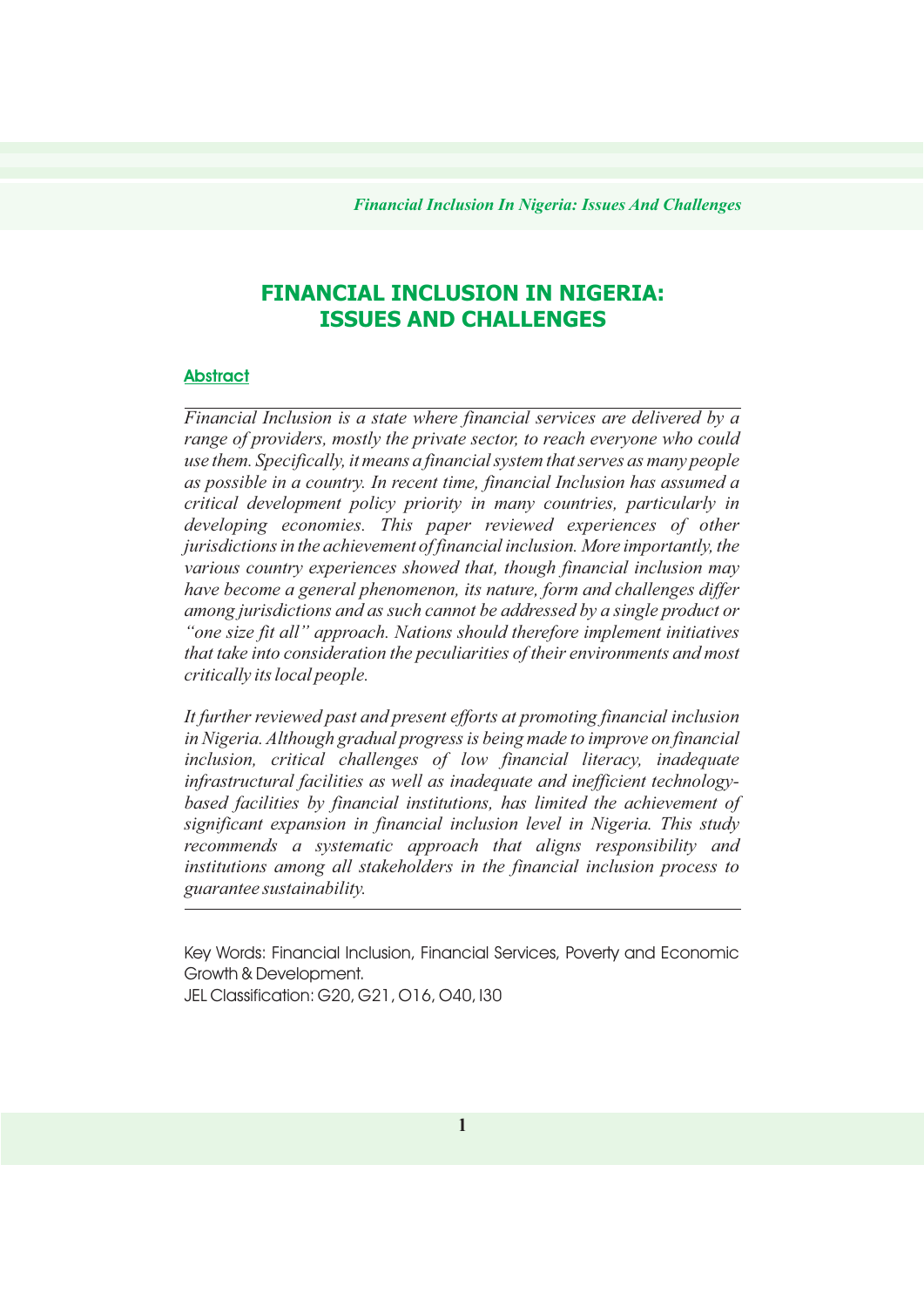#### 1.0. INTRODUCTION

The principle of financial inclusion has assumed greater level of importance in recent times due to its perceived importance as a driver of economic growth. Giving access to the hundreds of millions of men and women (all over the world) who are presently excluded from financial services would provide the possibilities for the creation of a large depository of savings, investable funds, investment and therefore global wealth generation. In other words, access to financial services, that are well suited for low-income earners promote enormous capital accumulation, credit creation and investment boom. Usually the low-income earners constitute the largest proportion of the population and so control enormous chunk of the economy's idle fund albeit held in small amounts in the hands of each of the several million members of this group. Harnessing and accumulating these resources provides a huge source of cheap long-term investable capital.

Mehrotra et'al (2009), emphasised that access to financial services allows the poor to save money outside the house safety, and helps in mitigating the risks that the poor faces as a result of economic shocks. Hence, providing access to financial services is increasingly becoming an area of concern for every policymaker for the obvious reason that it has far reaching economic and social implications. Financial inclusion has therefore become an explicit strategy for accelerated economic growth and is considered to be critical for achieving inclusive growth in a country. This realisation, in the recent past, was the major impetus for the adoption of policies and measures aimed at growing global financial inclusion as a means of promoting world economic prosperity.

Notwithstanding this global consensus, achieving pervasive financial inclusion has remained a global challenge with as much as 54.0 per cent of adults worldwide being financially excluded (without access to financial services). The situation is even worse in the developing economies where some countries have as much as 70.0 per cent financial exclusion levels. The 2010 financial survey by the Consultative Group to Assist the Poor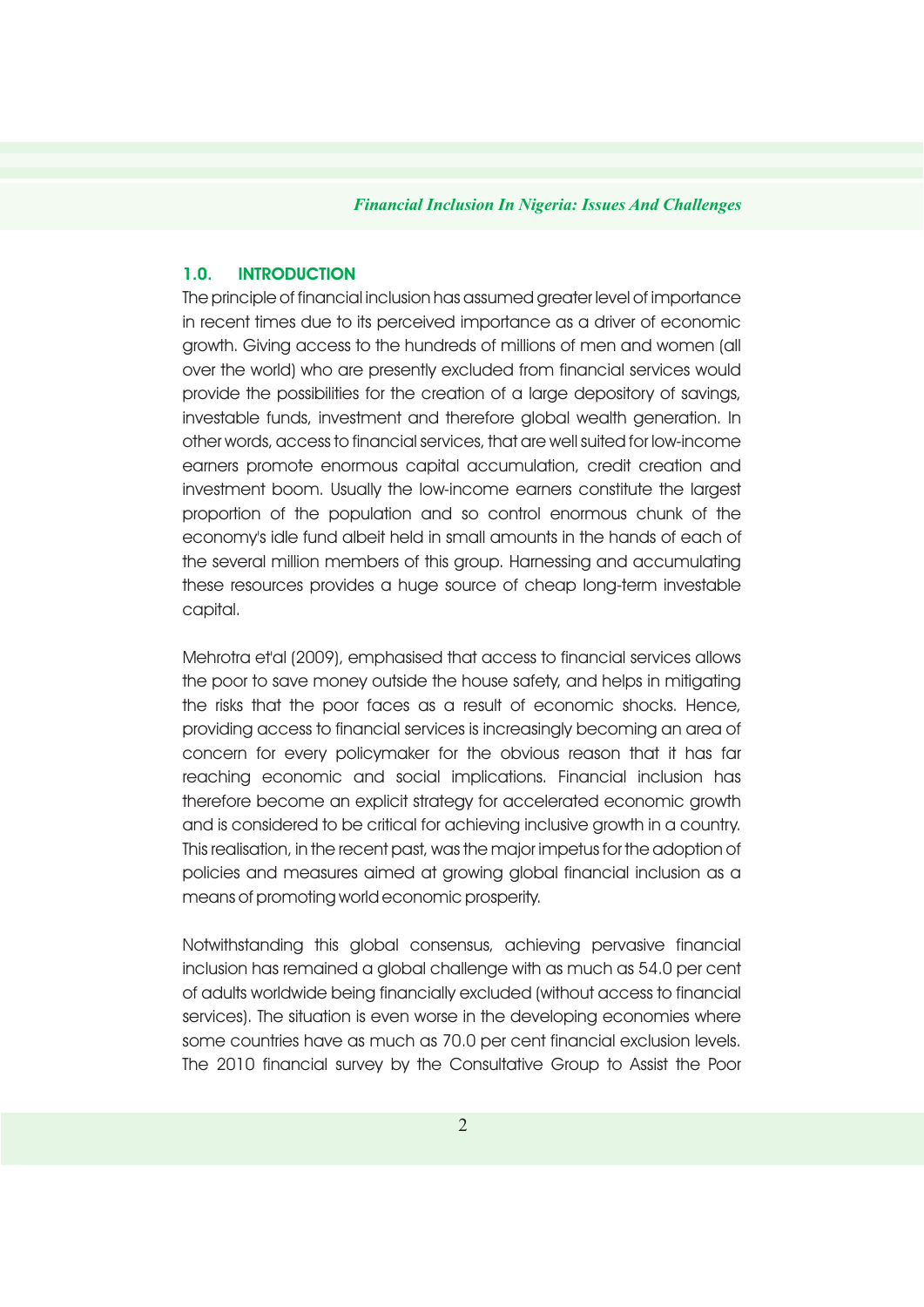(CGAP/World Bank), show that the figures in almost all economies in Sub-Saharan Africa were below this world average, while high-income countries were above it. Sub-Saharan Africa and South Asia are the regions with the lowest share of banked households. The report also indicated that the percentage of households having deposit accounts in a formal financial institution varies greatly across countries, ranging from below 1.0 per cent in the Democratic Republic of Congo and Afghanistan to about 100 per cent in Japan. This worrisome level of access to finance, especially in the developing countries poses a serious challenge not only to the different local economies, but also to the global economic growth at large and thus, necessitating the pragmatic efforts by policy makers to remove barriers like education, gender, age and irregular income so as to enhance access.

The objective of this paper is therefore to examine the efforts so far made in achieving financial inclusion in Nigeria, the challenges therein and the way forward. Following this introduction section II deals with the conceptual issues and relevance of financial inclusion. Section III reviews country experiences in financial inclusion, while Section IV gives an overview of financial inclusion in Nigeria. Issues and challenges of financial inclusion in the country are x-rayed in Section V, while Section VI contains the way forward and conclusion.

#### 2.0. CONCEPTUAL ISSUES AND RELEVANCE OF FINANCIAL INCLUSION

#### 2.1. Conceptual Issues

The increasing importance of financial inclusion as a catalyst for economic growth and development has been well documented in the literature. Financial inclusion is today widely considered as a right of all citizens to social inclusion, better quality of life and a tool for strengthening the economic capacity and capabilities of the poor in a nation (Banco Central do Brazil, 2010). Policymakers have thus, viewed financial inclusion as a basic access for all citizens, highlighting its non-excludability and also its non-rivalness. Considering that financial inclusion meets these two criteria, Mehrotra et al (2009), concluded that though, the degree of "publicness" in "financial inclusion" may be different from a typical public good like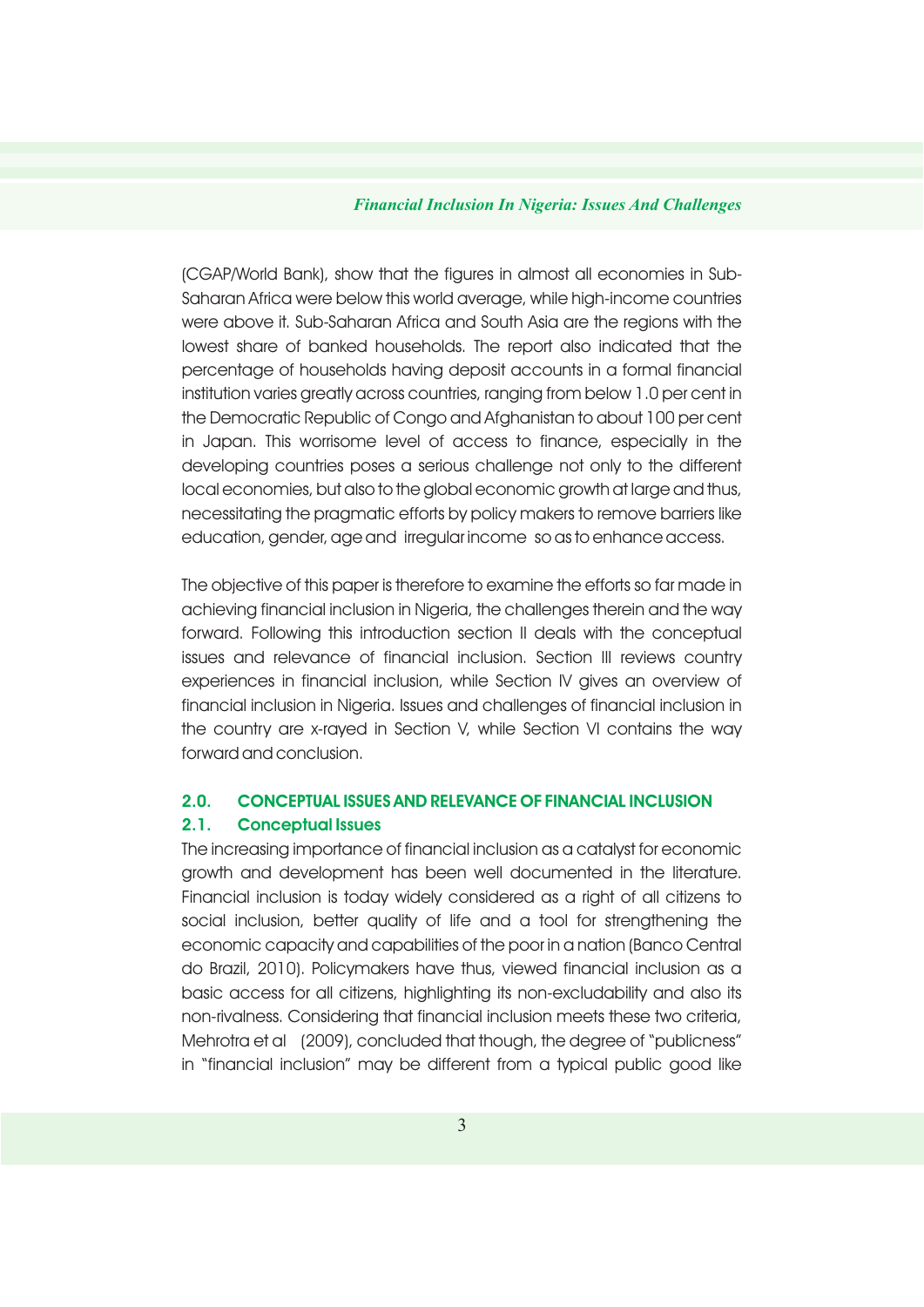defence, but there should be no doubt that financial inclusion meets the two features of public good and thus, can be regarded as a "quasi-public good".

Consequently, financial inclusion is defined as a process or situation which allows for ease of access to, or availability of and usage of formal financial systems by members of the economy. It describes a process where all members of the economy do not have difficulty in opening bank account; can afford to access credit; and can conveniently, easily and consistently use financial system products and facilities without difficulty. It is the process which ensures that a person's in-coming money is maximised, out-going is controlled and can exercise informed choices through access to basic financial services (PCC Financial Inclusion Strategy, 2009).

In that regard, financial exclusion is the inability of individual, household or group to access particularly the formal financial products and services. To Mohan (2006), financial exclusion signifies lack of access by certain segments of the society to appropriate low cost, fair and safe financial products and services from mainstream providers.

Though there may not have been a universal agreement over an exclusive list, it is widely agreed that financial inclusion is multidimensional, encompassing access to, use of and capability in relation to a range of financial services. Stephen Sinclair et al (2009) summarised that financial inclusion is a state in which all people have access to banking and insurance services as well as financial literacy and capabilities. It has also been defined as "the state of financial system where every member of society has access to appropriate financial products and services for effective and efficient management of their resources; get needed resources to finance their businesses; and financial leverage to take up opportunities that will lead to increase in their income" (Chima, 2011).

The Centre for Financial Inclusion provides a somewhat all-encompassing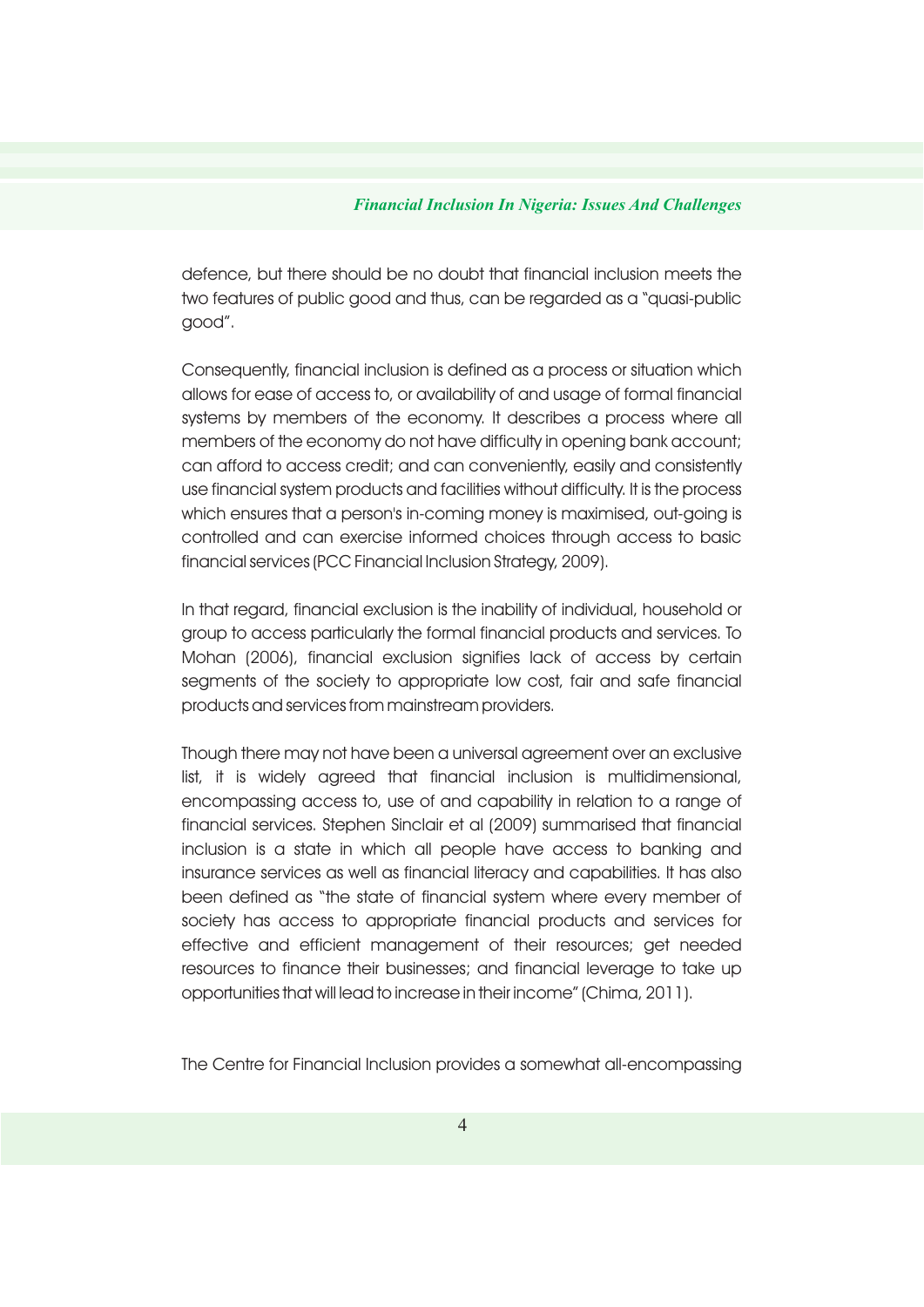definition. The Centre defines financial inclusion as "a state in which all who can use them have access to a full suite of quality financial services, provided at affordable prices, in a convenient manner, and with dignity for the clients. It is a state where financial services are delivered by a range of providers, most of them private sector, and reach everyone who can use them, including the poor, disabled, rural, and other excluded populations" (Centre for Financial Inclusion, 2010).

In a cross-country policy research working paper on access to financial services and inclusion around the world in 2011, Ardic et al, (2011) noted that there is yet much to be done in the financial inclusion arena. The findings revealed that 56.0 per cent of adults in the world do not have access to formal financial services and that the situation is even worse in the developing world with 64.0 per cent of adults unbanked. A study conducted by Beck et al (2007) revealed that on a regional breakdown of predictions, Sub-Saharan Africa (SSA) and South Asia (SA) were the two regions with the lowest percentage of banked individuals, with medians of 12.0 and 22.0 per cent, respectively. Latin America and the Caribbean (LAC), East Asia and Pacific (EAP), and Middle East and North Africa (MENA) followed with medians of 40.0, 42.0 and 42.0 per cent, respectively. In the developing world, Europe and Central Asia (ECA) were the regions with the highest percentage of banked households on average, with a median of 50.0 per cent.

#### 2.2. The Relevance of Financial Inclusion

The global financial inclusion average defined as the number of adults with access to financial services is less than 50.0 per cent. The problem is more acute in the developing and African countries in particular, such that achieving a higher financial inclusion level has become a global challenge (Ardic et al, 2011). The global target has been to remove all the barriers, including education, gender, age, irregular income, regulation and geographical locations that have together contributed to the dearth of access to financial services by billions of adults all over the world.

Sanusi, (2011) had attributed the rise in poverty level in Nigeria to the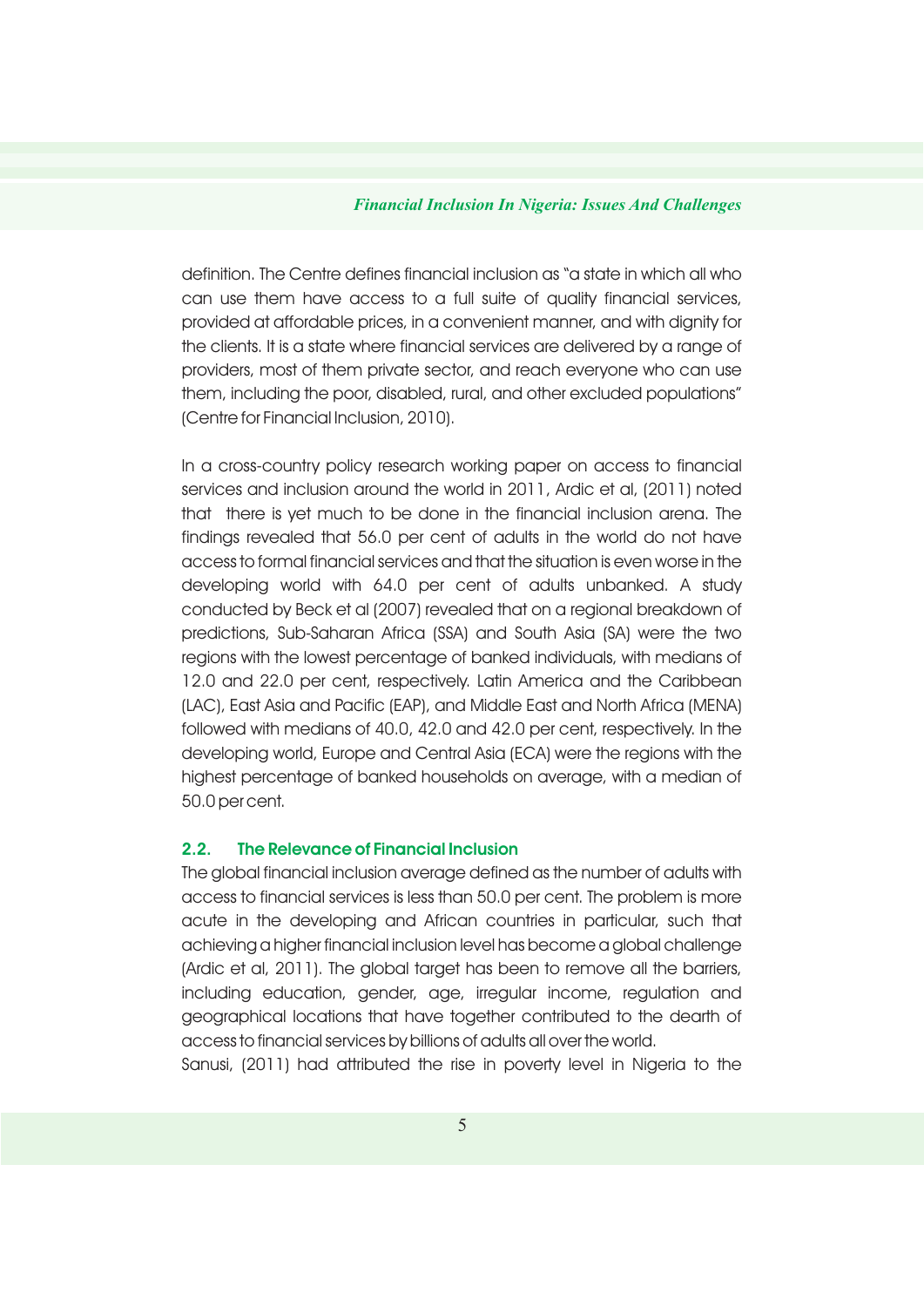challenges of financial exclusion. According to him, achieving optimal level of financial inclusion in Nigeria means empowering 70.0 per cent of the population living below poverty level, and this would boost growth and development. Inclusion of this segment of the society would generate multiple economic activities, cause growth in national output and eventually reduce poverty.

Theoretically, greater access to deposit facilities enhances the ability of financial intermediaries to mobilise savings, while better access to finance facilitates economic growth by increasing the ability of households to undertake productive investments (Andrianaivo and Kpodar, 2011). Specifically, financial inclusion connects people to banks with the consequential benefits. Chong and Chan (2010), noted further that access to a well-functioning financial system, by creating equal opportunities, enables socially and economically excluded people to integrate into the economy and actively contribute to economic development. This ensures that the financial system plays its role of inclusive growth which is one of the major challenges of emerging and developing economies.

Mohan (2006) noted that, once access to financial services improves, inclusion affords several benefits to the consumer, regulator and the economy alike. The author noted that the establishment of an account relationship can pave the way for the customer to avail the benefits of a variety of financial products, which are not only standardised, but are also provided by institutions that are regulated and supervised by credible regulators that ensures safety of investment. In addition, bank accounts can also be used for multiple purposes, such as, making small value remittances at low cost and purchases on credit. In summary, access to a bank account does provide the account holder not only a safer means of keeping his/her fund but also provides access to use of other low cost and convenient means of transaction. For the regulator, the transparency in the flow of transactions makes monitoring and compliance easier, while for the economy, increased financial inclusion makes capital accumulation easier and more transparent. Mohan (2006) concluded therefore that "the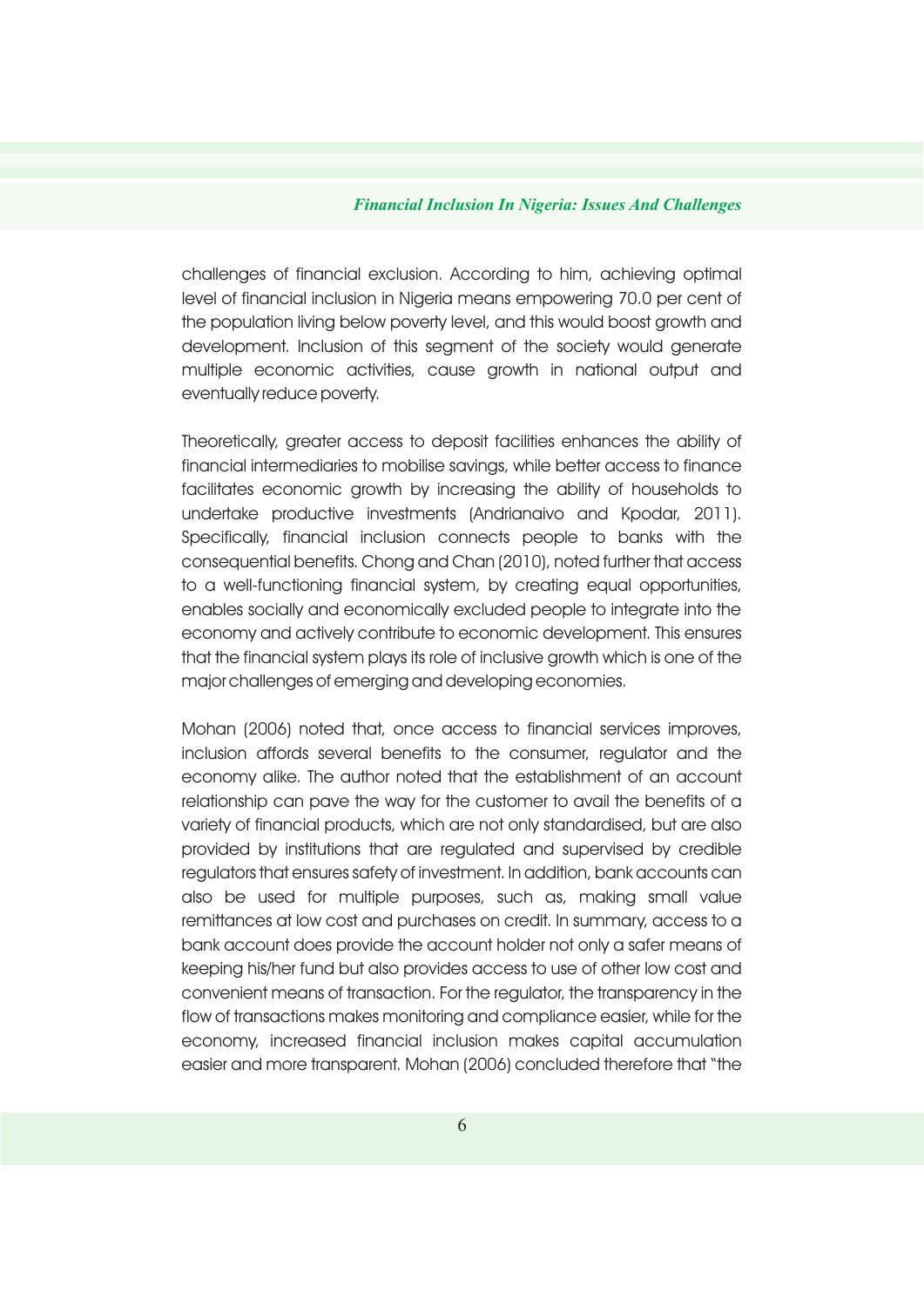single gateway of a banking account can be used for several purposes and represents a beneficial situation for all the economic units in the country".

The consequence of financial exclusion is to minimise the scale of economic activities that can be financed and hence, limiting the potentials for higher economic growth. Financial inclusion requires that attention is given to human and institutional issues, such as quality of access, affordability of products, provider sustainability, and outreach to the most excluded populations. Financial inclusion guarantees improved ability of poor people to save, borrow, and make payments throughout their lifetime.

Apart from the regular form of financial intermediation, financial inclusion takes care of:

- Basic no frills banking account for making and receiving payments;
- Savings products suited to the pattern of cash flows of a poor household;
- Money transfer facilities; and
- Insurance (life and non-life).

#### 3.0. FINANCIAL INCLUSION IN SOME SELECTED JURISDICTIONS

Different countries have implemented varying policies to promote financial inclusion taking into consideration the peculiarities of the economy and local population characteristics. Some countries have promoted vigorously, alternative financial institutions such as micro finance institutions and Self Help Groups, among others, in order to ensure financial services reach the excluded, while others simplified existing products to overcome the difficulties in accessing such services.

#### 3.1. Developed Economies

In the developed economies, specific legal and policy pronouncements have been made to encourage actions (particularly by banks) that ensure continuous broadening and sustained financial inclusion. The United Kingdom was one of the first countries to realize the importance of financial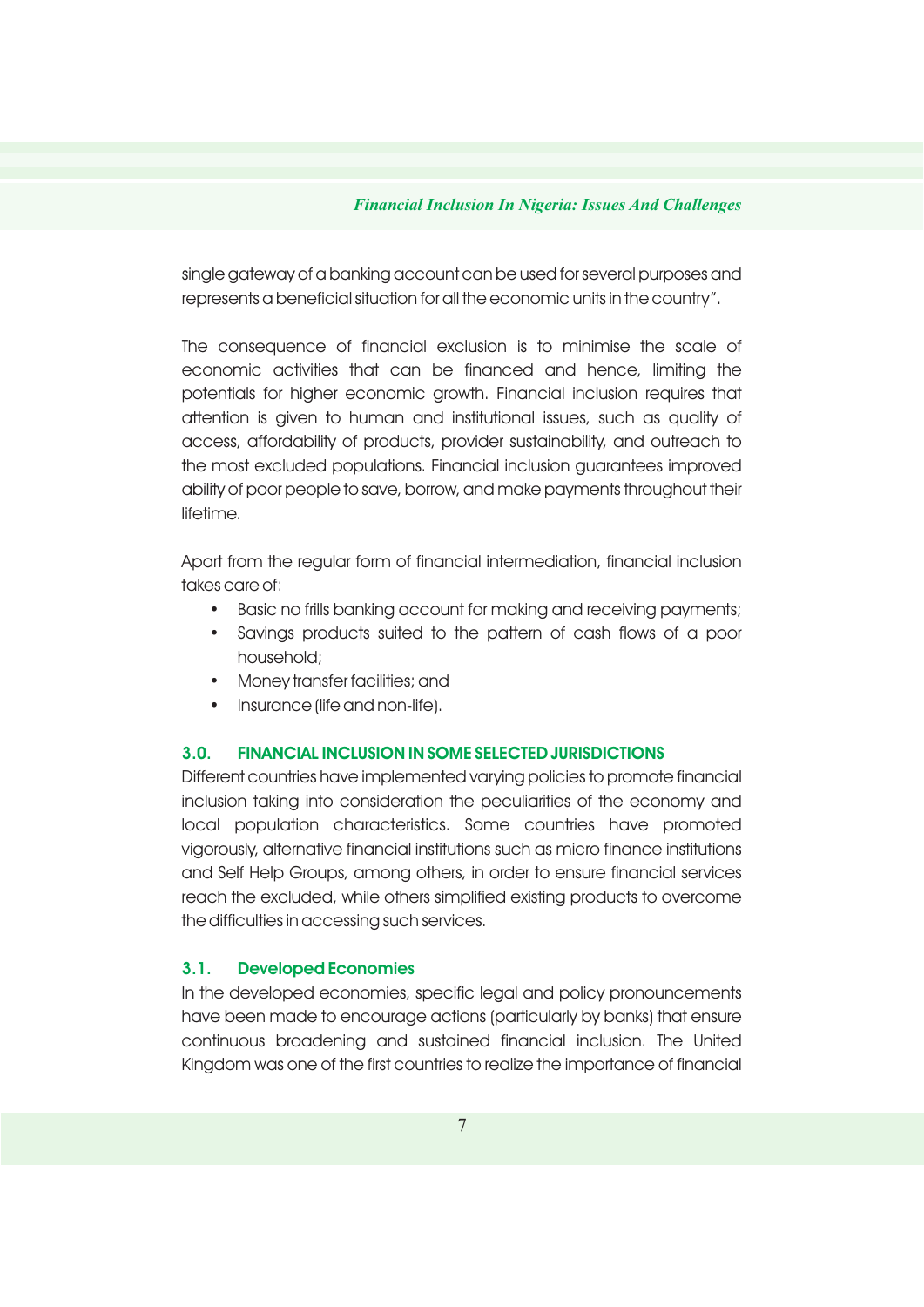inclusion. It published its strategy of financial inclusion "Promoting Financial Inclusion" alongside the Pre-Budget Report of 2004. HM Treasury (2004), indicated that the government identified the need for financial literacy and basic understanding of financial concepts as a critical success factor in the efforts at ensuring increased financial inclusion. To achieve this, government worked with potential providers to develop proposals for delivering a significant increase in free face-to-face money advice, targeted in areas of high financial exclusion. Specifically, the government took active part in the process of midwifing models of money advice outreach aimed at reaching those who do not normally present themselves to debt advisers. Also, a Financial Inclusion Fund of £120 million was set up to help bring about expansion of access to financial services, while a Financial Inclusion Taskforce was formally launched in February 2005 to monitor progress on financial inclusion and make suitable recommendations. Working and consulting with stakeholders (including community development finance institutions, and home credit companies), the government implemented policies, including community investment tax relief scheme to deliberately promote the informal sector.

The German Bankers' Association introduced a voluntary Code in 1996 providing for an "everyman" banking transactions, (Srinivasan, 2009). This ensured that financial institutions made access to banking services easy and less cumbersome for the benefit of every member of the community.

In Sweden, Belgium and France legislations recognized the right to open account and so prevent banks from refusing to open account for intending customers (CGAP, World Bank, 2010).

Mohan (2006) had enumerated that in France, the "Law on Exclusion" of July 1998 reiterated the right to an account first set out in the 1984 law and has since then simplified the process of exercising the right, while in Belgium, the Banking Bill 2003, which had been implemented since October 2003, set out the minimum standards for basic bank accounts and specifies the minimum number of free face-to-face transactions.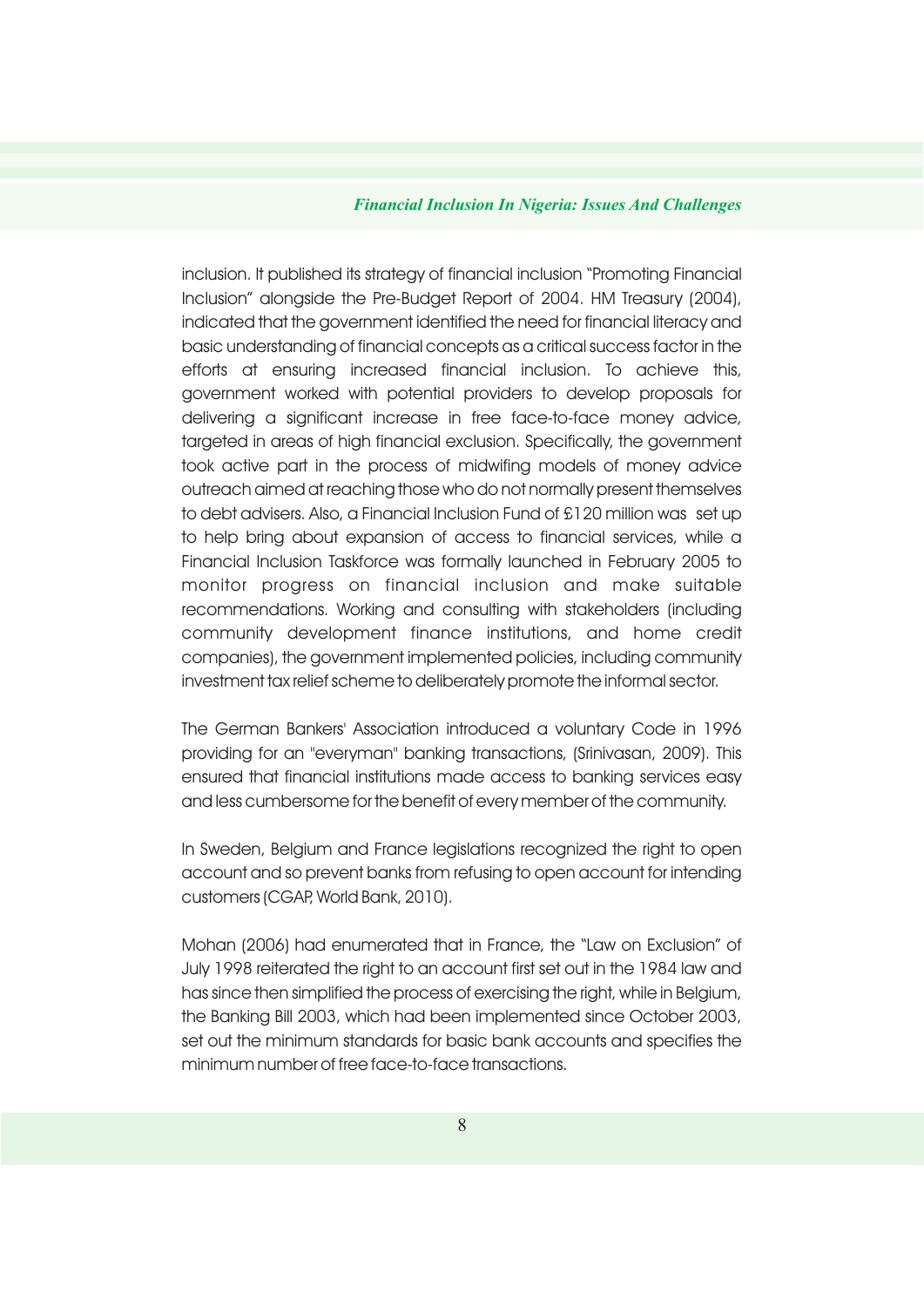Srinivasan (2009) added that the laws in Belgium and France not only commit banks to open minimum number of branches in rural areas but also stipulates the basic transaction types to be on offer as well as put ceilings on charges that can be applied.

In the US, the flagship legislation to promote financial inclusion required regulatory authorities to rate banks based on their efforts at serving rural-low income communities just like the Community Reinvestment Act (1997) requires banks to offer credit throughout their entire area of operation and prohibits them targeting only the rich neighborhoods (Srinivasan, 2009) Canada enacted "Access to Banking Services Regulation in 2003" requiring all banks/financial institutions to provide/open personal accounts without minimum opening balances irrespective of the employment or credit history and with minimum requirements. There was also a financial consumer agency established to monitor whether financial institutions adhere to their public commitments. The Canadian Bankers Association and the Canadian Foundation for Economic Education (CFEE) were involved in promoting financial education, extending beyond credit counseling to awareness about macroeconomic environment (Mehrotra et al, 2009).

In summary, the strategy and policy responses by central banks and monetary authorities in most developed economies have therefore been a combination of codes of practice and specific legislations.

#### 3.2. Emerging Economies: OECD, India, Malaysia and Brazil

Effective access to financial services has assumed the status of fundamental human rights in most of the emerging market economies as it is considered as one of the main driving forces of economic equality in this contemporary age. While the high income OECD countries have as low as 8.0 per cent, the exclusion rate ranges from 49.0 per cent in Central Asia and Eastern Europe to 58.0 per cent in South Asia and 65.0 per cent in Latin America. Attempts to grow financial inclusion have been largely focused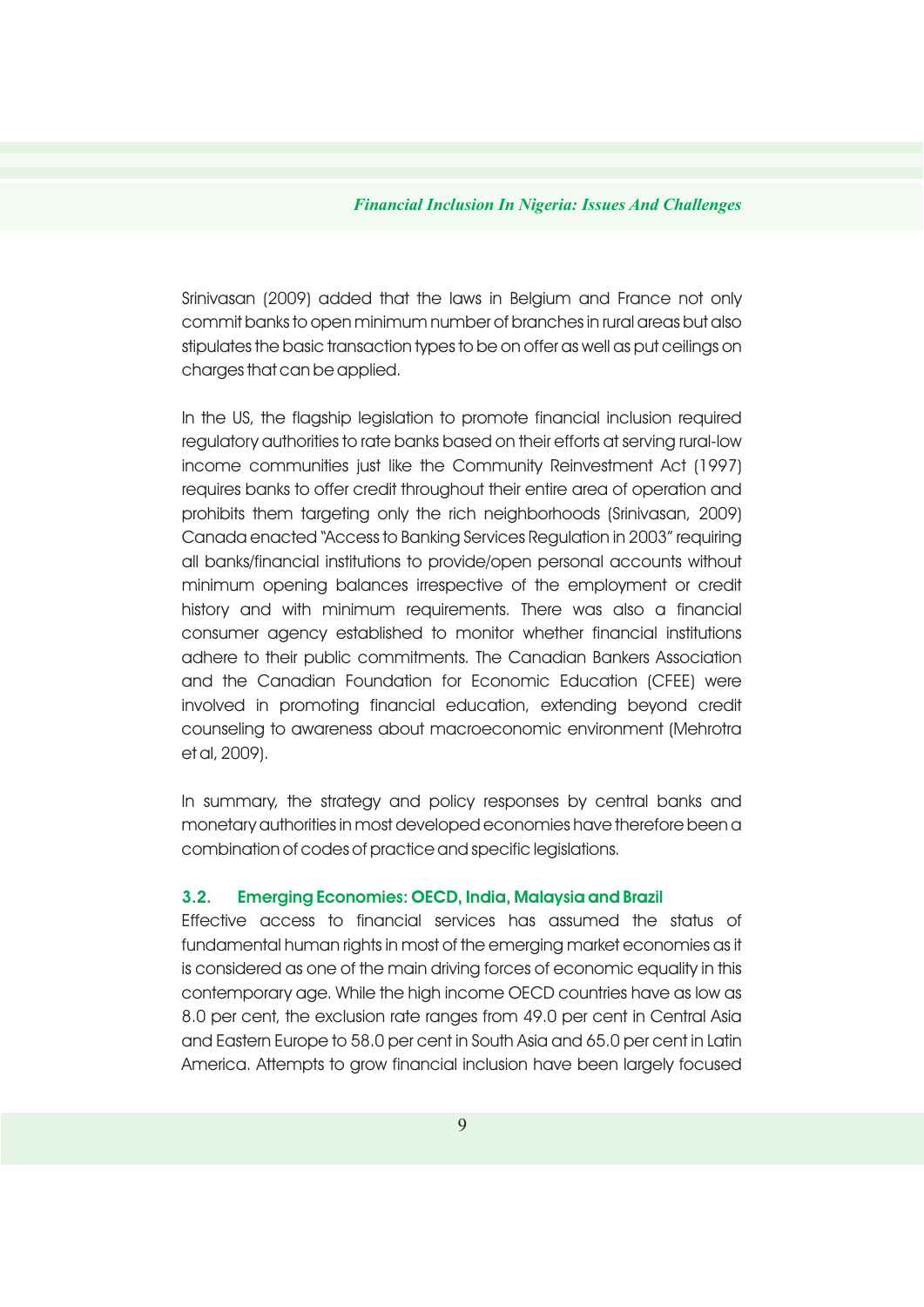on either support for microfinance network (subsidy, co-financing, technical assistance etc.) or provision of environment and regulation that promotes access to financial services (CGAP, World Bank, 2010).

With only 35.0 per cent of the population of India in formal banking and 40.0 per cent of the banked rarely using the account less than once in a month, the gross inadequacy of financial services availability, especially for the poor and rural dwellers became very evident attracting the attention of the government. To pursue a paradigm shift, the authorities set out to tackle the identified causes of financial exclusion, including inefficient regional and uneven distribution of bank services and branches, overcoming banker's aversion to financial inclusion, poverty levels, among others. Facilities such as "no frill" accounts and "General Credit Cards" for low deposits and credits were introduced by the Reserve Bank of India as part of the several measures initiated to achieve greater financial inclusion (Srinivasan, 2009). A post-implementation review helped India to develop a comprehensive multi-step road map (improved telecommunication and information technology, financial counselling, change and digitalisation of account opening documentation, education - curriculum update, capacity building) to deal with initial bottlenecks and challenges on the way to increasing financial inclusion level (Vighneswara and Vijayalakshmi, 2009). The road map fostered availability and affordability of appropriate financial services to the financially excluded majority of the economy, allowing the Indian economy assume the enormous benefits therein.

In Malaysia, having realised the importance of financial inclusion as a vehicle of economic growth and development, government, through the Malaysia central bank, took several steps in 2009 to address the challenges of financial exclusion. Zeti (2010) noted that, the commitment of the government was reflected in the enactment of the new Malaysia Central Bank Act 2009, which included financial inclusion as an objective of the Bank. The legislation ensured that subsequent/future policy makers would continue to focus on building an inclusive financial system, (Bank Negara 2010). Specifically, the central bank created legal and business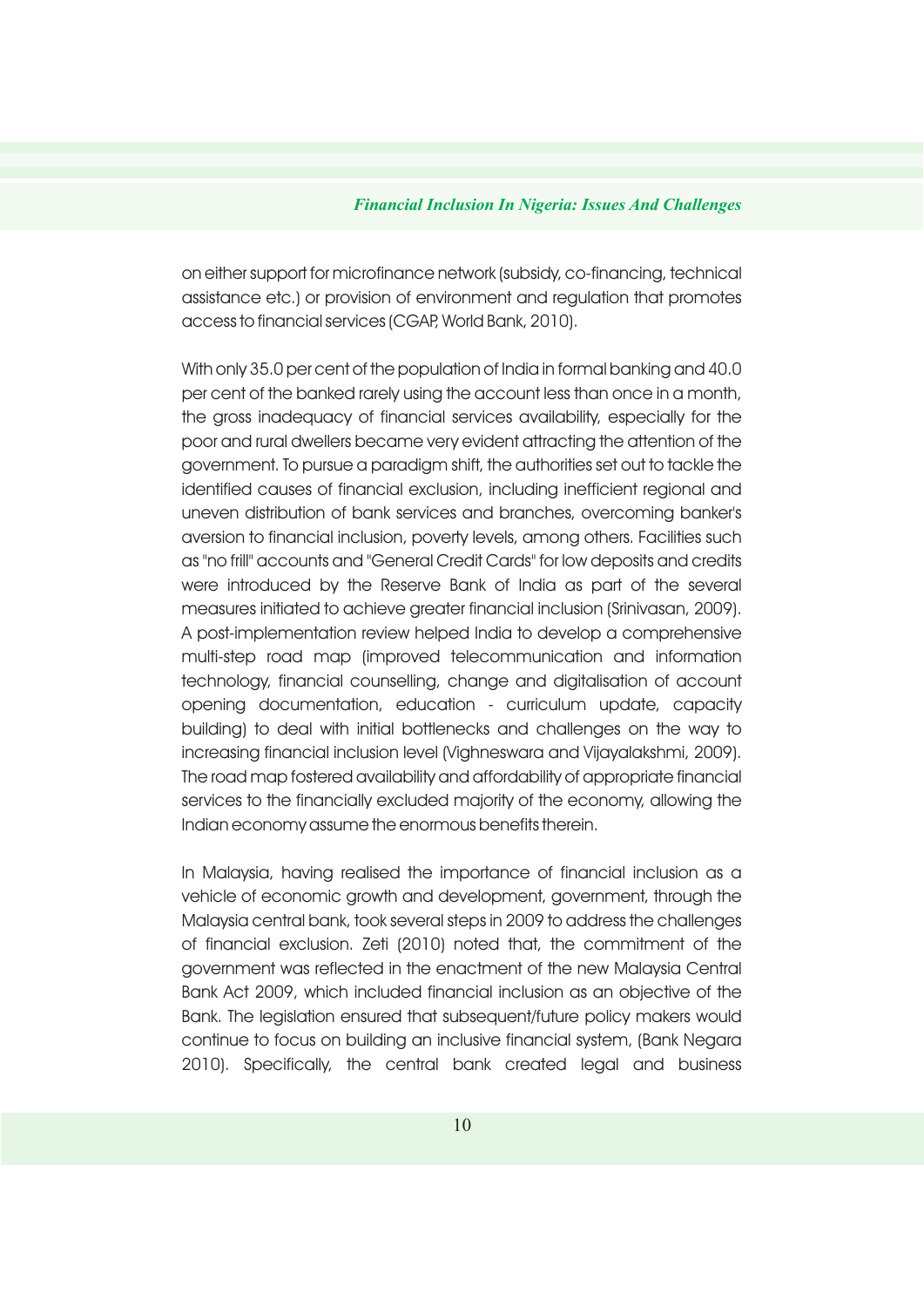environment which allowed a range of financial service providers to thrive and compete. The Bank also issued guidelines on the specific basic banking products that must be on offer at reasonable cost while prescribing and ensuring that diverse delivery channels, in terms of physical branches, ATMs and Kiosks, among others, are provided, for wider and easier reach to the greater population. In addition to providing a consumer protection and enlightenment framework which enhanced financial literacy, the Bank also established training centres for building professional capacity as well as providing institutional and infrastructural support such as credit bureau to facilitate the operations of the financial institutions in granting of credit. Alliance for Financial Inclusion (2010) noted that Bank Negara conducts outreach activities on rights and responsibilities of customers, targeting women, students, rural communities and pensioners who may be most vulnerable.

In Brazil, the first step to promoting financial inclusion dates back to 1990 when the Brazilian Central Bank started working with the public and private agents to articulate knowledge and actions on how to raise the financial inclusion level in the economy (Banco Central do Brazil, 2010). By 2010, the Bank adopted the promotion of financial inclusion as one of its strategic objectives and ensures the soundness and efficiency of the National Financial System (AFI, 2011). The approach initially focused on improving the regulatory framework for achieving financial inclusion, including some normative changes such as correspondents and simplified accounts, the establishment of credit unions and micro entrepreneur credit companies (SCM) which were later transformed into micro entrepreneur and small business credit companies (SCMEPP). Banking correspondents were allowed to provide all financial services, with the formally licensed banks taking full responsibility for the conduct of the correspondents linked to them, (Mehrotra et al, 2009). Eventually, the process of financial inclusion was articulated more around the broad objective of right of all citizens to social inclusion and a better quality of life as well as a tool for strengthening the economy. Banco Central do Brazil (2010) noted that one of the most important aspects of financial inclusion in Brazil was the use of services and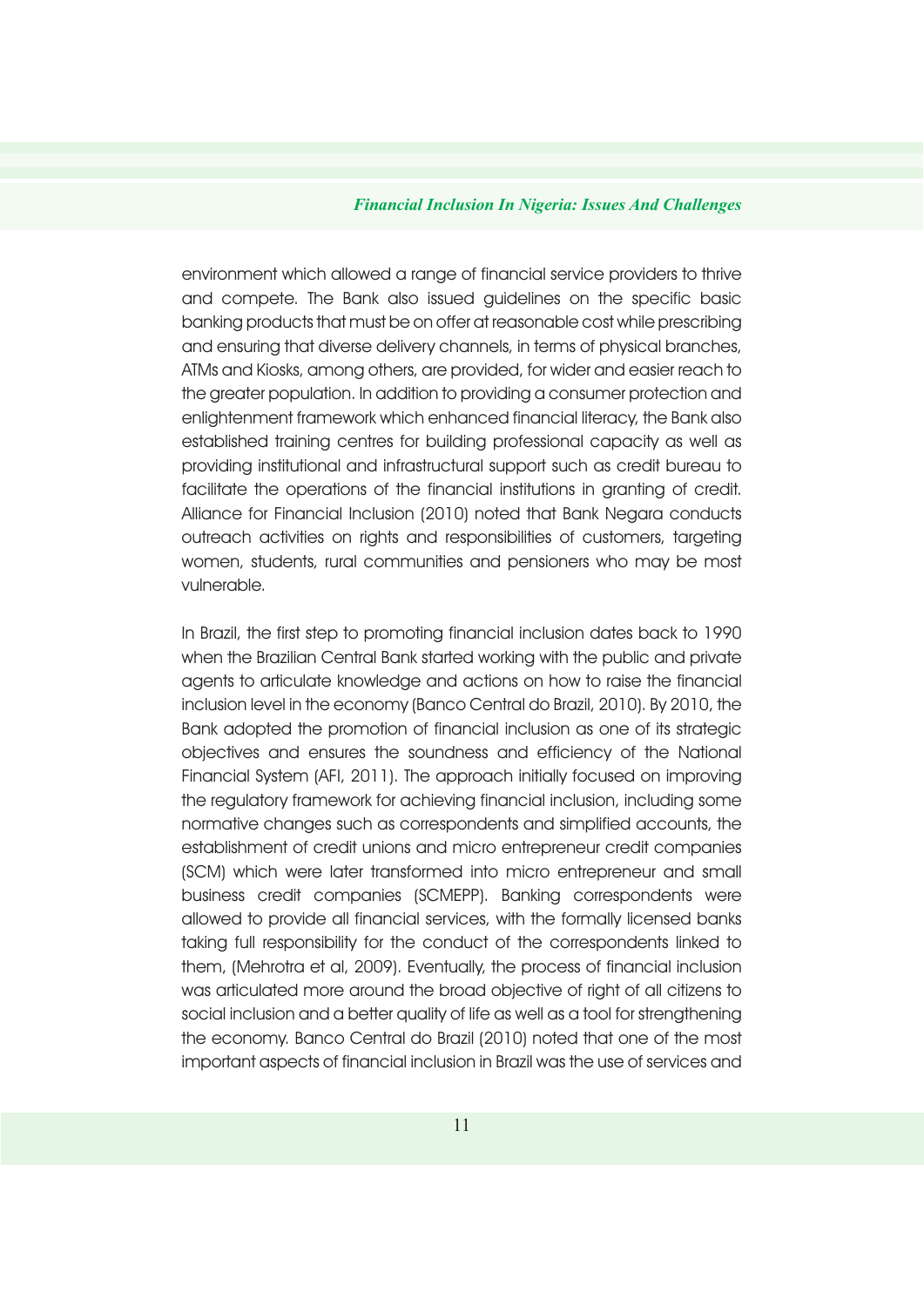tools that were developed in response to National Monetary Council Regulation by beneficiaries of federal government income transfer Programmes like the "Bolsa Família" (PBF). The "Bolsa Família" program, or PBF, is responsible for transferring funds amounting to R\$1.2 billion to approximately 13 million households each month.

#### 3.3. Middle East and North Africa

A World Bank sponsored study by Pearce (2011) reviewed progress of financial inclusion policy in the Middle East and North Africa (MENA) region. He found that in most of the MENA nations, deficiencies in financial infrastructures and regulatory framework had made expansion of access to finance costly and risky for banks. Ardic (2011) found that the proportion of banked household stood at 42 per cent of the entire household in the MENA region. While the number of loans and deposits per head may be relatively low, (below the average in sub-Saharan Africa), the average size of loans and deposits relative to GDP remain high, suggesting high propensity to save in the region (Andrianaivo and Kpodar 2010). Even though having greater financial depth (measured in term of private deposit as a proportion of GDP) than other regions, only 21.3 per cent of adults in MENA were having a loan account and only about 20 per cent had access to deposit accounts. MENA lagged behind other regions on the indicators for bank deposit and loan accounts per population. To address this, Pearce (2011) found that financial inclusion become a policy focus of several MENA countries and eventually became a priority alongside stability for many MENA countries' regulators and ministry of finance. MENA countries have so far adopted a roadmap towards fostering increased financial inclusion. Some of the steps adopted include release of charters and codes of practice, adoption of shared public and private sectors goals, use of government payments as stimulus for financial inclusion, improved data availability for financial inclusion, increased variety of financial services through increased number of branches as well as implementation of branchless banking and aggressive use of direct sales agents.

#### 3.4. Africa Experiences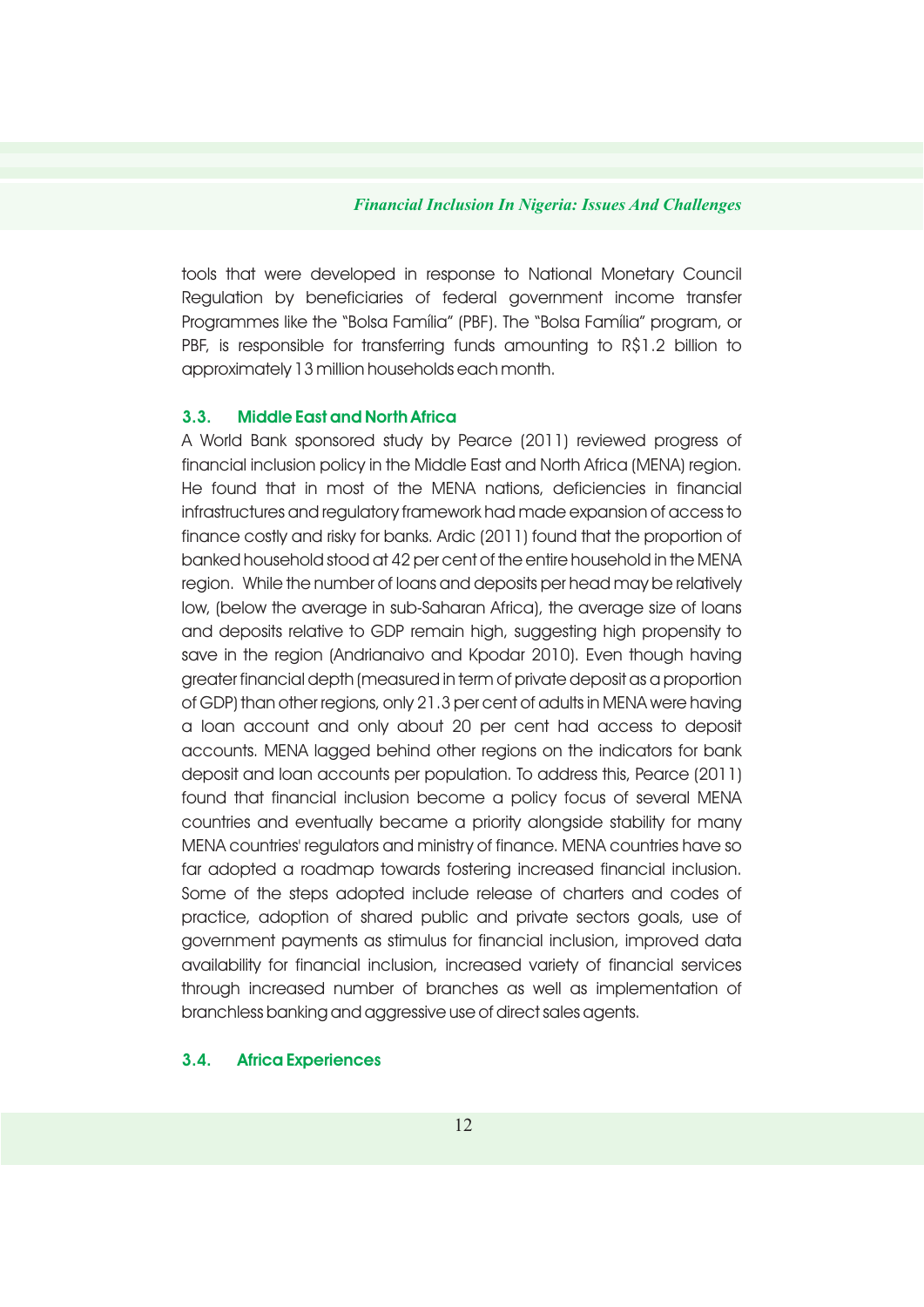Andrianaivo and Kpodar (2011) found evidence that, in Africa, large share of the population are financially excluded and therefore resort to the use of informal financial services. They also found a relatively high propensity to save, but financial expansion and deepening was constrained by lack of access to financial services and absence of depth of financial instruments. The problem is apparently accentuated by insufficient financial infrastructures; coupled with the fact that the number of ATMs and bank branches are low in this region. Evidences from the study not only revealed that the interaction between mobile phone penetration and financial inclusion is positive and significant in the growth regression, but also that people in Africa consider investment in mobile technology as a necessity as it constitutes a large portion of their earnings (Andrianaivo and Kpodar 2011). It therefore means that mobile financial service platform could be the answer to bridge the gap in financial infrastructure.

The M-PESA (M for "mobile" and PESA, Swahili word for "cash money") otherwise "mobile cash money" mobile money service in Kenya stands out as a model (for other African nations) of how consumer access to financial services can be revolutionised through technology. The service provides the average Kenyan without a bank account the opportunity among others to transfer cash; purchase airtime credit; pay bills; and purchase goods and services without the use of cash by simply transferring value from one individual to another through float balance on the phone. With over 14.0 per cent of the Kenyan population depending on money transfer from the employed, and between only 16 and 21 per cent of rural Kenyans banked prior to 2007, the introduction of M-PESA provided a cheaper, safer, more efficient means of transferring money to their dependants in the remote villages (Ngugi and Pelowski 2010). Even the business population with traditional banking accounts adopted the channel to pay wages, bills, salaries and pay for services provided in the remote part of the country. The populace were able to overcome the challenges of illiteracy, documentation bureaucracy, minimum balance requirement, and limited traditional banking distribution channels all of which limited the ability of the majority to open the conventional banking account amidst widespread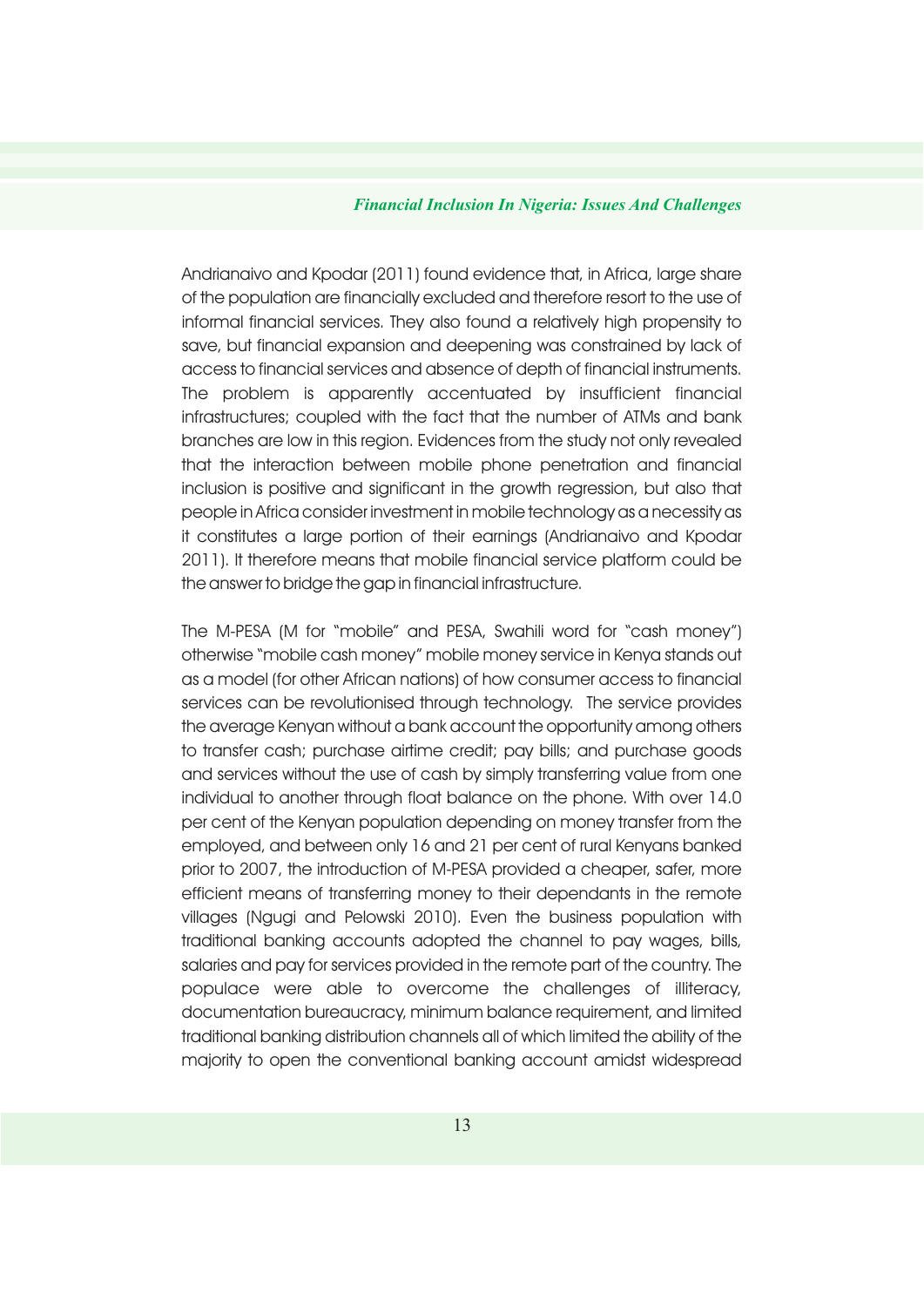distrust in Kenyan banks. The presence of these challenges across Africa presupposes the presence of condition for successful deployment of mobile money service to improve financial inclusion conditions across the region. However, aside the general conditions, certain factors which are peculiar to Kenya stand out as critical to the success of M-PESA. As noted by (Ngugi and Pelowski 2010), apart from capitalising on the wide usage of mobile phones in Kenya which provided a social ubiquity in usage of phones and ready potential market for mobile money service, the creation of the right government regulatory environment promoted the success of the service. The liberalization of the telecom sector in 1998, and prompt granting of M-PESA money transfer service license show clearly that while too much regulation stifles innovation, absence of or too little regulation could also endanger the nation's financial system. In other words, the government of Kenya walked a tight rope in creating the right environment for innovation while at the same time ensuring the stability of the financial system (Mwangi & Njuguna, 2009). Also critical to the success of the programme is the community ownership of the technology itself and programme as the use of community based agents engender trust albeit lost with the banks.

The "Mzansi"- a low cost bank account was launched in South Africa for the financially excluded people in 2004 by the South African Banking Association. Concentrating on shops located around mines and other underprivileged areas, TERA Bank in South Africa uses wireless connections at grocery shops and provided debit cards for members to access banking service (Mehrotra 2009). As noted above the Mzansi Account is a low income transactional banking account that was developed in line with the commitments of South Africa's Financial Sector Charter in line with the Financial Sector Charter requirement for banks to make banking more accessible to the nation and, specifically, to increase banking reach to all communities. Since the "Mzansi" Account was the result of the major South African banks working collectively, the collaboration allowed "Mzansi" account holders to make use of any of the participating banks' ATMs at no additional cost – effectively creating a network of over ten thousand ATMs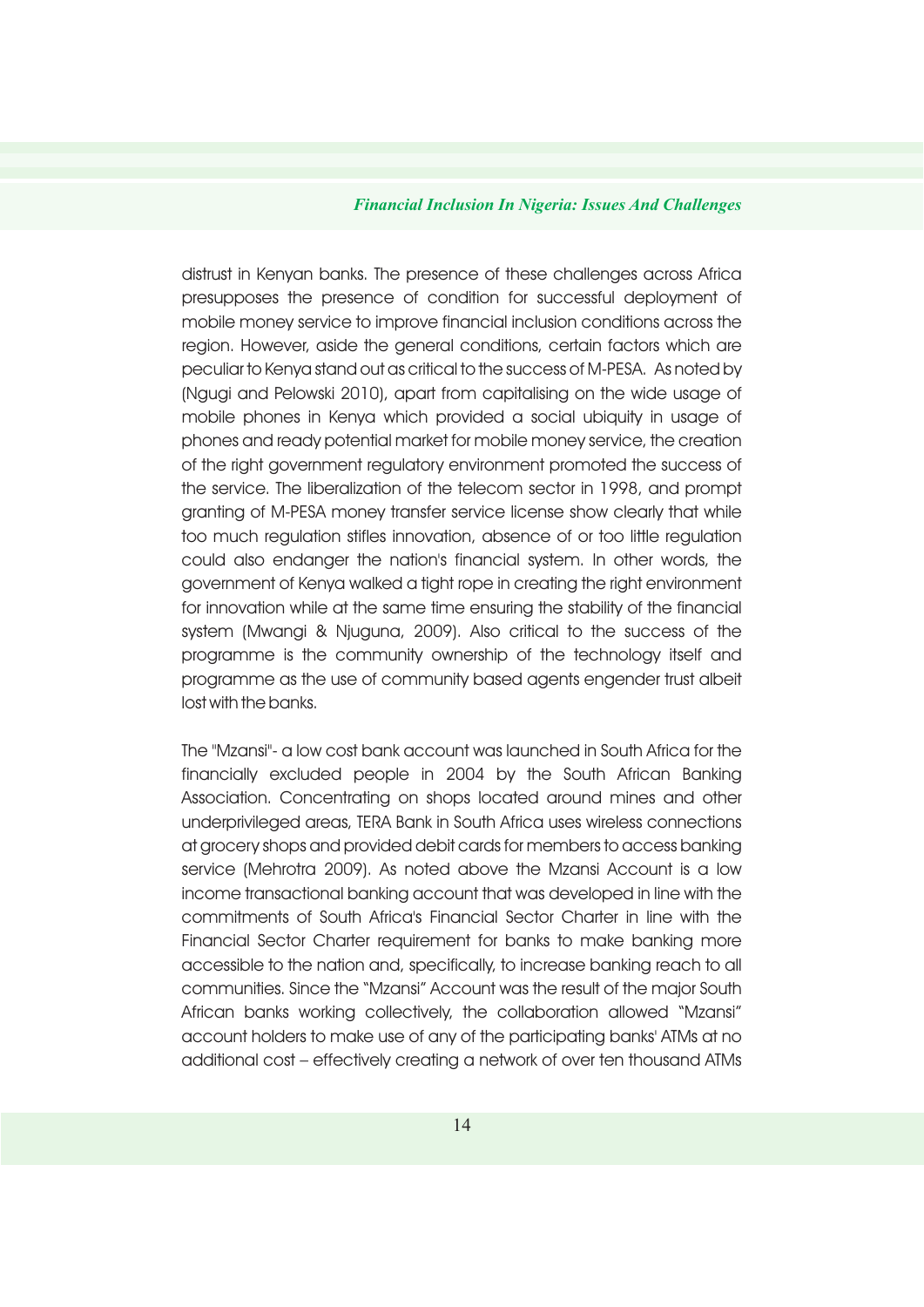across the country and extending the banking platform to the greater community.

The protracted economic challenge of African countries has been explained in some studies as a consequence of the low level of financial services in Africa, despite efforts by countries to reform and develop financial services sectors in the continent. Largade (2011) posited that innovative solutions to foster financial sector development could spur the much needed growth, particularly in Africa.

#### 4.0. OVERVIEW OF FINANCIAL INCLUSION IN NIGERIA

Financial exclusion has manifested prominently in Nigeria with the bulk of the money in the economy staying outside the banking system. The issue of financial exclusion has therefore been a major economic challenge that has received the attention of the various governments over the past four decades.

Prior to the recent efforts to promote financial inclusion, the Nigerian economy was largely a cash-based economy with significant proportion of the narrow money stock in the form of currency outside the banking system. Although the average ratio of the currency outside the banking sector (COBs) to narrow money supply (M.) trended downward from 61.1 per cent in the 1960s to 44.3 per cent in the 1970s and later to 40.9 per cent in the 1980s, the value, in nominal terms, was still high considering the growth in the level of narrow money in the economy. The decline in the ratio was attributable to a combination of developments, including increased literacy and government policies directed at encouraging financial sector growth. The CBN, during this period, initiated rural banking programme directing banks to open branches in the rural areas, encouraging Nigerians to use financial institutions and products more.

The crisis in the banking industry during the 1990s eroded the confidence of the populace in the industry. The problem was aggravated by the excessive spending of the political class leading to the increase in the level of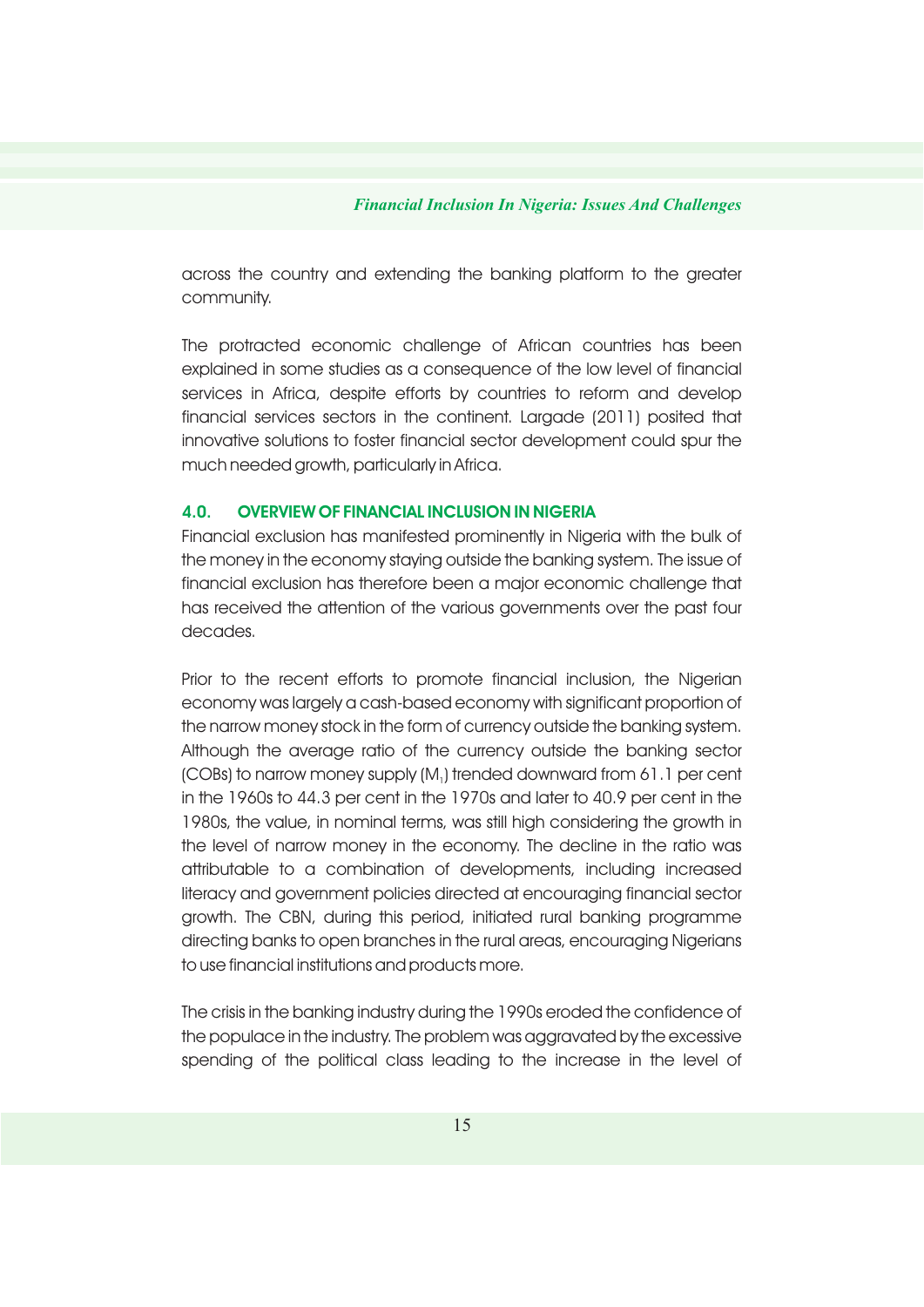currency outside the banking system. The ratio of currency outside the banking system moved up to 47.7 per cent by end of the 1990s. To forestall the damaging effect of the banking industry distress in the 1990s, government implemented various policies which not only involved economic reforms to improve the general wellbeing of the populace in terms of employment and income earning capacity but also included measures (particularly the bank consolidation programme of 2004) that increased deepening of the financial sector. The stimulated use of the financial services pushed down the ratio of currency outside the banking system to 38.2 per cent by the end of 2005.

In a cross-country comparative analysis of the financial exclusion rate using the same measure of the ratio of the currency outside the banking system to narrow money supply, Martin Oluba (2008), compared the financial exclusion levels in Switzerland, USA, Venezuela, Nigeria , Pakistan, India and Argentina in four and half decades (1960 – 2005). He found that Nigeria had not really done badly in comparative terms even though there was need to accelerate the exclusion rate reduction.

#### 4.1. Past efforts at Financial Inclusion in Nigeria

Over the years, the government and monetary authorities have introduced varying policies aimed at deepening financial inclusion within the economy. The policies ranged from various institutional involvements such as the establishment of community and microfinance banks to specific policies and programmes designed to facilitate access of the financially excluded to formal financial services. The private banks, on the other hand, have also been engaged in innovations and activities aimed at aetting more people involved in the financial inclusion process, though their level of involvement have always been moderated to the extent that profitability is enhanced.

One of the first major policies of the government aimed at promoting financial inclusion was the adoption of the rural banking programme in the late 1970s. The Scheme was introduced by the Central Bank in 1977 with the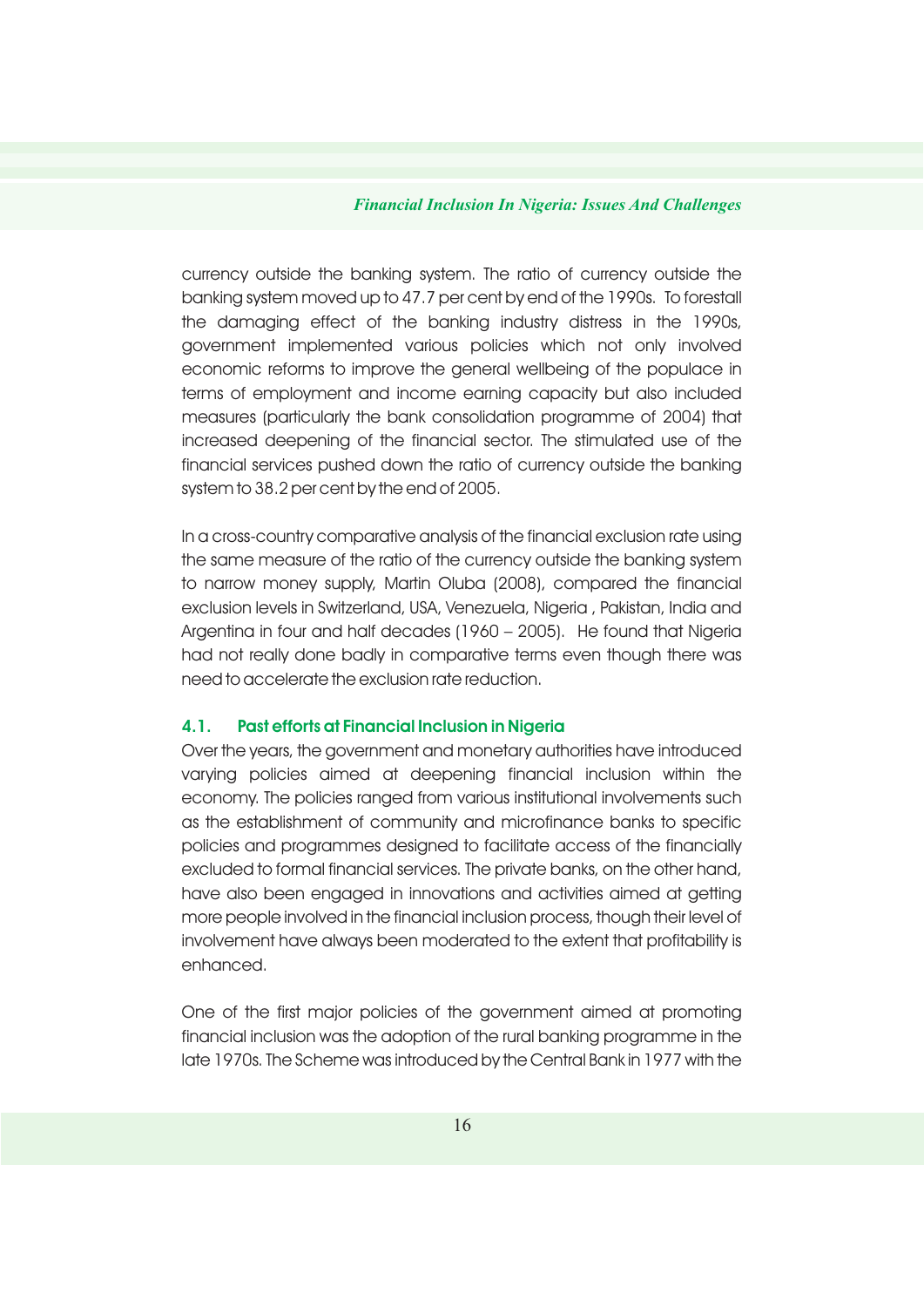goal of achieving one bank branch in each of Nigeria's local government areas. The commercial banks were provided with targets to establish over rural branches under the scheme. Government hoped that the rural banking scheme would help achieve the transformation through the following:

- Provide a platform for the mobilisation of savings in the rural areas through the diffused network of branches in all parts of the society;
- Encourage banking habits among the largely agrarian rural population;
- Provide credit for the growth of the small scale industries and entrepreneurs; and
- Promote balanced development and eventual reduction in the rural-urban migration (Okorie, A 1990),

The scheme was implemented in two phases from 1977-1983 (see table xx). Under the first phase of the programme (1977-1980), of the 200 (two hundred) target number of rural branches, the banks has opened five (5) at end-December 1977. The number of rural branches opened under phase one increased to 188 at end-June1980 and stood at 194 by end-December 1980. A total of N116.4 million was outstanding as deposits at end-June1980, while total loan and advances of the rural branches amounted to N22.4 million.

| Table1:<br><b>Rural Banking Programme 1977-1983</b>            |                                       |                                        |  |  |  |  |
|----------------------------------------------------------------|---------------------------------------|----------------------------------------|--|--|--|--|
|                                                                | <b>First Phase</b><br>$(1977 - 1980)$ | <b>Second Phase</b><br>$(1980 - 1983)$ |  |  |  |  |
| Number of Banks                                                | 20                                    | 20                                     |  |  |  |  |
| Allocation                                                     | 200                                   | 266                                    |  |  |  |  |
| Achieved at end-June 1980                                      | 188                                   |                                        |  |  |  |  |
| Achieved at end-December 1980                                  | 194                                   |                                        |  |  |  |  |
| Achieved at end-December 1981                                  | 199                                   | 38                                     |  |  |  |  |
| <b>II</b> Achieved at end-December 1982 I                      | 200                                   | 121                                    |  |  |  |  |
| Achieved at end-December 1983                                  | 200                                   | 181                                    |  |  |  |  |
| Source: CBN Annual Reports and Statement of Account 1981 -1983 |                                       |                                        |  |  |  |  |

The banks were required to open 266 (two hundred and sixty six) rural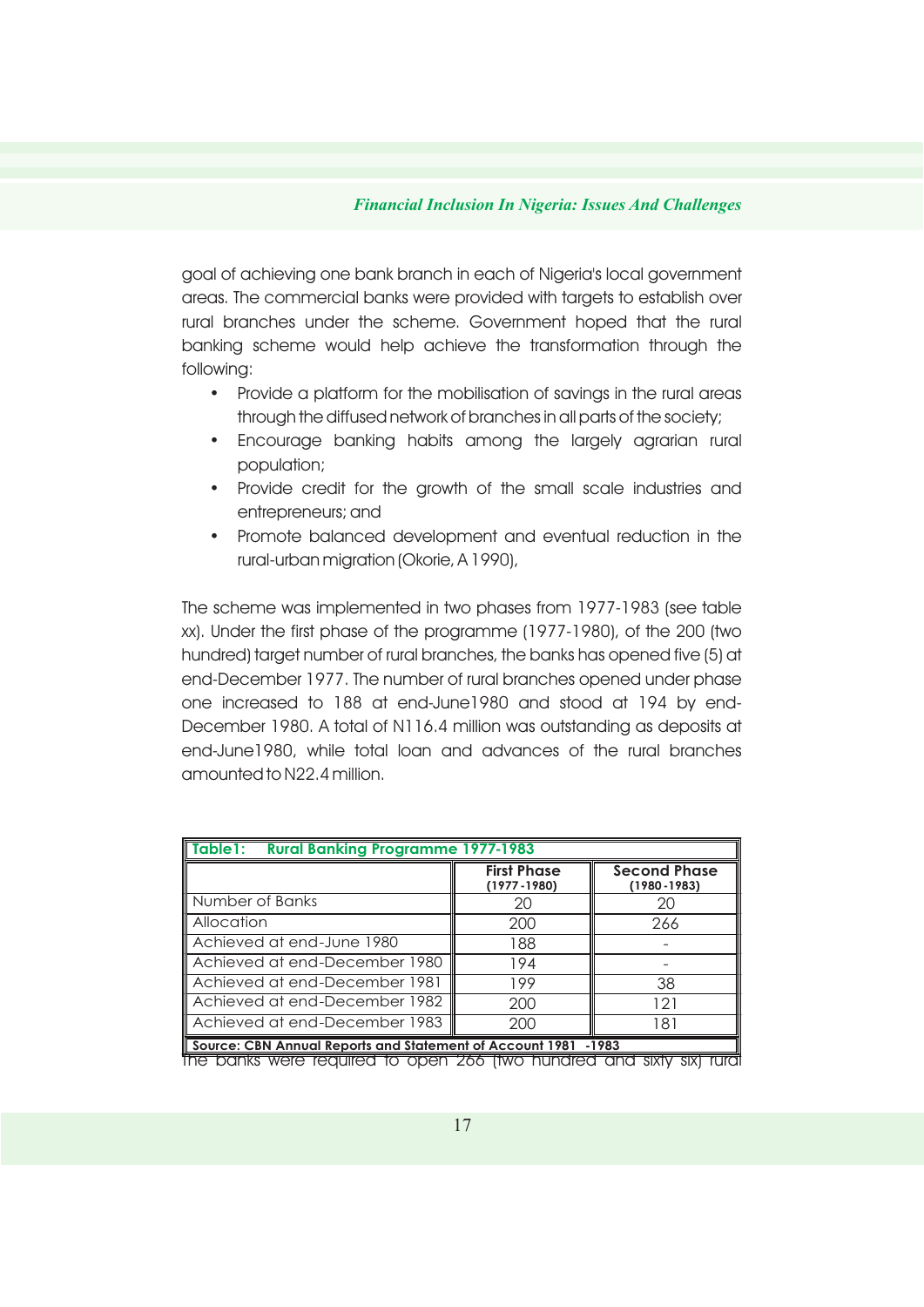branches under the second phase between 1980 and1983. The number of branches opened under phase two which stood at 121 at end-June 1981 increased to 181 at end-December 1983. Overall the number achieved in the second phase represented only 68.0 per cent compared with 94.0 per cent achieved during the first phase. The poor performance in the second phase was attributed to the shortage of infrastructural facilities and the fact that the banks were constrained by inadequate financial and human resources.

Immediate effect of this initiative was the fact that more members of the rural populace had increased access to the use of banks particularly for savings and money transfer facilities. Another observed effect of all these initial policies on level of financial inclusion was reflected in the decline in the ratio of Cash Outside Bank to the Stock of Narrow Money Supply in the economy from 61.1 per cent in 1969, to 44.3 per cent in 1979 to 40.9 per cent in 1989 (Martin Oluba N., 2008). These initial gains were, however, diluted by the widespread incidence of bank distress, increased inflation and political uncertainty of the 1990s.

Other initial policies to promote the spread of financial services included the introduction of guidelines which prescribed minimum levels of lending to small scale enterprises and loans extended in rural areas. Banks which failed to meet up with these limits were not only subjected to fines and penalties but were also made to transfer whatever was the shortfall amount to either the Central Bank of Nigeria or the development finance institutions.

Furthermore, to promote increased savings culture and grow banking habit, government founded the People's Bank and facilitated the establishment of community banks. Both banks were institutions targeted at the low income/rural dwellers. The People's Bank was established in October 1989 to serve the poor in the society through acceptance of small deposits and provision of micro credit to the low-income members of the economy. The bank was funded form grants and loans form the Federal Government, funds form the Central Bank of Nigeria and low-interest-bearing loans from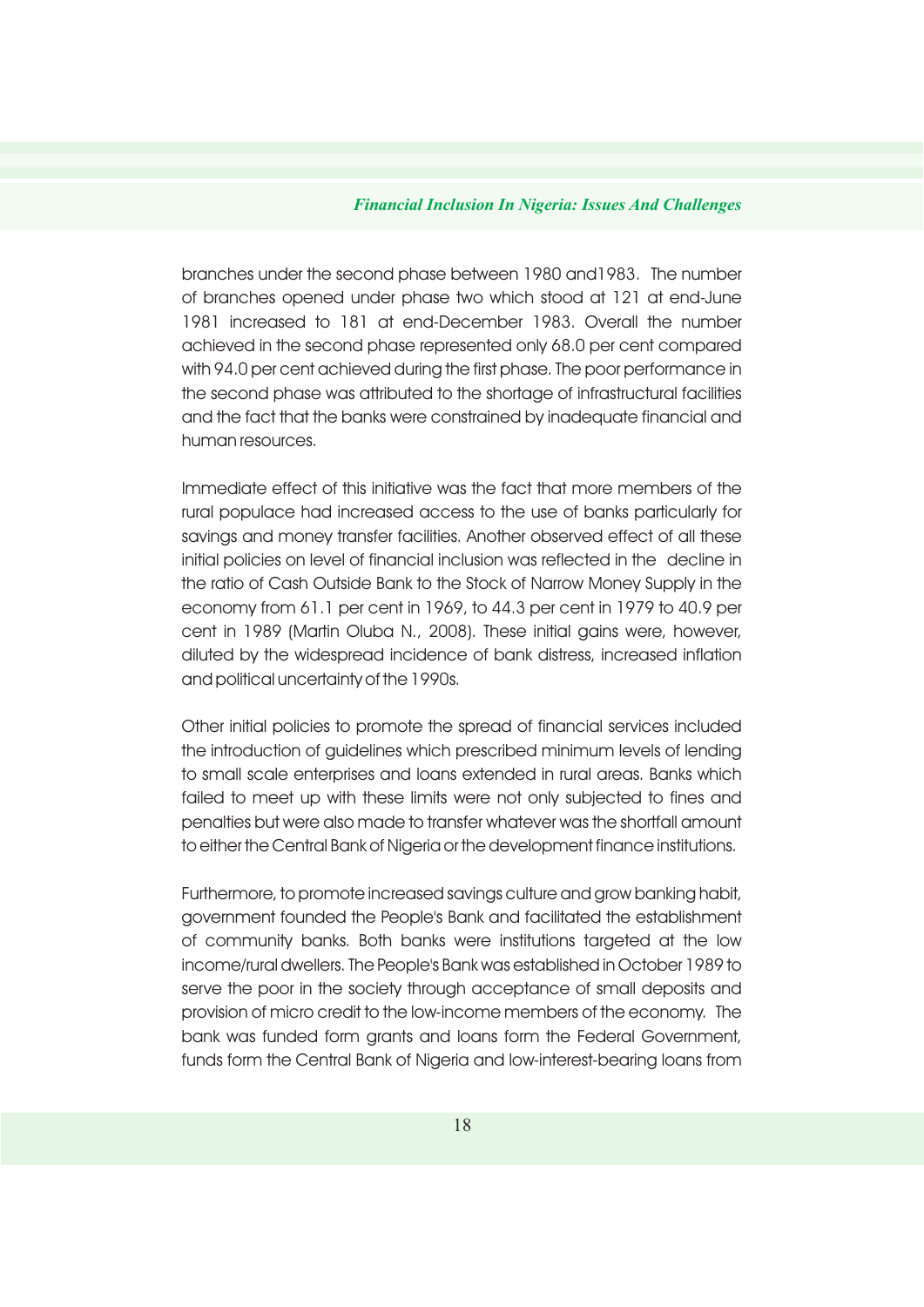philanthropic organisation. The banks targeted the provision of the credit needs of small borrowers who were unable to meet the stringent requirements normally demanded by conventional banks.

| Table 2: Summary of Activities of People's Bank of Nigeria 1989-1994 |       |        |      |       |       |       |  |
|----------------------------------------------------------------------|-------|--------|------|-------|-------|-------|--|
|                                                                      | 1989  | 1990   | 1991 | 1992  | 1993  | 1994  |  |
| Branches                                                             | 26    | 169    | N/A  | 228   |       | 275   |  |
| Loans & Advances                                                     | 5.69  | 74.0   | N/A  | 78.0  | 167.3 | 178.2 |  |
| Number of Borrowers                                                  | 8,007 | 79,061 | N/A  | N/A   | N/A   | N/A   |  |
| Government Subvention                                                | 30.0  | 232.1  | N/A  | 451.7 | 489.2 | 207.1 |  |
| Savings/Deposits                                                     | N/A   | 9.8    | N/A  | 181.5 | 287.8 | 275.4 |  |
| Total Assets                                                         | N/A   | N/A    | N/A  | 600.6 | 842.1 | 928.3 |  |
| Average Loan/Deposit                                                 | N/A   | N/A    | N/A  | 43.0  | 58.1  | 56.8  |  |
| Source: CRN Annual Penorts                                           |       |        |      |       |       |       |  |

The bank was able to expand its activities rapidly during the first few years of **Source: CBN Annual Reports** its existence reaching into the nooks and crannies of the country. The total number of branches grew from 169 in 1990 to 228 in 1992 and reached 275 by the end of 1994, (CBN Statistical Bulletin, 2003). The number of borrowers increased significantly from just 8,007 in 1989 to 79,061 in 1990 but for non-availability of data, the increasing trend as also witnessed in the value of loans and advances could not be highlighted in the later years. However this increase gives an indication of the potential number of the populace incorporated into the financial system through the programme as also indicated in the increased number branches and the appreciable growth in the amount of deposit/savings. However, its activities were bogged down by bureaucracy of government preventing it from extending its impact beyond the early years before its fold-up.

In addition, community banks (CBs) were licensed in the 1990s to serve similar purpose. The CBs were conceived as self-sustaining, communityowned financial institutions. Amongst the various incentives provided by the government to encourage establishment of the CBs was the provision of 100 per cent matching grant for a community raising the minimum capital. The banks were encouraged and made to serve mostly local residents with simple and non-sophisticated services. The first set of community banks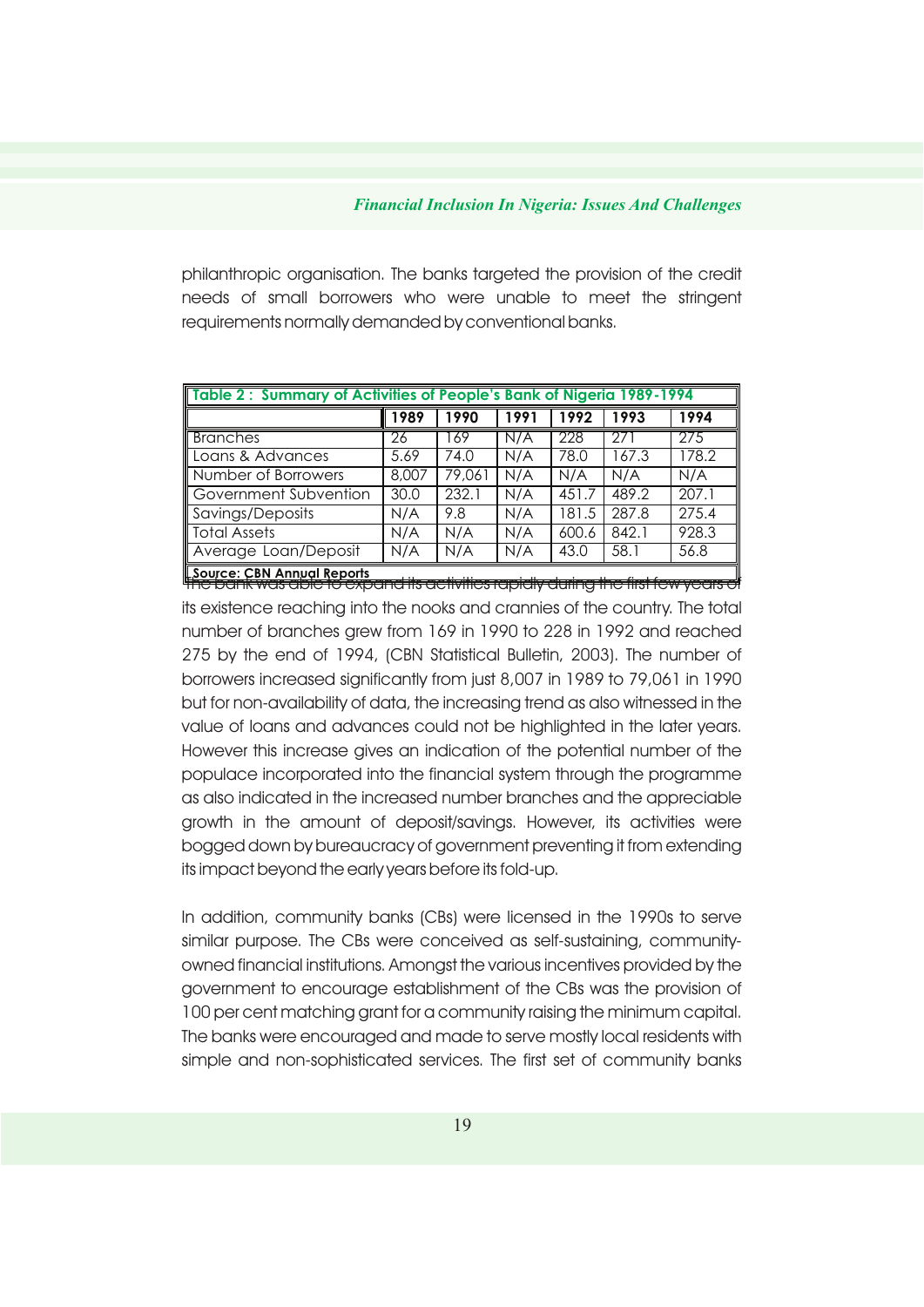were established at the end of 1990, and by 1999, the total of reporting community banks stood at 550 with total assets base of N8.9 billion. The total deposit also reached over N5.7 billion with loans and advances of about N2.9 billion (CBN Statistical Bulletin, 2003).

Some of the other specific institutional initiatives to promote funding and growth of small and medium-scale enterprises (SMEs) and small business included the National Economic Reconstruction Fund (NERFUND) and Family Economic Advancement Programme (FEAP). NERFUND was created in 1988 to provide local and foreign funds for small and medium scale businesses, while the FEAP was established principally to assist rural women who were considered not to be having access to finance to grow their businesses. Additional support was also provided by foreign governments in the form of granting of trade credits. Between 1988 and 1994 the Fund had disbursed a total of over N300 million and USD\$80 million for the financing of various projects in the country.

### 4.2 Recent Financial Sector Reforms and Financial Inclusion in Nigeria

Since 2005, the Nigerian financial services sector has witnessed increasing activities by both the government and the regulatory authorities aimed at deliberately promoting policies that are intended to grow financial inclusion. The CBN has been at the fore front of encouraging and supporting products that are specifically targeted at the low income and financially excluded, while the government have focused more on both interventionist financing arrangements and building institutions and frameworks that promotes financial inclusion.

#### 4.2.1. Financial System Strategy 2020 (FSS2020).

One of the critical initiatives in this direction was the incorporation of financial inclusion as one of the cardinal objectives of the Nigerian Financial System System 2020 (FSS 2020). The FSS 2020 represents a holistic and strategic road map and framework for developing the Nigerian financial sector into a growth catalyst that will enable Nigeria be one of the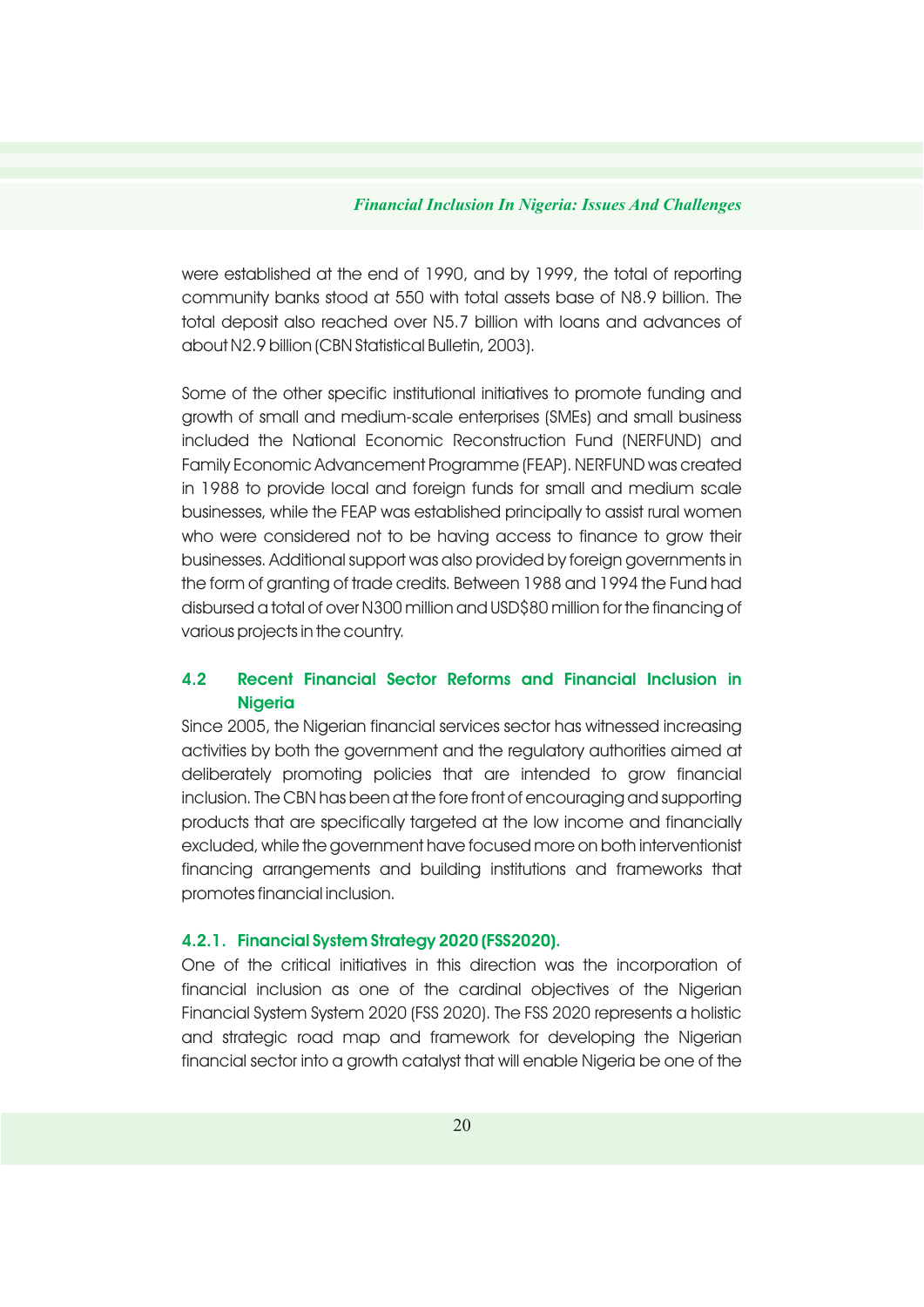20 largest economies by 2020. The Financial System Strategy (FSS2020) identified six stakeholders within the financial sector. These were the providers of financial services, which are regarded as the suppliers in the value-chain of financial inclusion. The group included the banking institutions, non-bank financial institutions, insurance companies, capital market players, pension institutions, and technology providers together with their regulatory bodies, all important to the process of financial inclusion.

Of the six initiatives adopted to strengthen the domestic financial market, four directly address financial inclusion. These initiatives include:

- Development of varied financial products;
- Enhancement of payment processes;
- Development of credit system; and
- Encouragement of a savings culture

The strategy highlighted the objectives of financial inclusion as the state in which adults (persons above the age of 18) have formal easy access to a broad range of financial products, which are appropriate, provided at affordable cost and with dignity for the clients.

To provide easy access means to reach and be reached by the unbanked at any time and also to operate in such a way that any desiring customer can easily access the institution and the services therein.

The step was to ensure that the procedures for accessing the services of financial institutions services were simple and seamless.

#### 4.2.2. Microfinance Policy

All over the world, the micro finance model which involves majorly the provision of financial services to the poor and low-income earners has been identified as a potent instrument for promoting financial inclusion as well as poverty alleviation. The government, in 2005 launched the National Microfinance Policy which provided the supervisory and regulatory framework that will not only facilitate the growth of privately-owned microfinance institutions but also permits and facilitate the participation of mostly the third sector institutions, including market associations, cooperatives, non-governmental organisations, self-help groups, in the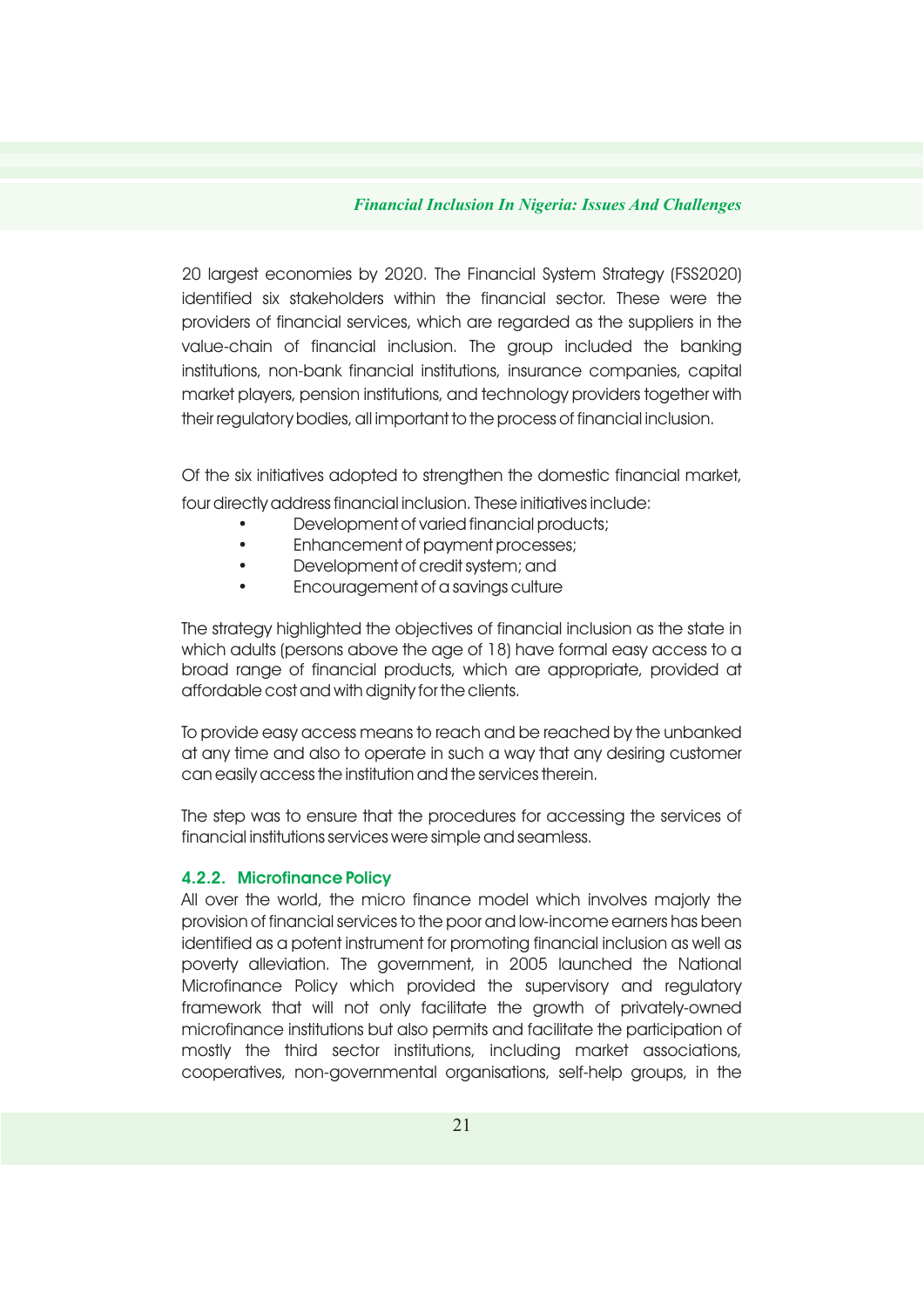microfinance model. These institutions together remain the major vehicle for the inclusion of the large and many users of the informal sector where the bulk of the unbanked exist. By the end-December 2011, following the increased confidence and activities of the microfinance banks, the assets and liabilities of the MFBs had reached N190.7 billion from just N55.1 billion in 2006. The loans and advances given by MFBs also increased from a mere N16.0 billion in 2006 to over N67.6 billion at end-December 2011. A review of the loan portfolio structure showed that short-term loans, at end-December 2011, accounted for 89.7 per cent of the total. This performance is an indication of the enormous influence the microfinance institutions can have in the process of growing the financial inclusion level of the country. The CBN/Government recently revised the microfinance policy to strengthen the institutions and reposition them for enhanced service delivery creating a more responsive sub-sector.

#### 4.2.3. Non-interest Banking

The Central Bank of Nigeria CBN introduced a new framework for Non-Interest Financial Institutions (NIFIs) in June 2011 and had granted two preliminary licences as at end-December 2011. The CBN hoped that Islamic bank products would help bring into the banking sector a large number of the country's population that had hitherto steered away from the organised conventional financial services, due to their aversion to interest and interest-based products. Introduction of non-Interest financial services which necessitates the addition of another component into corporate governance is expected to enhance oversight and regulation. It would also help to attract foreign direct investment (FDI), especially from the Middle East and South East Asia where a lot of investors have funds waiting to be invested in Shari'ah-compliant financial products as evidenced by the exponential growth in international Sukuk with implications for stimulation of growth in the real sector in the country. It was also projected that this specialised form of banking would further deepen Nigeria's financial market.

#### 4.2.4. E-banking Products, Electronic Payment System and Cashless **Policy**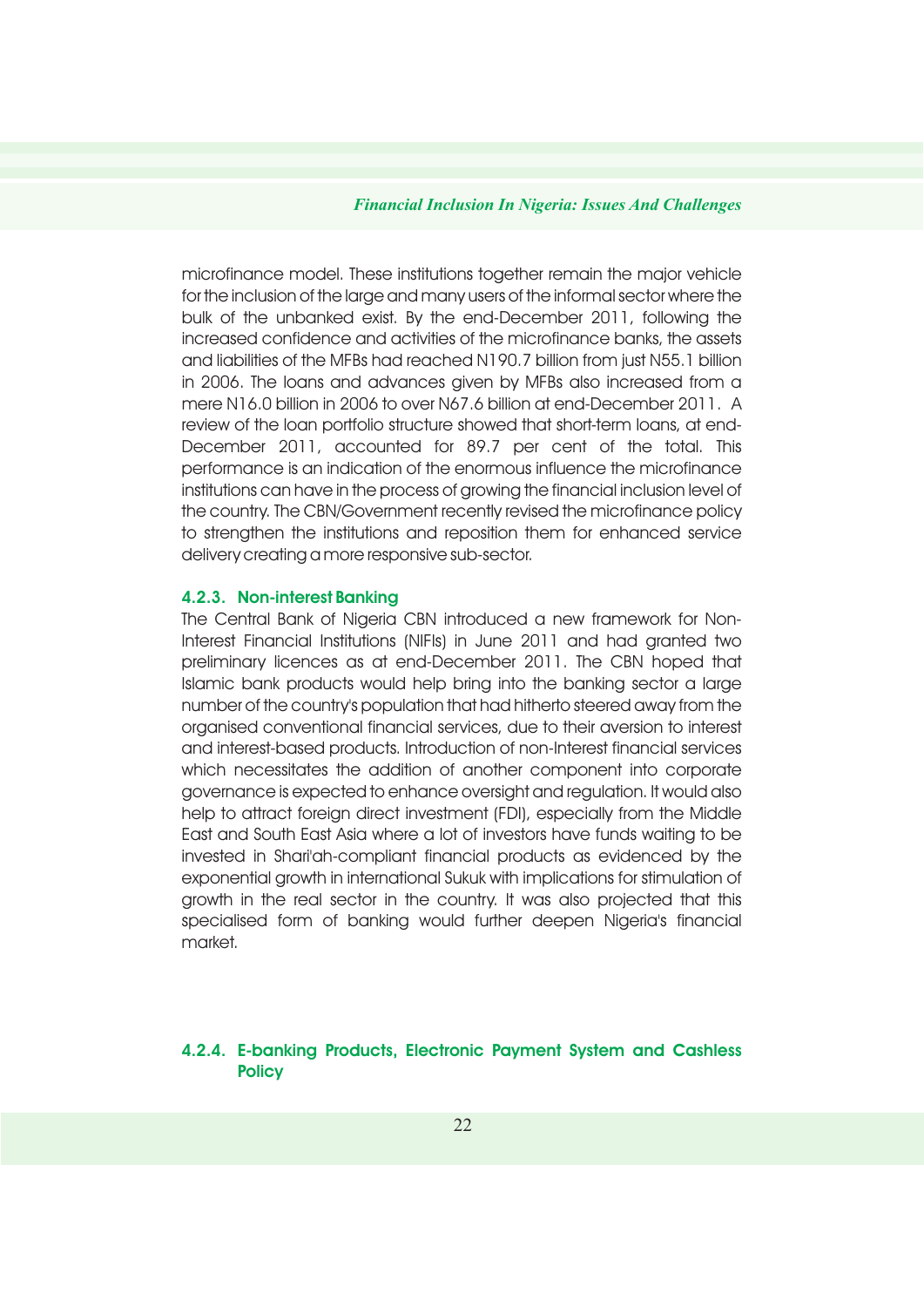The Central Bank of Nigeria has in the recent times stepped-up the campaign for banks to invest heavily in other low-cost branchless channels such as ATMs, point-of sale (POS) etc. The number of ATMs deployed by end of 2011 stood at 9,640, giving an average of 11 ATMs per 100,000 adults, compared with an average of 59 ATMs per 100,000 adults in South Africa, 13 ATMs per 100,000 adults in Indonesia, 42 ATMs per 100,000 adults in Argentina, 120 ATMs per 100,000 adults in Brazil and 56 ATMs per 100,000 adults in Malaysia. Nigeria, however, ranked higher than such other countries as Bangladesh with just 2 ATMs per 100,000 adults and Pakistan 4 ATMs per 100,000 adults (figure 1).

Adopted to accelerate the use of modern electronic payments channels, the cashless policy was implemented in pursuit of three major objectives. These objectives include: to develop and modernise the payment system; reduce banking cost to drive financial inclusion; and improve effectiveness of monetary policy. In other words, the policy was expected to drive financial inclusion based on the implicit assumption that reduced banking cost and more efficient payment system will encourage more people and business to embrace the formal financial service platforms. A review of the level of progress made so far on the CBN cash-less project in Lagos indicate that the number of deployed and active Point of Sale (POS) grew from 5,300 in June 2010 to 18,874 as at March 4, 2011. While this number has increased to around 100,000 between the end of 2011 and first half of 2012, the numbers of deployed POS that are actively used have not grown same way.

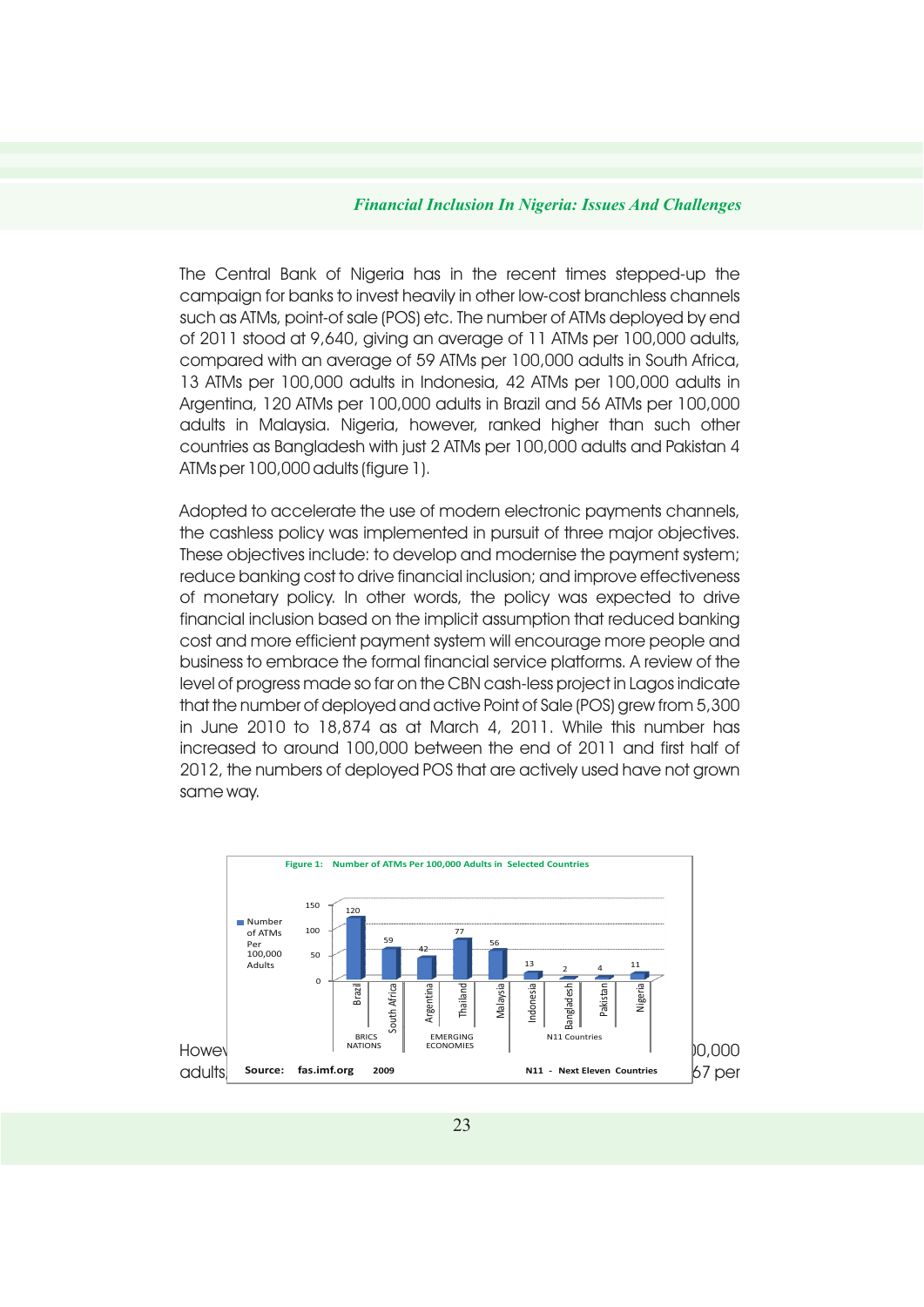100,000 in India, 1,063 per 100,000 in South Africa, 453 per 100,000 in Uganda, and 2,247 terminal per 100,000 adults in Brazil, there is still much to be done in this area (figure 2). An aggressive push for increased deployment and activation of more ATMs and POS will increase ease of access and hence financial inclusion in the country.



cashless policy to have the desired indirect effect on financial inclusion, authorities must focus away from just increasing number of available channel units (ATM, POS etc.) and more towards addressing demand side issues. Increasing attention should be focused on merchant's commitment to connecting and using POS and building consumer interest and confidence to increase demand for electronic payment options. According to Roland Berger strategy report (2011), 77.0 per cent of Nigerians save for emergency purposes and so any infrastructure that support ability to withdraw funds quickly and easily will serve the populace well. The report also noted that cash availability was important and as such insufficient funds situation at ATMs and POS must be avoided so as to build trust of the populace in the channels.

To promote the Mobile money mode of payment, the Central Bank of Nigeria, in august 2011, granted licences to 14 mobile payment providers. By end of January 2012, the 14 mobile payment operators were reported to have recorded 35,971 transactions worth N228 million. With over 80 million Nigerians known to carry a mobile phone, compared with the between 25 - 30 million banked Nigerians, patronage of this medium of payment has the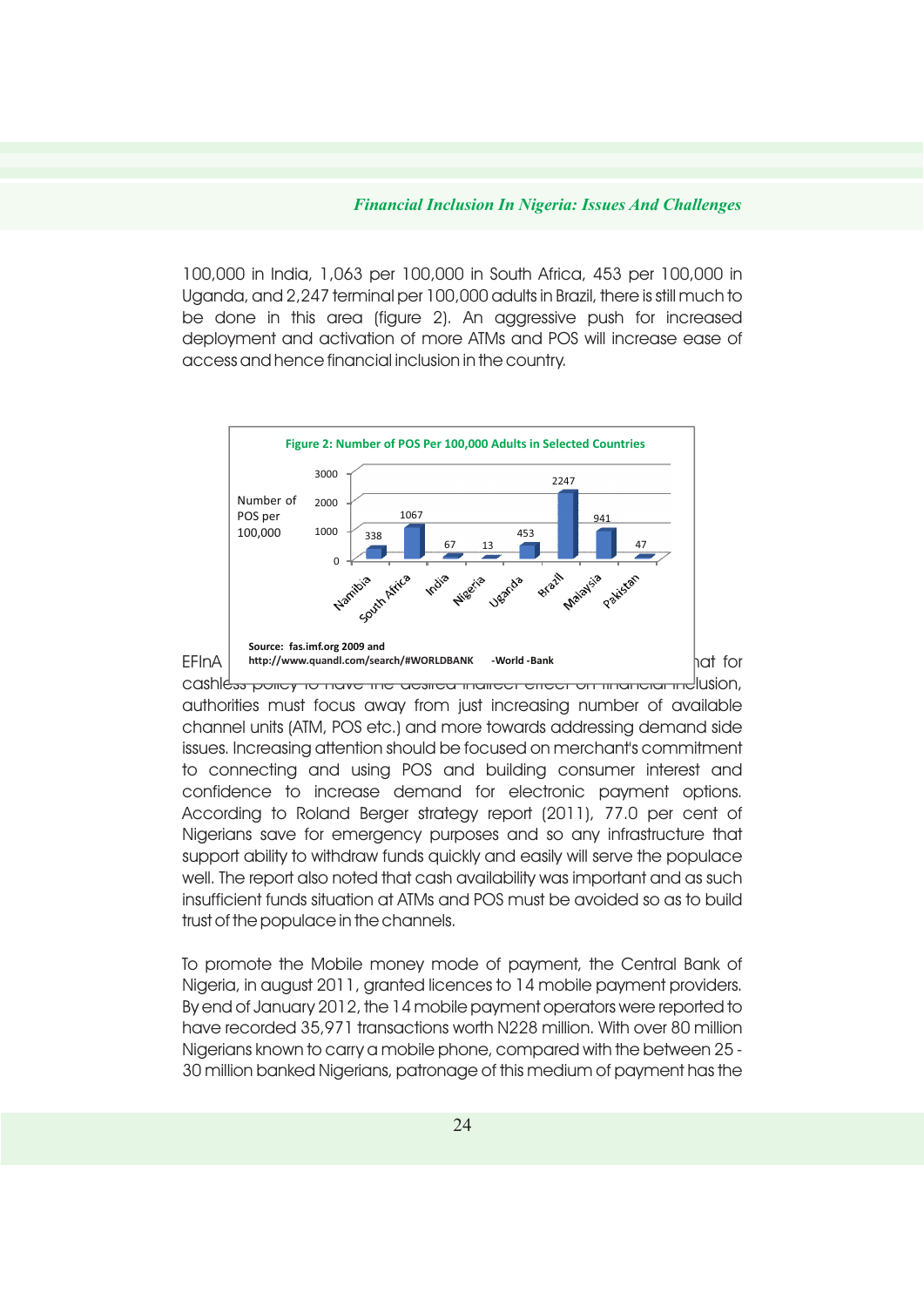potential to grow at geometric progression with a potential transaction value of N6.5 billion daily and N1.17 trillion in 6 months (CBN National Financial Inclusion Strategy, 2012). As concluded at the "Unbanked Africa Summit" held in Lagos in 2011, mobile banking through cell phones remains a feasible tool to provide basic financial services to millions of the unbanked in urban and rural communities in Africa.

In an attempt to improve efficiency, build confidence in the process and attract more users, the Central Bank of Nigeria recently embarked on a redefining process of the nation's payments system. Some of the specific policies include: the introduction of a national switch platform to capture all electronic payments within the economy; the automated cheque payment system designed to engender trust and confidence in the user; and the introduction of the Nigeria Uniform Bank Account Number (NUBAN). All these policies led to increased activity in the nation's payments system, reduction in money outside the banking system and enhanced financial inclusion. By end-February 2012, the value of all electronic transfers had reached an average daily amount of N70.2 billion from a total of over 140,000 transactions. These transactions included: value of instant payment transactions, daily non-cash transactions via the Nigeria Interbank Settlement System (NIBBS) and value of cheques processed daily by the NIBBS (CBN National Financial Inclusion Strategy, 2012).

To improve confidence in the cheque system and other financial instruments, government also strengthened and implemented the law against the issuance of dud cheque in addition to other laws designed to enhance the integrity of the market. The increased confidence will encourage illiterates who hitherto were averse to the use of the banking system and its instruments.

Other policies by the CBN targeted at achieving financial inclusion in the country included: the promotion of financial literacy campaign, streamlining of transaction charges, among others. To address the challenge for affordability, transparency and dignity of the customers, the Central Bank of Nigeria embarked on a comprehensive review of bank charges in 2012, with a view of coming out with a revised customer friendly and efficient charge regime for the banks.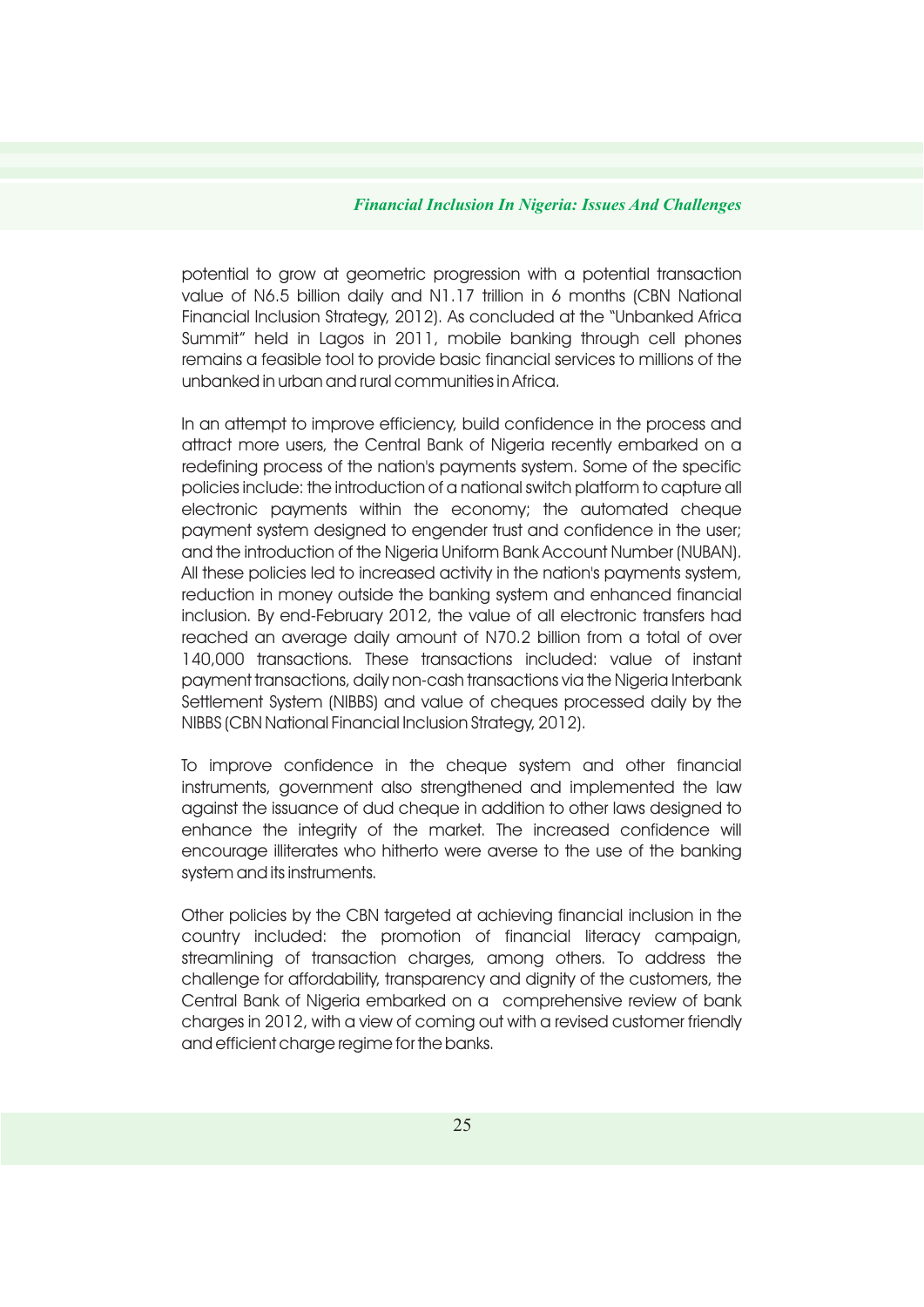

enhancement of financial literacy as one of its targets for implementing the revived Universal Basic Education (UBE). It was expected that increased enrolment in schools will cause increase in the number of literate Nigerians which would eventually increase awareness about financial institutions and their services. It was also expected that improving individual's income earning capacity would make it easier for the populace to patronize the financial institutions and their services. In a related development, the establishment of a Consumer Protection Department in the CBN was another bold step taken by the apex monetary authority to promote consumer education and empowerment.

#### 4.3. Recent Developments in Financial Inclusion in Nigeria

A survey conducted by the Enhancing Financial Innovation and Access (EFInA) in 2010 indicated that only 30.7 million out of the 85 million Nigerians above the age of eighteen have access to formal financial services (services from deposit money banks and other formal institutions), leaving out over 54 million either served by the informal institutions or totally unbanked. The formally banked (25.4 million) use the products and services of the deposit money banks either as salaried workers or as business men and women, while the remainder (5.3 million) of the formally serviced use the services of other formal institutions like the finance houses, microfinance banks etc. Nigeria has a higher proportion of financially excluded adults at 46.3 per cent, compared with 26.0 per cent in South Africa, 33.0 per cent in Botswana and 32.7 per cent in Kenya (EFInA, 2010).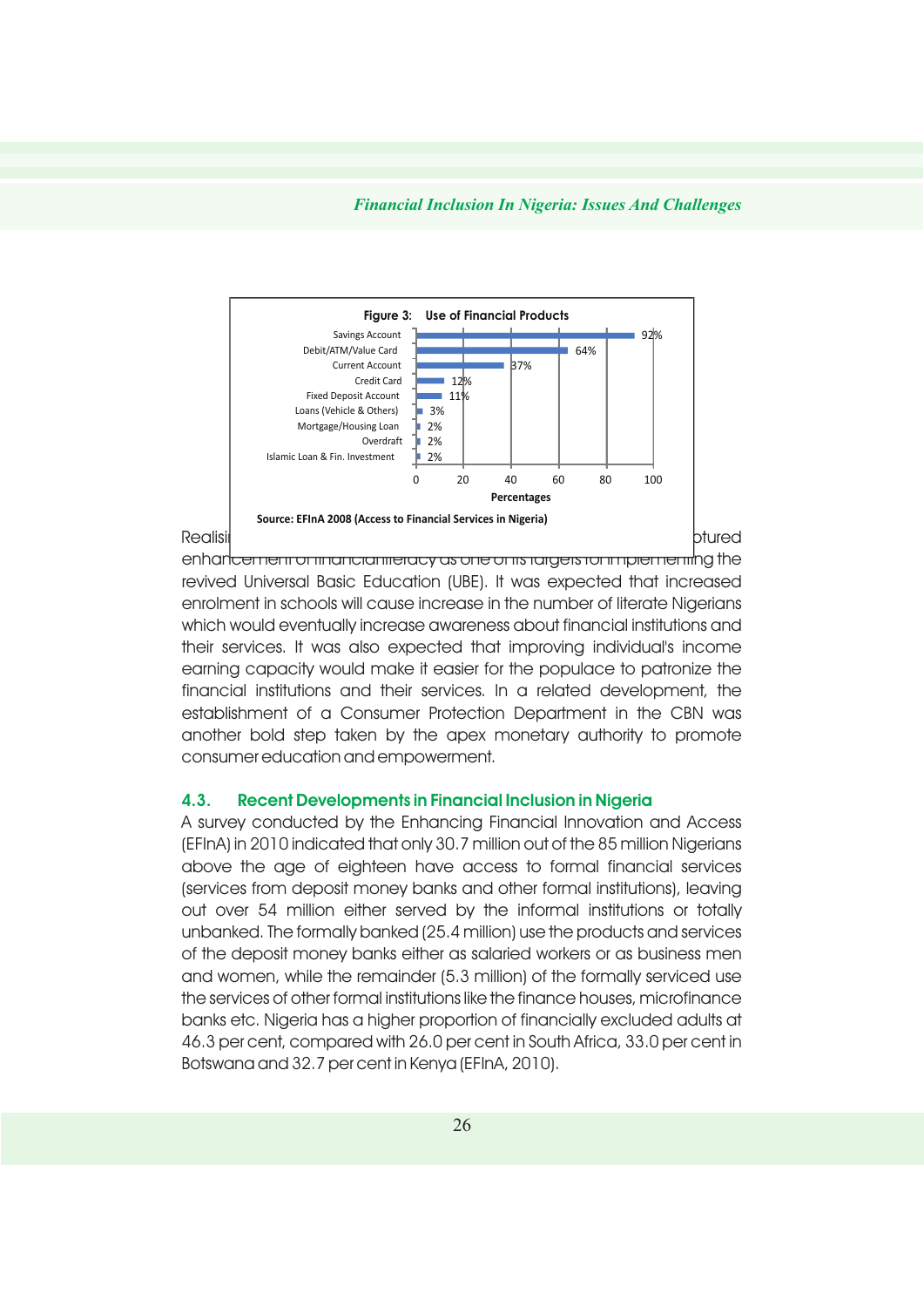

services between the formal and informal financial system. Most market women for example, operating the typical savings account with the deposit money banks most times also operate the traditional contributory/savings scheme with the "Esusu" provider. Out of the 25.4 million formally served, over 1 million use both the deposit money banks and other formal institutions, while about 7 million use other informal institutions and services in addition to the conventional banking services (figure 4).

The rate of exclusion is worse in certain regions of the economy and in the rural areas when compared with the urban areas (figure 5). Rural Nigeria is disproportionately more excluded from financial services, compared with the urban Nigeria. Similarly, while the North has the highest percentage of the unbanked population, it also has the lowest number of bank branches with as low as between 0.99 to 1 branch per 100,000 customers, compared with as high as over 5 branches per 100,000 in some parts of the south (EFInA, 2010).

The report also indicated a large disparity in access to finance among gender. The EFInA 2010 financial access survey report has more male Nigerian adults who are banked, while more females are financially excluded. Although women are often the main provider (especially in similar developing economies) for the family, the discrimination and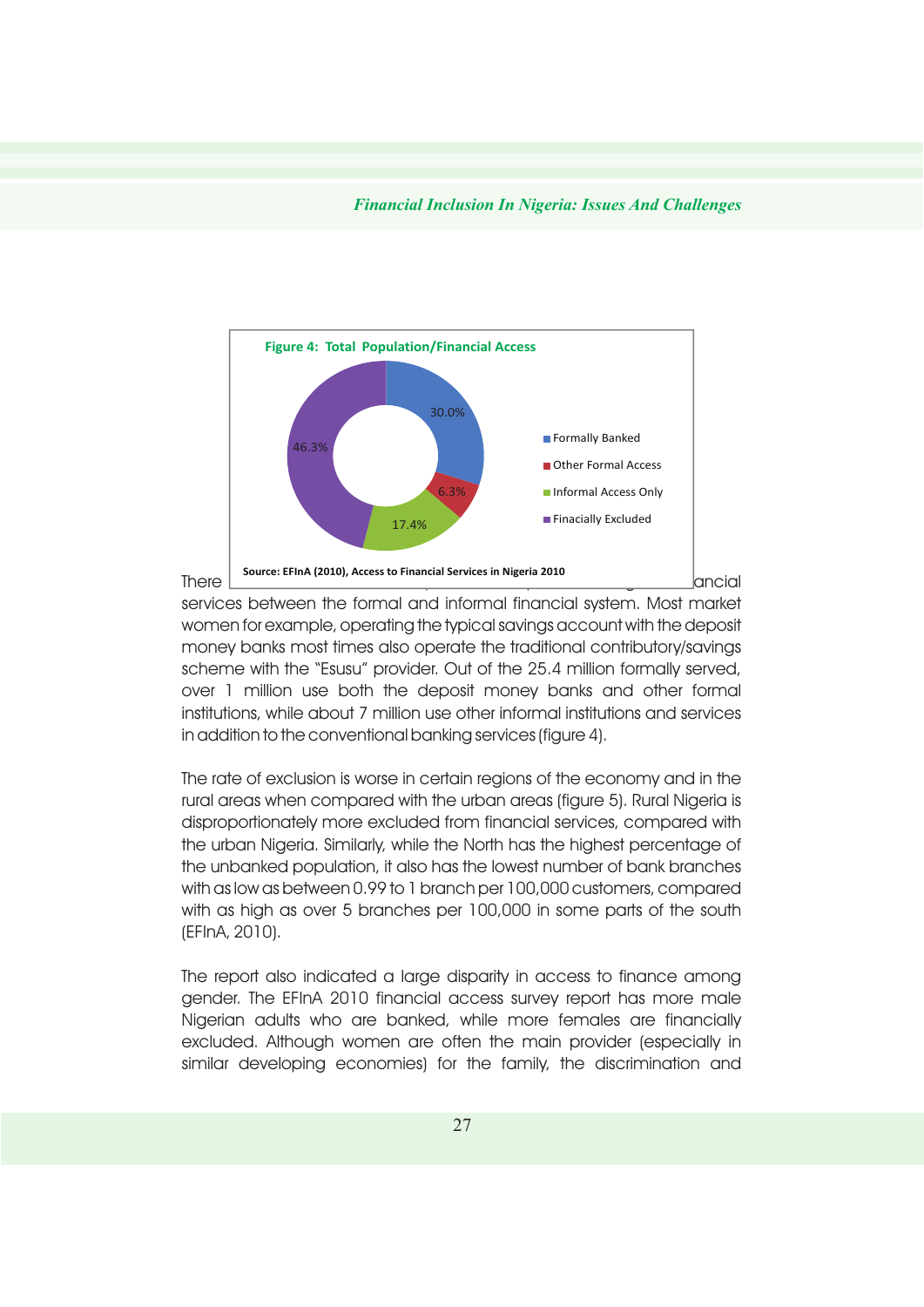cultural norms which prevents them from having access to finance causes their inability to provide for themselves and their families. In Nigeria, this phenomenon is well pronounced between the male and female population where about 52.0 per cent of the female adult are financially excluded, in contrast to the 41.0 per cent of the male adult being financially excluded.



This scenario EFInA (2010), Access to Financial Services in Nigeria 2010<br>This scenario ETECTIV Indicates the enormous opportunity that exists for growth through the provision of financial products and services that easily and seamlessly meets the needs of the majority of the women.

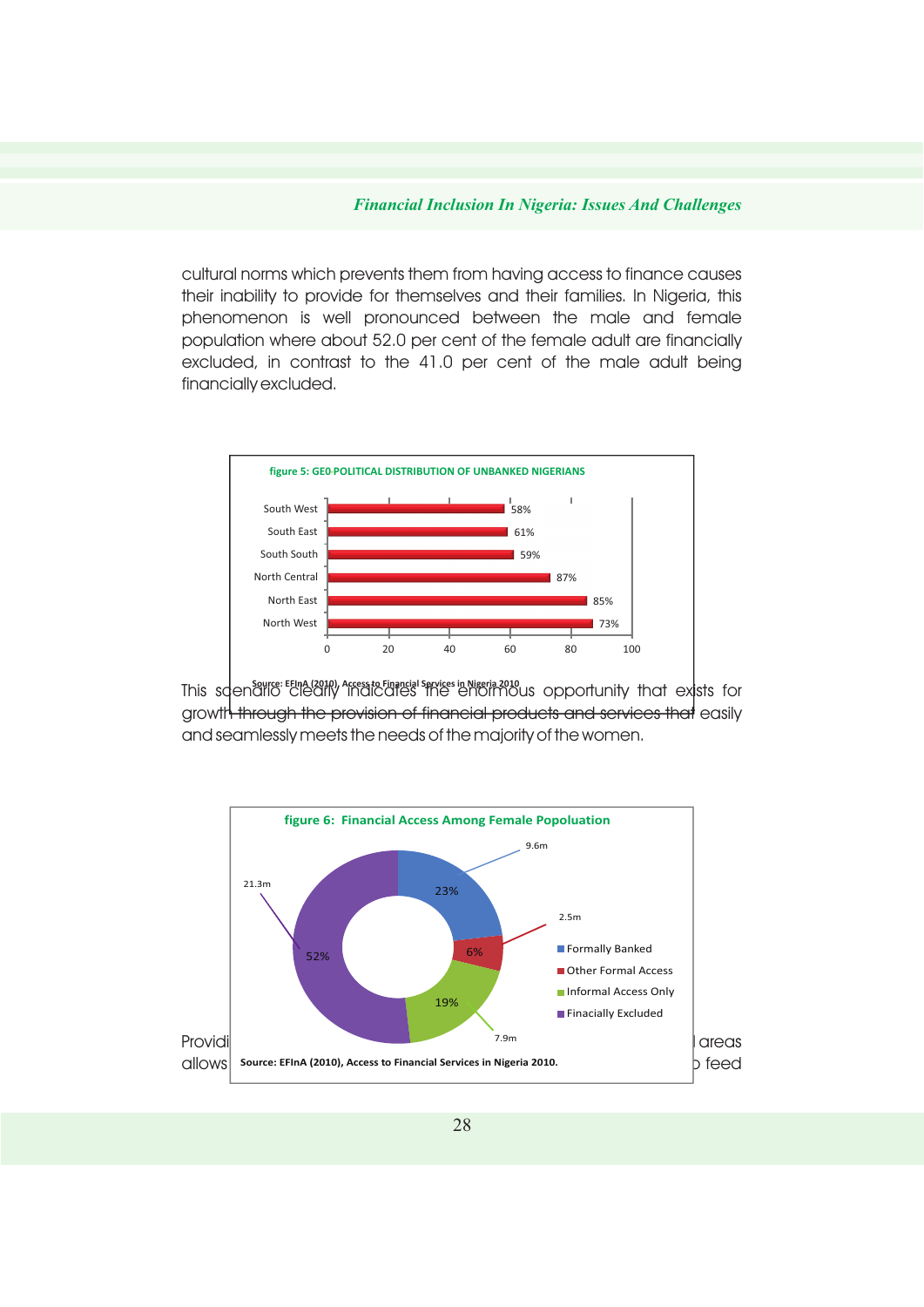their families, produce goods to sell, pay for their children to go to school and enable the next generation to have a better future. Indeed, the last quarter of the decade ending 2010 witnessed increase in the annual growth rate of banking customers with an average growth rate of 24.0 per cent.

The number of bank branches, on the other hand, grew moderately at a rate of 9.0 per cent thus, widening the deficit of the number of branches per 100,000 customers – one of the global standards of financial inclusion measurement. By the end of 2010, the total number of branches of all commercial banks and microfinance banks added up to just about 22,700.



services and the financial inclusion agenda around the world, comparative data obtained by (Ardic et al 2011), showed how well Nigeria fared among selected nations with respect to the percentage of household with access to a bank account. Amongst selected Next-11 (N-11) nations, Nigeria, with 21.0 per cent, fared better than only Pakistan, compared with the higher percentage of 39.7 and 48.0 per cent for the BRICS member nations of Brazil and India (figure 8).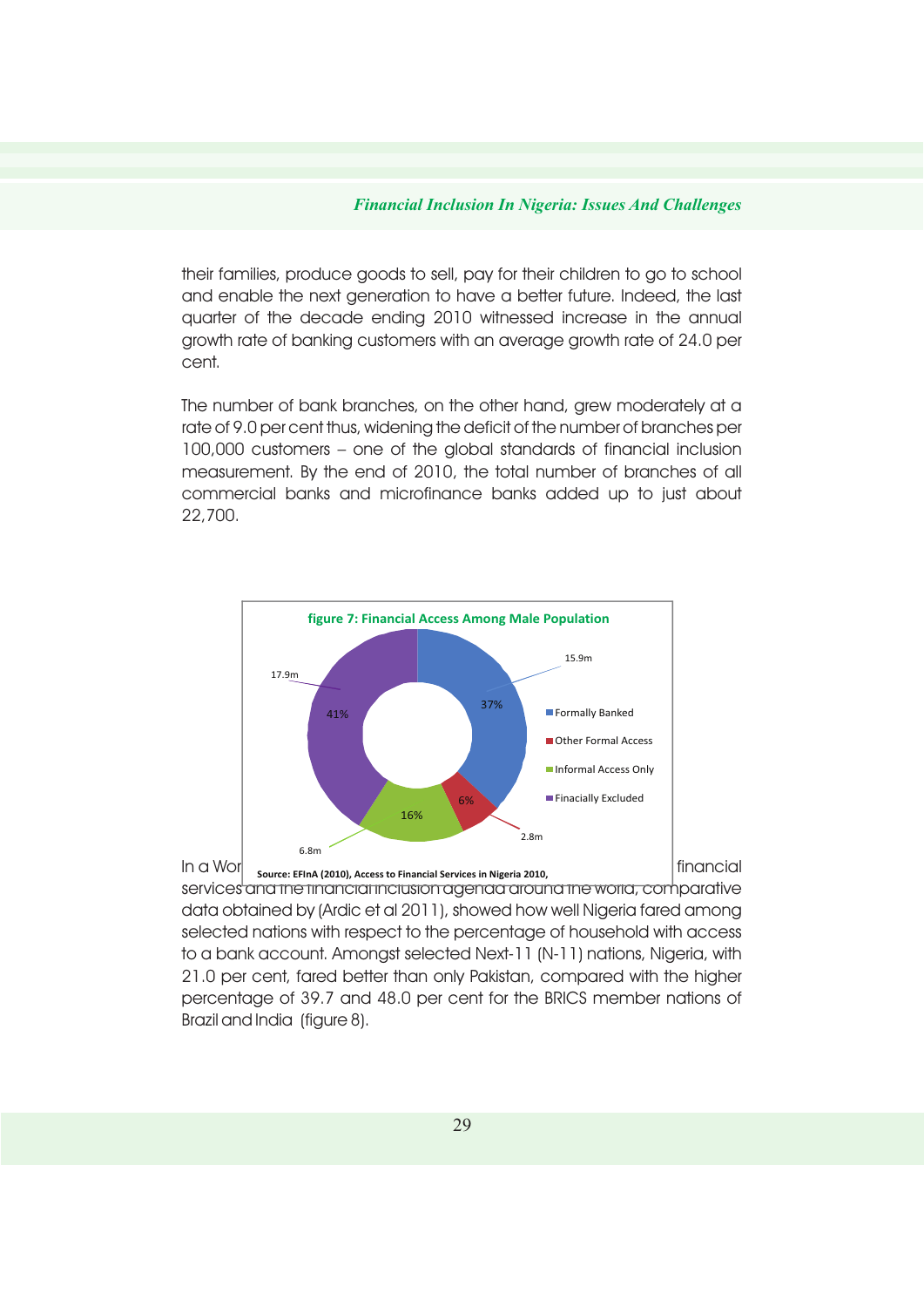

(EFInA) in 2011 indicated that the average number of customers served per branch of Nigeria bank has remained at a mere 4,600, in contrast to 10,800 in Tanzania. Going forward, with the deployment of new infrastructure by the banks in the country, Nigeria banks are projected to have the capacity to serve additional 36.4 million more customers.

With the increased attention and activity by both the monetary authorities and the general government, appreciable progress has been made in the efforts at improving the financial inclusion rate in Nigeria. The various efforts had shown clearly that large number of persons, especially the people living outside the urban areas (rural and semi-urban areas) do not have access to formal financial services but resort to the costly and insufficient informal sources. On the other hand, the formal sector has not been expanding rapidly enough to meet up with the volume, location and offerings that take care of the masses. The FSS 2020 document has it that the unbanked belong to the low and middle income groups earning between USD500 and USD5,000 and that from 2000 to 2009, the share of households in this group increased from 68.2 per cent to 80.7 per cent. This portion of the society, according to experts, is a group that cannot be ignored as enormous amount of resources can be mobilised from the group and channelled to productive activities in the economy.

From the foregoing, it is clear that while the depth and robustness of the financial sector determine the extent to which majority of the populace will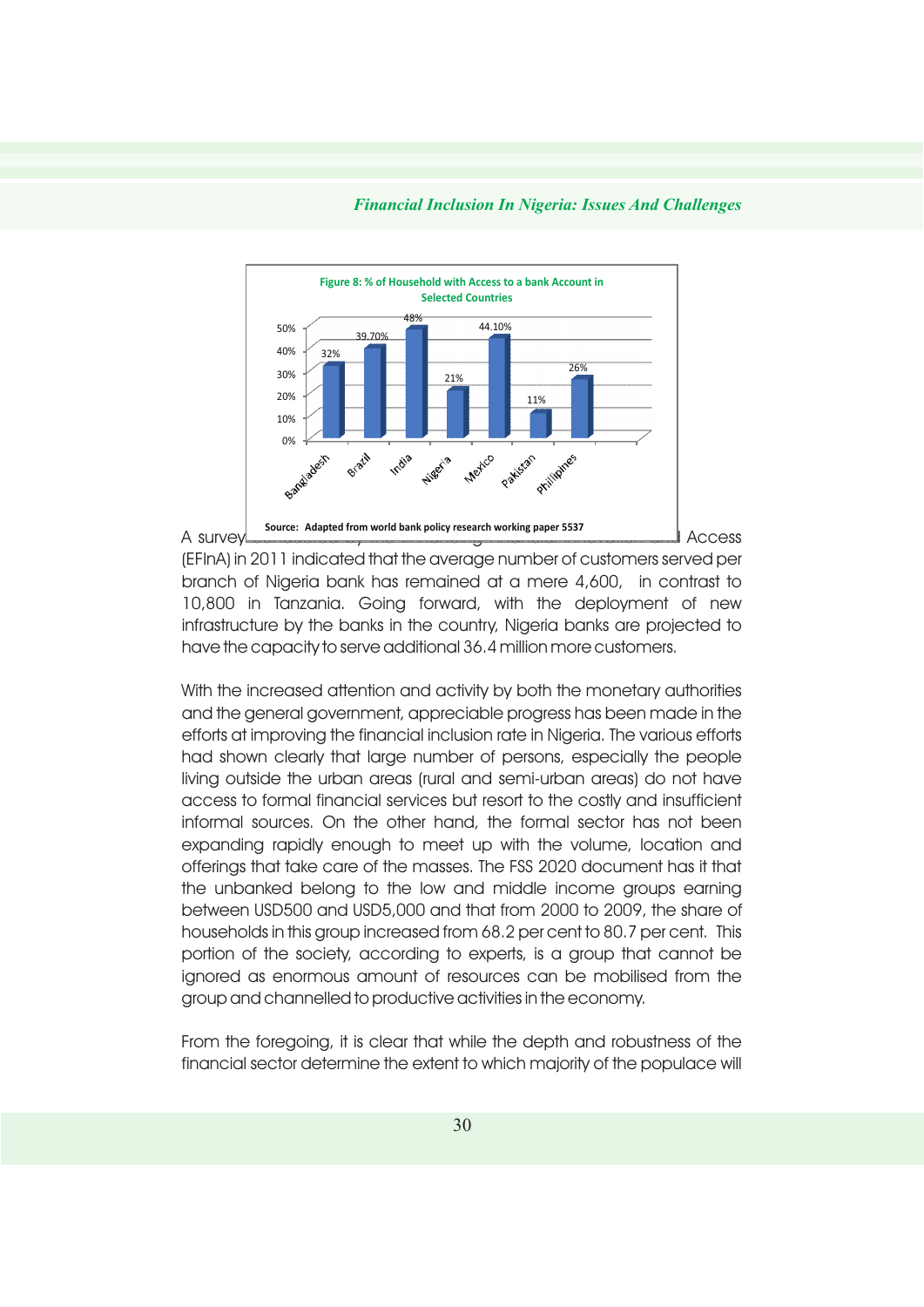be financially included or excluded, the economic condition of the populace represented by their income earning capacity is a critical factor that determines an economic agent's eligibility to be financially included. In other words the fortune of the populace as determined by their general income and prosperity level remains a critical determinant of the eligibility and ability of any agent to be financially included or excluded.

#### 5.0. ISSUES AND CHALLENGES

Anecdotal evidence has shown that only 46 per cent of the world adults as having access to financial services. Improving the global average level of financial inclusion has, therefore, become a global challenge. According to (Moghalu, 2011), the dearth of access to financial services by billions of adults all over the world poses serious challenges to global economic growth and development.

The challenge of inadequate financial inclusion is not just for the developing economies alone, from the emerging to high-income countries, government conceive and implement policies that seek to ensure majority of the population become financially included. "Beyond the nonrobustness and inefficiencies of the financial system which contributes to the act of being excluded or included, the more fundamental issue of suboptimal macroeconomic environment in the form of low income capacity and pervasive poverty level among the populace has played a more critical role of eroding the eligibility of the bulk of the financially excluded" (Moghalu, 2011). Specifically, he noted that the major challenges within the general economic conditions have manifested in the forms of:

• A major challenge in the financial inclusion process is how to ensure that the poor rural dwellers are carried along considering the lack of financial sophistication among this segment of the Nigerian society due to the general low level of financial literacy. Majority of the estimated 40 million financially excluded Nigerians lack knowledge of the services and benefits derivable from accessing financial services, while staff of the service providers often display lack of adequate understanding of the services and so unable to educate effectively. In fact sub-optimal outcome from attempts to increase customer awareness is reflected in the lack of appreciable progress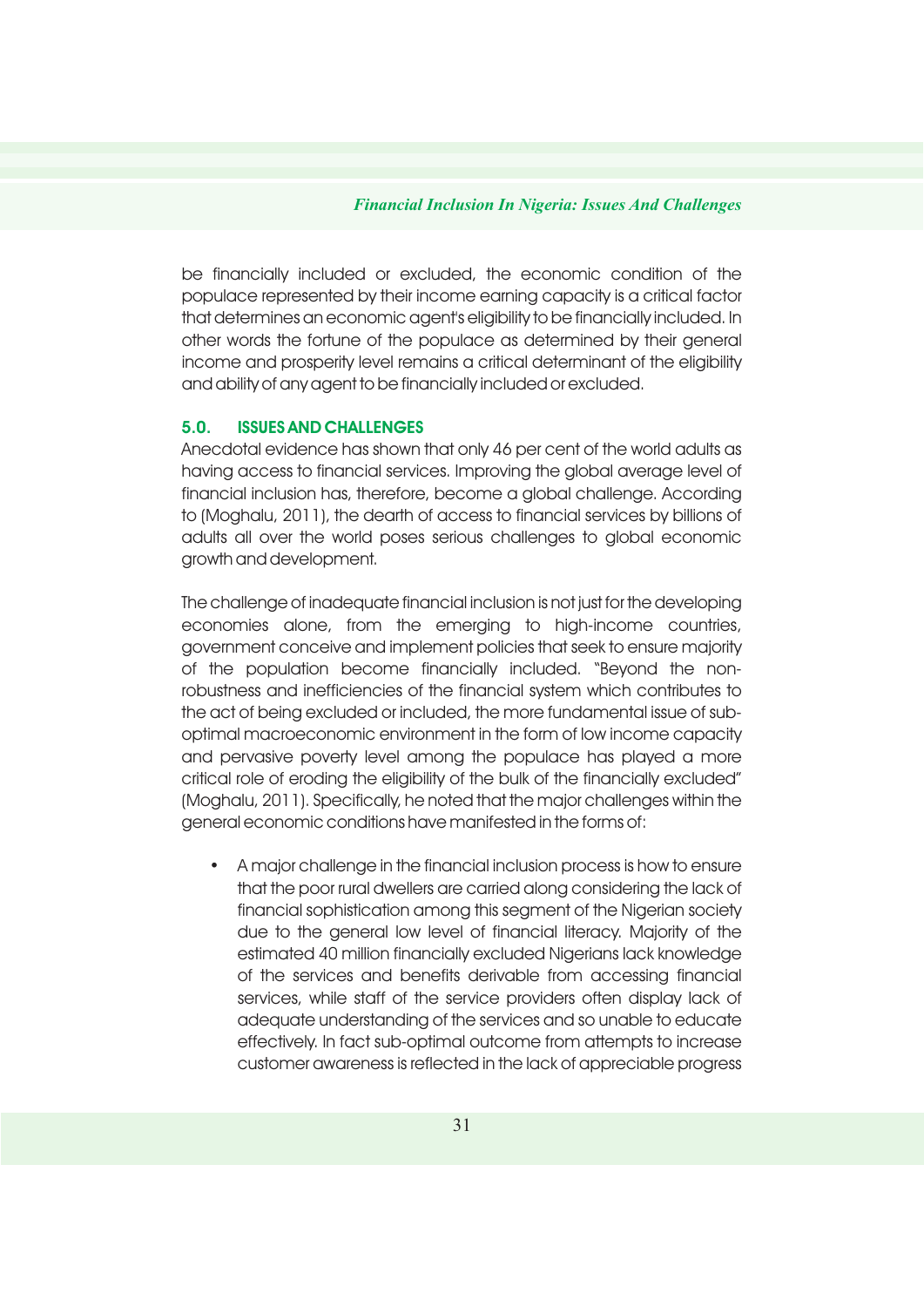in the literacy level of the populace. This has remained a major impediment to the progress of the financial inclusion as a result process.

- Another major challenge, especially from the part of growing saving is the inability of the populace to save as a result of double digit inflation in the economy, with its attendant effects on real interest rate and continuous loss of money value. The disincentive negative real interest rates obviously have made potential savers remain with other non-bank avenues for savings.
- There is also the challenge of increasing poverty. Though the economy has been reported to have grown at an average of 7.0 per cent between 2009 and 2011, unemployment rate continue to increase while progress on many of the povertyreducing Millennium Development Goals has been slow.
- The uncompetitive wage levels, particularly in the public sector where a large number belong to the low-cadre means that these groups are excluded financially. Though their salaries are paid into the bank but the personnel only visit the bank once in a month to collect their salaries with little or nothing to save.

Agreed that much has been done thus far and that the Central Bank of Nigeria and deposit money banks are currently implementing various policies and processes designed to enhance financial inclusion in the country, there exists a couple of fundamental issues which remain critical for any appreciable progress to be made.

Empirically, despite readiness and enthusiasm of the excluded be included, lack of awareness, low-income/poverty and proximity are the major barriers that prevented people from accessing services of banks, microfinance institutions and non-interest banks among other formal channels.

Majorly this bottom of the pyramid (low-income financially excluded) populace also face the issue of stringent and restrictive documentation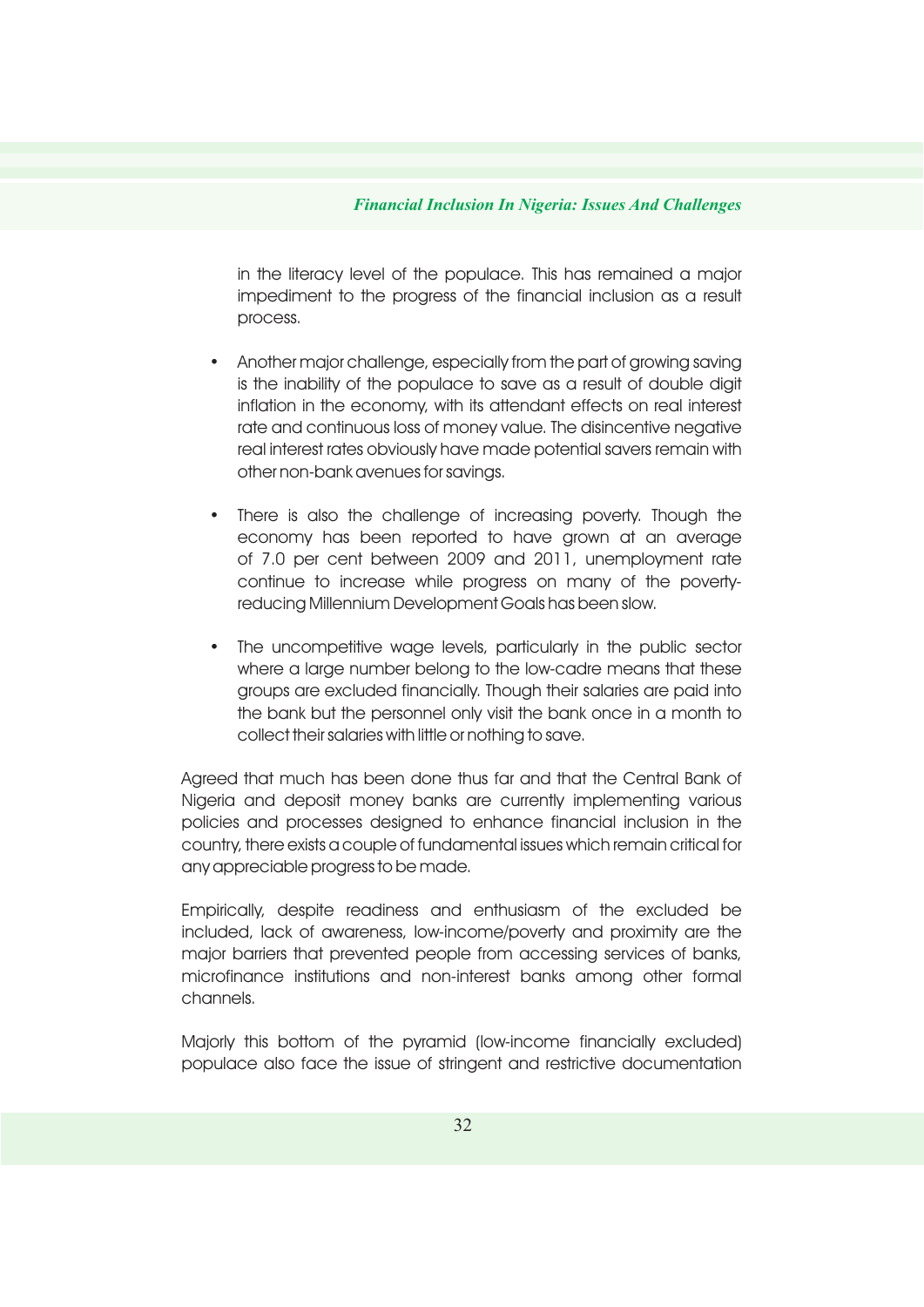requirements by the financial institutions in the country. The Know Your Customer (KYC) procedures mean that the deficient and grossly inadequate documentation holdings of the low income and largely informal sector operators/members will prevent them from being able to access the financial system. The inability of a large portion of the excluded group to meet the basic identification requirement and absence of functional unique identifier identity management system remain a fundamental impediment for high financial inclusion rate to be achieved. However, this particular challenge is currently being addressed by the Bank through the tiered approach which aims at relaxing some of the stringent requirements of the KYC procedures for the low-income financially excluded.

Also of great concern is the largely inefficient e-channel service of most of the deposit money banks. The various e-channels and applications such as ATM, POS and mobile banking platforms that are supposed to facilitate electronic transactions have remained deficient in most cases. ATM card requests stay untreated for weeks and months, while most subscribers to internet and mobile banking platforms complain of poor services. This challenge manifest itself generally in form of inadequate financial infrastructure especially in the rural areas where the bulk of the financially excluded are found and therefore limits options for accessing financial services.

Policy makers have tended to be more concerned with ultimate inclusion as the objective whereas there are more topics under the final inclusion objective which are critical to achieving the various ingredients of financial inclusion. The reason for this is not far from the fact that unlike the developed and high income economies where a higher level of inclusion was already achieved, there is need for a detailed and holistic approach. Financial inclusion is concerned with the entire financial services and not just the banking sub-sector. It involves the other services in the entire financial system like insurance, mutual funds, financial markets, credit services, government to citizen services, among others.

Financial literacy rate is low, particularly among the rural dwellers making banking and other financial services difficult for the operators. In addition,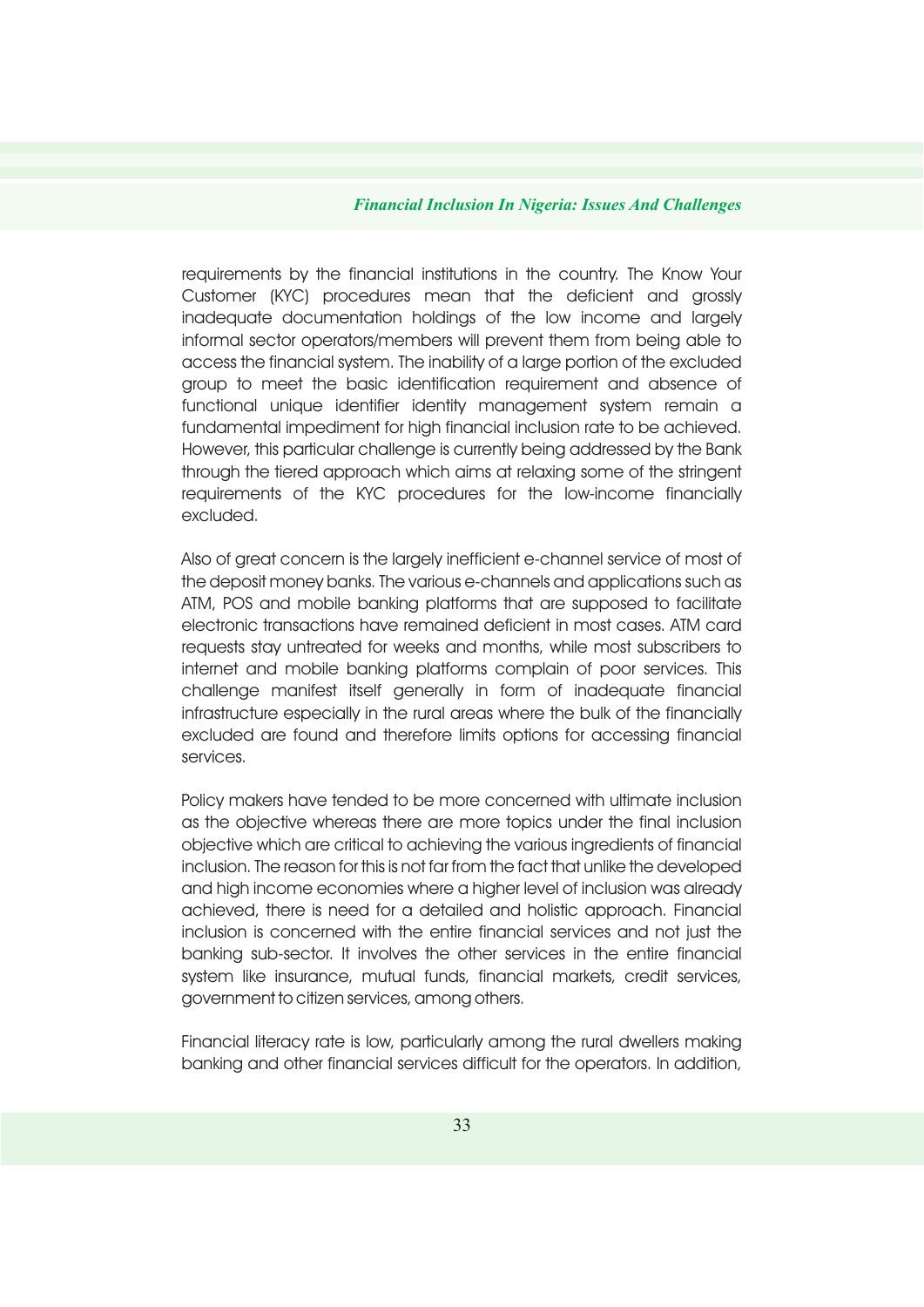information and telecommunication knowledge is still low in the country, making access to financial services difficult. Inadequacy and inappropriateness of awareness campaign sometimes inhibit the level understanding of financial transactions and ability of the illiterate to take advantage of the possibilities in financial services. Critical to awareness is the difference in language of the target population and the language of education and therefore reduces effectiveness of communication. An uniformed population cannot effectively use financial services.

There are increasing reasons why every nation should strive hard to deepen financial inclusion. The business perspective remains very compelling, particularly in the Nigeria environment. The mass retail market, which consists of Nigerians with monthly income of between N6,000 to N40,000 have a combined monthly income of N590 billion, compared with N570 billion monthly income for all other income groups. The former segment is not captured in the financial system. It is therefore obvious that being able to capture this segment into the financial system offers enormous amount of cheap investible funds that will go a long way to be a game-changer in the robustness of the nation's financial system and increased availability of credit at lower cost.

#### 6.0. THE WAY FORWARD AND CONCLUSION

#### 6.1. The Way Forward

The clear fall out of the latest global economic and financial crises of 2007- 2008 together with the danger of another crisis, arising from the impending threat of the protracting Eurozone debt crisis has called for concerted efforts around the globe towards fortifying the financial markets. Financial inclusion has emerged as one major approach by policy makers to strengthen the financial sector and improve its ability to successfully wardoff and reduce the possible effects of any subsequent financial crisis. It is believed that increased financial inclusion will expand the capacity of the financial markets and thus, make it able to withstand any local, regional or global economic shocks. In view of the intricacies and expertise required, financial inclusion strategies should now focus more on instituting a systematic approach, which aligns roles and responsibilities with institutions and frameworks to guarantee continuity, sustainability and efficiency.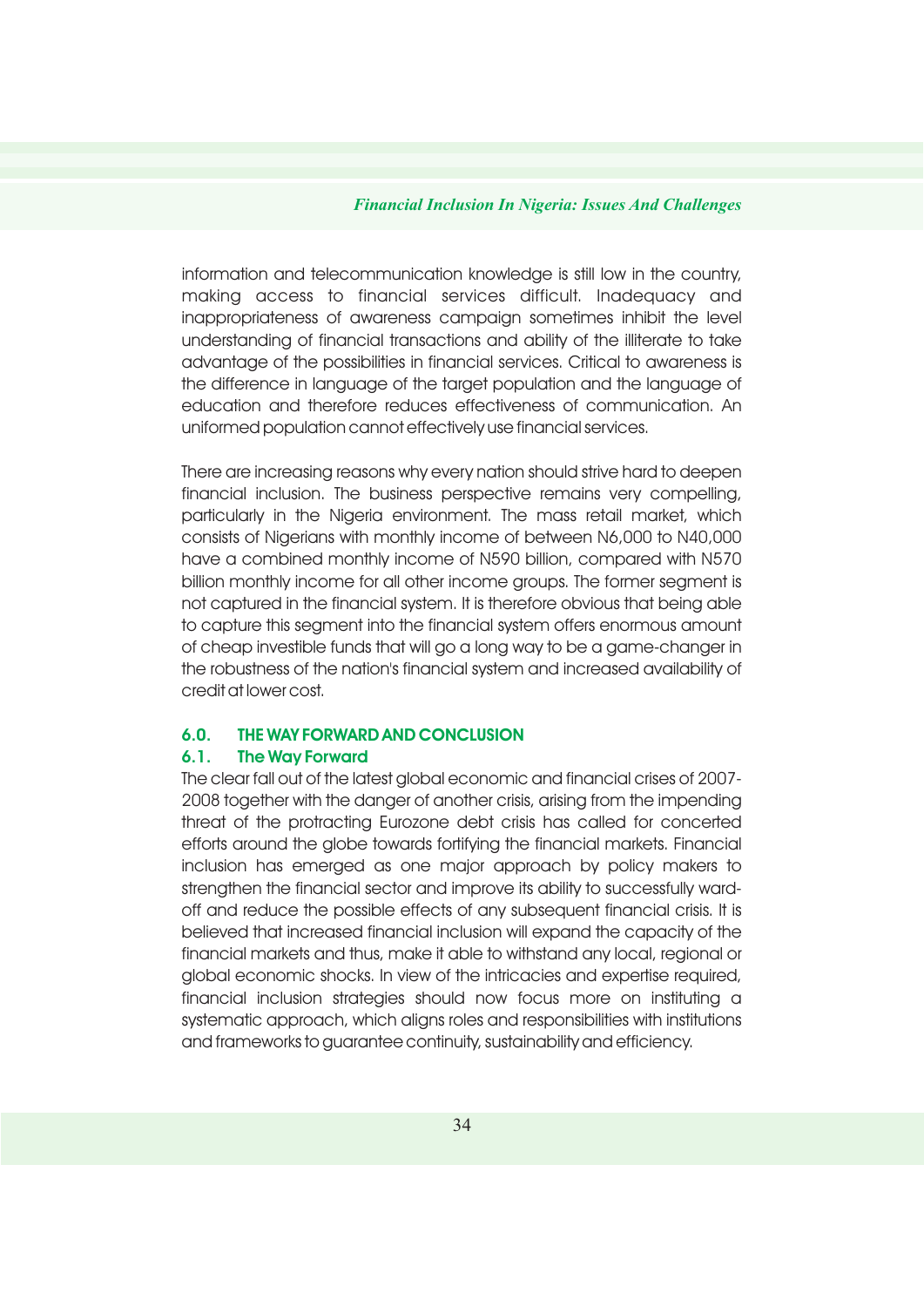#### Role of Financial Regulator

In the consultative group to assist the poor (CGAP) financial access 2010 survey, consumer education and protection were identified as the two most reported responsibilities of regulators. Financial literacy and consumer protection are targeted at ensuring that users of financial services are not unduly exposed to extortion and abuse. Improved literacy level among consumers and a strong consumer protection system reduces greatly, distortions in the market information available to consumers. This will consequently lead to healthy competition, increased transparency and improved access in retail financial markets. The regulator, especially in developing countries like Nigeria, will do well to embrace not only coordination and constant consultation with private partners and financial institutions, but also actively engage more frequently in implementation. Such pragmatic role should include cross-cutting initiatives, ranging from information campaigns like creation of virtual web; inclusion of financial literacy in school curriculum and training of school instructors as well as tight disclosure policy and robust dispute resolution framework. These activities, as an integral part of the financial literacy programme, should span several departments, agencies in the financial markets and ministries, including the informal sector. The Consumer Protection and Financial Policy and Regulation Department in the CBN should provide the strategic lead on financial inclusion issues. In addition, the relevant Departments should be saddled with the responsibility of investing heavily on research programmes that would help improve financial education and protection. Other activities that should be specifically under the purview of regulators include the setting-up and owning of the financial inclusion strategy document and implementation of the reforms, regulation and promotion of microfinance institutions and activities that would promote rural finance in the country.

#### Role of Banks

The role for banks in the financial inclusion process is pivotal and cannot be overemphasised. In fact, there is the general believe that financial inclusion process is not possible without the banks. There are views also that only an inclusive financial system will promote financial inclusion while the banks remain the critical agent of achieving this through the provision of efficient and key financial services. Hence, most countries today formulate their financial inclusion strategies in a manner that growth in rural areas should be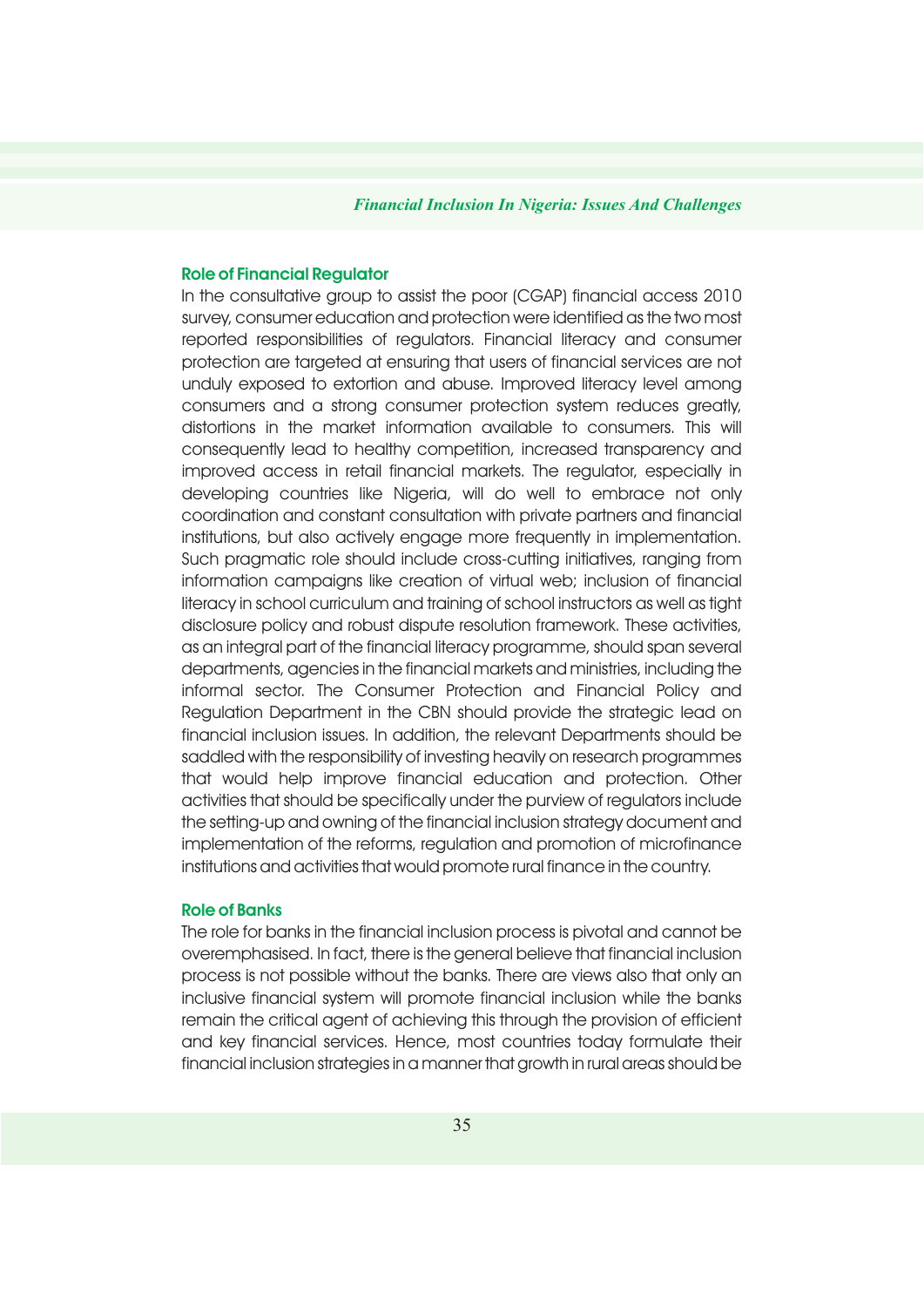facilitated by banks. It is therefore pertinent that the banks should take steps to properly play their roles in the financial inclusion process. Banks in Nigeria are therefore expected to build capacity in order to adequately support and propel the growth of financial inclusion in the country. Building capacity will include training and equipping of staff with the necessary skills, particularly in the area of rural development financing. Other processes of building bank's capacity to support and enhance financial inclusion include the use of grants and special funding to seek for innovative ways of getting services to customer so as to reduce transaction costs, improve and optimize the use of existing infrastructure and delivery structures rather than creating new and costly ones. Banks should seek to adapt or introduce new financial products, and where appropriate, invest well in technological research, especially in areas of financial transaction dynamics and needs of the rural areas/informal sector.

#### Role of Government

A favorable legal environment for lending may enable banks to operate more profitably through lending and grow eventually leading to expansion of banking services. Government role is more of creating the enabling environment for the operators and the consumers to relate and interact in a mutually beneficial way. Specifically, working through the regulatory organ, the government needs to strengthen land and property registries as well as enhance the transparency and efficiency of court systems. Other specific steps the government need to implement include government's continued payment of interest rate subsidies for agricultural lending in favour of the agricultural sector, and promotion of investment in communications, physical infrastructure, and services, particularly power and education. The creation of commercial courts to handle banking related cases, particularly loans, for easy dispensation of justices would be a welcome development as such cases are currently unduly delayed in the conventional courts.

#### Role of the Informal Sector

The peculiarities and characteristics of the target population for financial inclusion has shown over the years that the structures and platforms of the conventional banks and non-bank financial institutions are inappropriate and inadequate to successfully capture the financial needs of the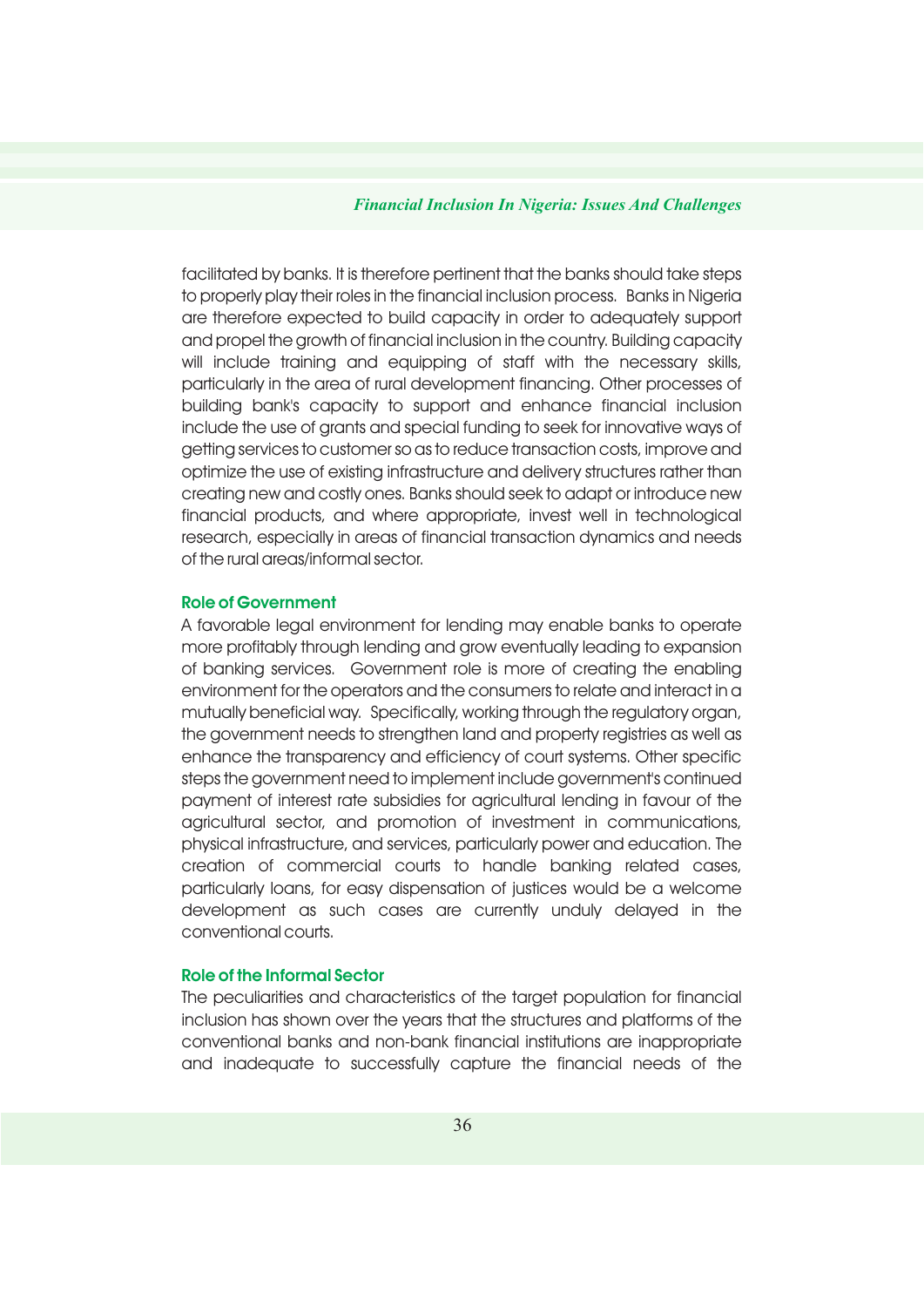financially excluded low-income and rural group. The informal sector could be a range of voluntary organisations, including community groups, private clubs, faith groups and tenant or resident groups and could also take the form of mutual, community interest groups, trade organisations, industrial and provident societies and charitable organisations.

In most part of the emerging economies like the BRICS and even in the conservative developed economies, voluntary organisations, community groups and social enterprises are fighting inequality, creating a better environment for people to live and making people's lives better. These institutions have clearly become veritable agents of social and economic regeneration. They are known to help the financially excluded have free access not only to funding but also to the advices they require and in the way that suits them. The informal sector, as an aggregation of the common people (the majority poor) and the government (as an organ of the society responsible for guaranteeing social and economic welfare of the entire populace), both share common interest in some areas and this has further accentuated the need for partnership between the two. Indeed, the informal sector:

- Provides an opportunity for the common man to have a say in the issues that affect their lives and this is in agreement with the objective of the government, especially in a democratic dispensation to support a vibrant and civic society, enabling people to better participate in solving local and national issues;
- Is made of groups that come together and thrive largely on volunteering and self-help and this helps to build a closely knitted and strong community life. This complements the government's objective of promoting greater number of levels of shared actions within the community and amongst diverse sections of the society; and
- Provides social enterprises such as poverty self-help groups, trade associations, and market groups etc. all of which have helped in recent times to create new ways of delivering social and environmental benefits through business approaches. Their activities have helped to deliver financing and economic empowerment as a public good in line with the government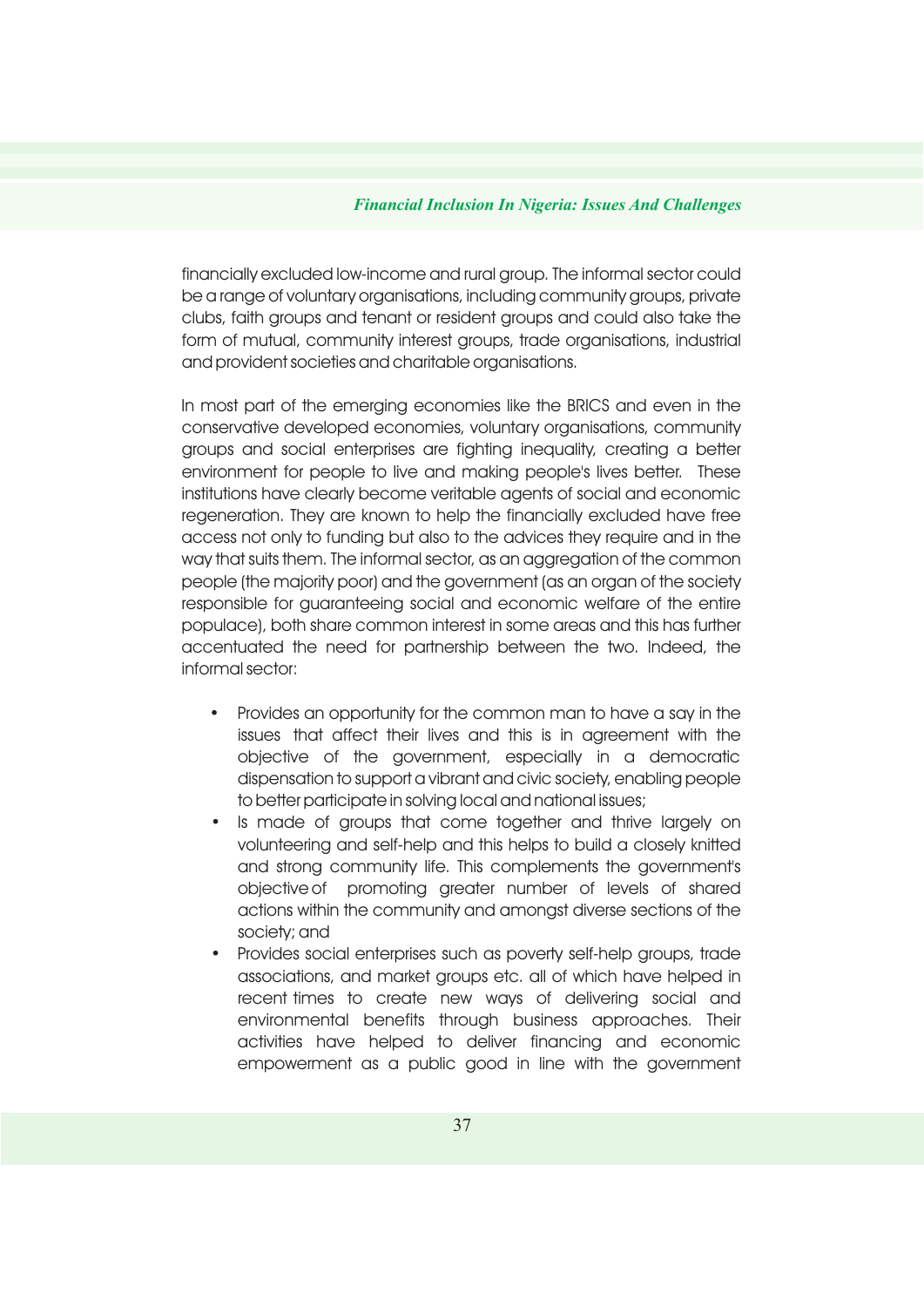objective of ensuring equity and equality among the populace in terms of equal access to economic opportunities and social welfare.

Government therefore has a critical role to set out measures that will not only promote the value of these social enterprises and improve the provision of information and advice to social enterprises, but also enable access of these social enterprises and groups to finance for their effectiveness. Some of the specific steps needed to achieve this include legal reforms that will ease and promote the establishment of such groups and simplify their regulations. It is important that the government, policy makers and regulators put in place measures in the form of a new framework that will grow this partnership between the informal sector and government. Such relationship will definitely go a long way not only to give opportunity to improve the society, sustain the environment and establish new forms of enterprise but also assist in building and strengthening a prosperous, stronger and equitable society.

#### Role of Technology

The ability of banks and other financial institutions to take advantage of the huge untapped potential in the smaller towns and cities and provide them with the required type and form of financial services poses a big challenge. Banks should make it a priority first to deploy core banking solution (CBS) that will support the volume and form of services required to capture the low income and rural population. The next step would then be not just to deploy but also sustain a multi-channel approach using handheld devices, mobiles, cards, micro-ATMs, branches and kiosks, with appropriate structures to ensure seamless integration with the banks' CBS. On the part of the government, appropriate policies should be implemented to encourage and facilitate technological research and innovation that will make financial services not just easily accessible but also cheaply available.

In a related development, Government and banks would need to move away from the attitude of viewing the objective behind financial inclusion as a national social responsibility or charity activity, but should begin to look at it more as a profitable business opportunity and an enabler of development.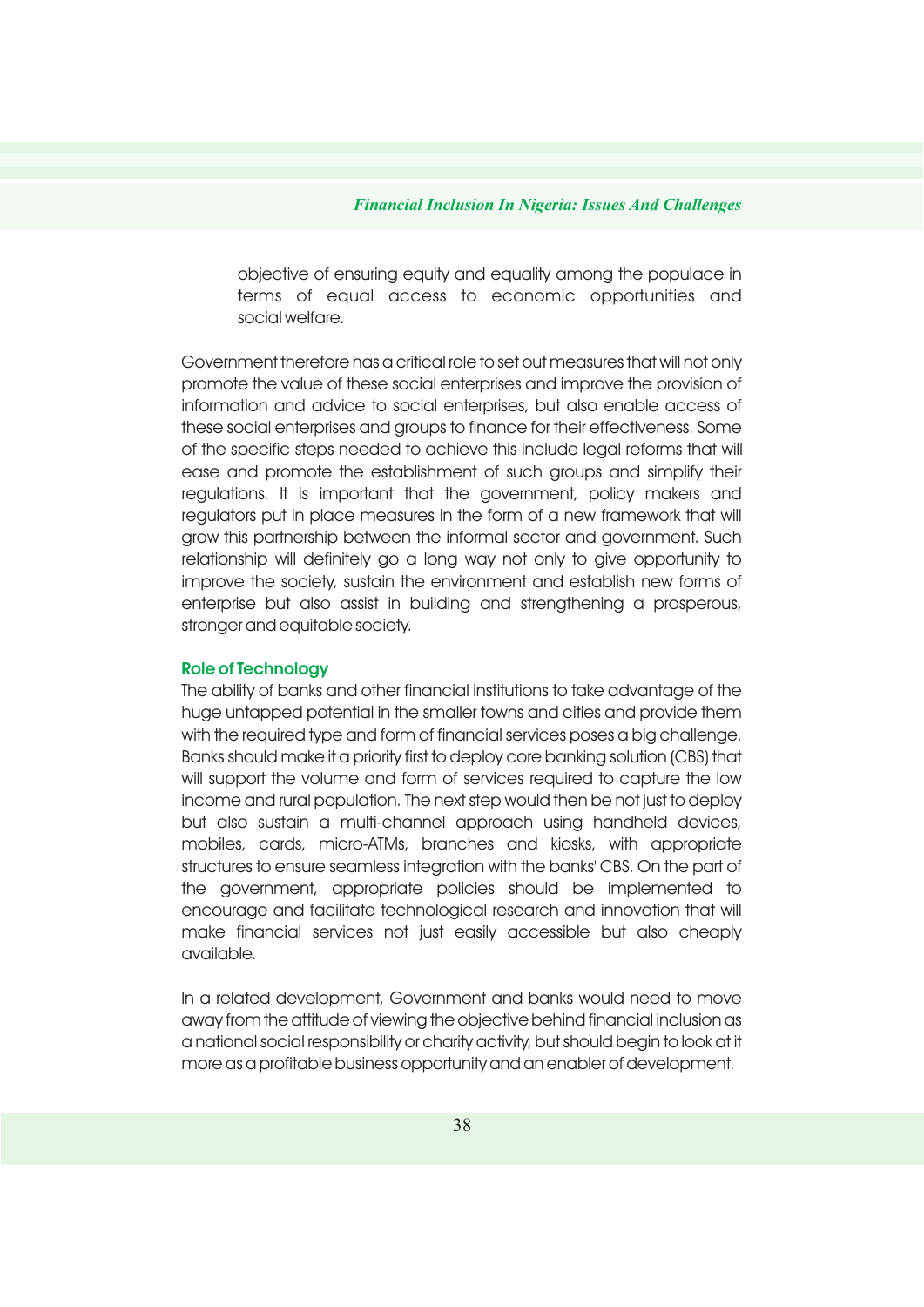#### 6.2. Conclusion

There is global consensus on the importance of financial inclusion due to its key role of bringing integrity and stability into an economy's financial system as well as its role in fighting poverty in a sustainable manner. It is more pertinent in the case of Nigeria as a developing nation to use financial inclusion as a platform not just for growing the financial sector but more as an engine for driving an inclusive economic growth.

Greater financial inclusion is achieved when every economic activities, geographical region and segments of the society have access to financial information, financial assistance, financial services and financing with ease and at minimum cost. This helps to promote balanced growth through its process of facilitating savings and investment and thus causing efficient resource allocation from surplus sector/segments (unproductive) of the society to deficit sectors/segments (productive) of the society. By this process, financial transaction is made easy, income level and growth increases with equity, poverty is eliminated, while the economy becomes insulated from external shock.

It is important to note that as indicated in the various country experiences, the nature, form and challenges of financial inclusion differ between jurisdictions and as such cannot be addressed by a single product or technological innovation. The policy makers will have to realise that there is not a single pre-determined recipe for improving financial inclusion, and developing country policy makers are in the best position to evaluate their unique institutional, socio-economic, financial and political circumstances and pursue the strategy that best fits. In addition, from the varying country experiences, it is clear that a first major step towards ensuring financial inclusion is the political will of the government encapsulated in the creation of institutional and legal framework required for adoption and successful implementation of financial inclusion policy in any economy. It is on the basis of this frame work that financial service providers evolve, compete and thrive.

On the part of regulators and supervisory bodies, there is need for a consistent and coordinated effort at not only ensuring that the financial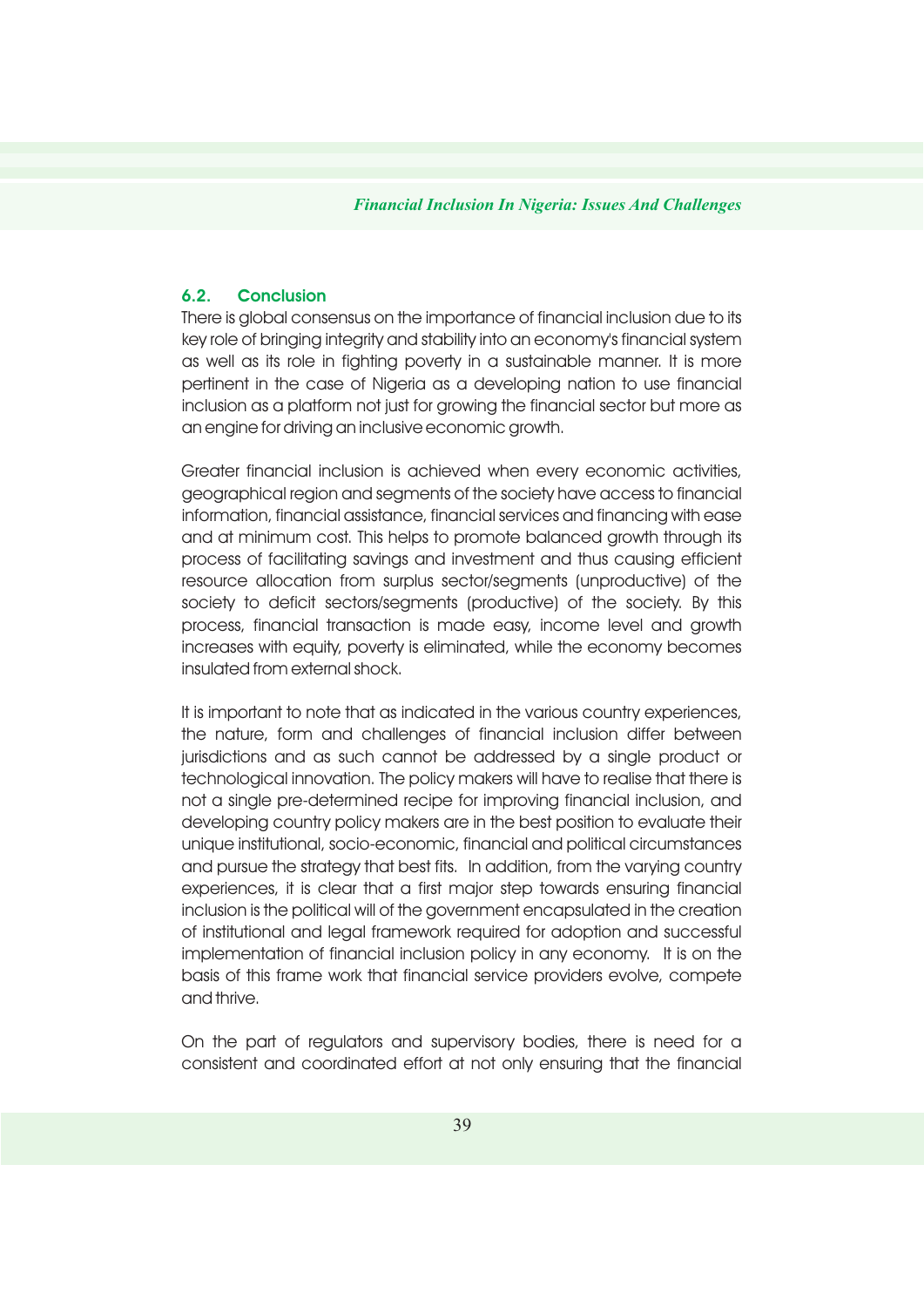institutions offer basic banking products at minimal cost through all their channels to most of the population but also promote consumer enlightenment and protection policy. Efforts must be made to close the huge gap/spread between deposit and lending rate to encourage savings.

Indeed, a fully-fledged financial inclusion will provide a gamut of financial services, though financial inclusion in a restricted sense can start with some financial services like electronic payment system. Particularly, mobile telephone penetration can foster economic growth, not only by facilitating financial inclusion, but also by consolidating the impact of financial inclusion on economic growth (Andrianaivo and Kpodar 2010). Through higher mobile penetration, it becomes easier to have access to deposits and loans. It indeed reduces the physical constraints and costs brought by distance and time. Community based micro-credit programme, self-help localised cooperatives, and government special targeted interventions represents the very basics platforms through which the poorest in the society can be easily introduced into the financial system. Sustainable domestic economic growth and development with pervasive income redistribution will help majority of the financially excluded populace to overcome poverty, increase income, save more and embrace formal financial service platform.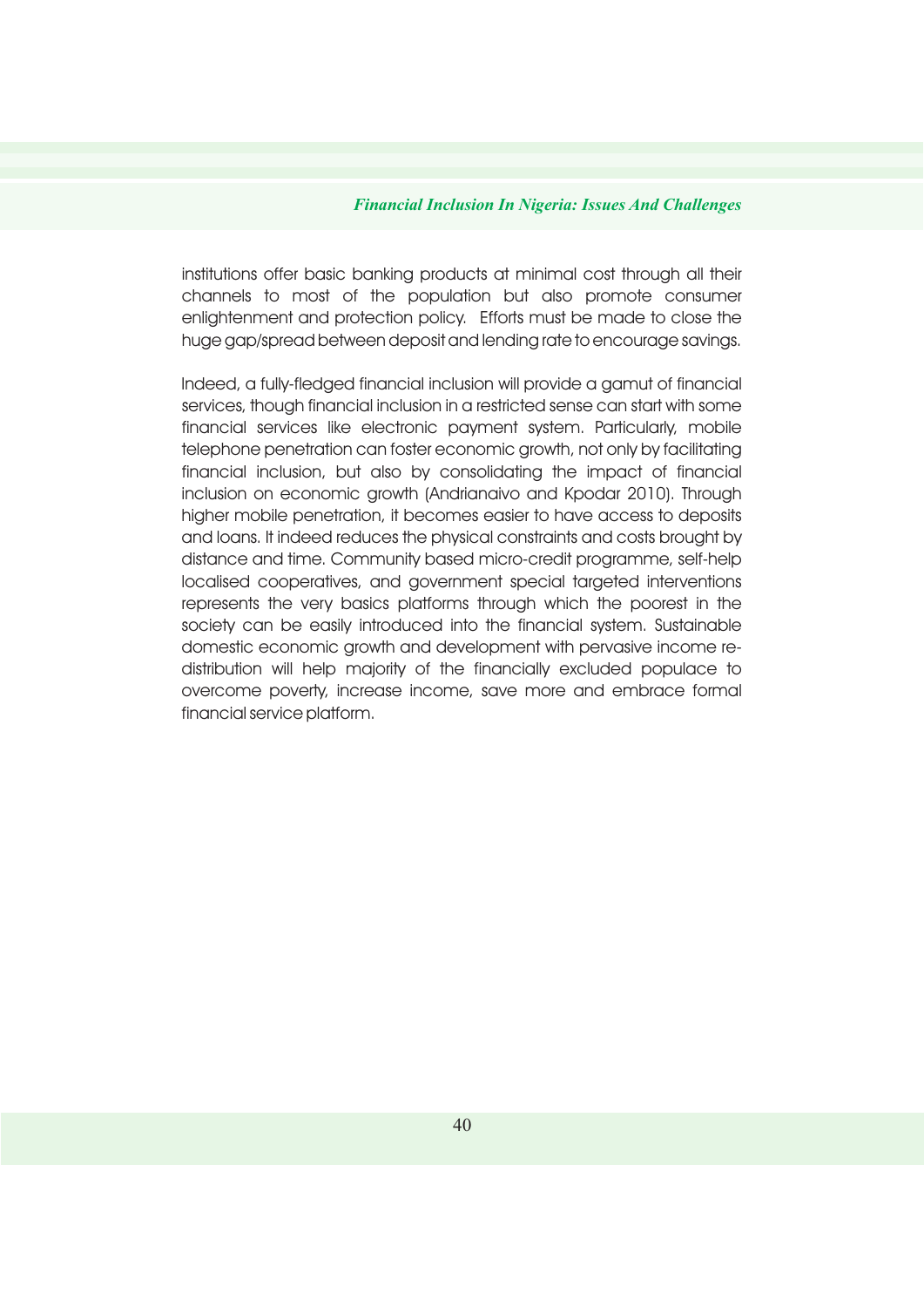#### **References**

AbdulRaheem, A. (2001): "Rural Banking and Savings Mobilisation in Nigeria". Article in the University of Ilorin Journal of Business and Social Studies.

Alliance for Financial Inclusion (AFI) (2010): The AFI survey on financial inclusion policy in developing countries: Preliminary findings.

Alliance for Financial Inclusion (2011): "The G20 Principles for Innovative Financial Inclusion; Bringing the Principles to Life – Eleven Country Case Studies."

Andrianaivo, M and Kpodar, K (2011): "ICT, Financial Inclusion, and Growth: Evidence from African Countries" IMF Working Paper WP/11/73.

Ardic, O. P, Heimann, M and Nataliya, M (2011): "Access to Financial Services and the Financial Inclusion Agenda around the world: A Cross-Country Analysis with a New Data Set".

Banco Central Do Brasil (2010), "Report on Financial Inclusion" a report of the financial inclusion project in Brazil.

Bank Negara Malaysia (2010): "Overview of Financial Inclusion in Malaysia: Policies, Initiatives and Measures" Presentation at ADBI- AFDC Seminar on Financial Inclusion.

Bashir Umar (2011): The Islamic Finance Option to Financial Inclusion. Paper presented at workshop on Microfinance and financial inclusion in Nigeria.

Breckland Council (2009), "Financial inclusion strategy and Plan 2009-11"

Carlos Gustavo Cano (2011): "Financial Inclusion in Emerging Markets: Challenges and opportunities" Presentation at the 2011 Indian Institute of Finance (IIF) Spring Membership Meeting at New Delhi, India.

Central Bank of Nigeria (2004): "CBN Annual Reports 1980-1994."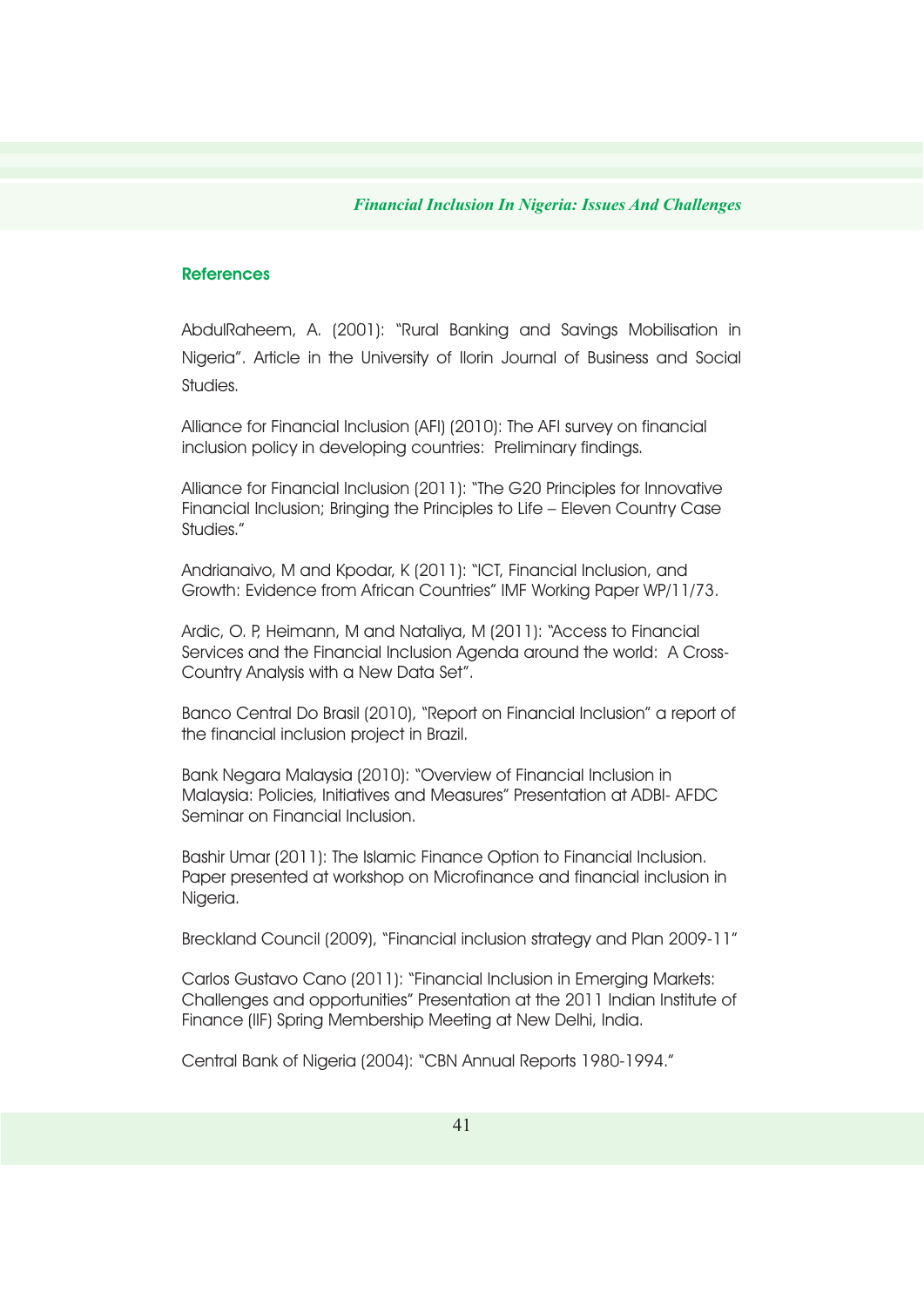Central Bank of Nigeria (2004): "CBN Statistical Bulletin 2003".

Central Bank of Nigeria (2012): "National Financial Inclusion Strategy" Summary Report.

Centre for Financial Inclusion (2010): ACCION International, "Financial Inclusion: What's the Vision?"

CGAP, World Bank, (2010): "Financial Access 2010: The State of Financial Inclusion through the Crisis".http://www.microrate.com/financialacces

Chee-Keong, C. and Sok-Gee Chan (2010):" Financial development and Economic growth: A review". A publication in the African Journal of Business Management. 04/2011; 5:2017-2027.

Christine Largade 2011 "It's Time to showcase a Confident Continent". Fore statement ahead of visit by the IMF Managing Director of the IMF to Selected African Countries.

EFInA (2010): Access to Financial Services in Nigeria 2010, Survey

E-PPAN Advisory Committee on Financial Inclusion in Nigeria (2010): "Financial Inclusion: Using Card to Capture the Bottom of the Pyramid in Nigeria". White Paper from E-PPAN Advisory Committee on Financial Inclusion for Nigeria Using Payment Cards.

Ernst & Young (2011); "A new era of customer expectation - Global Consumer Banking Survey 2011."

Ghazi, B. and Mohamed, T. (2003), "The Causality Issue in the Finance and Growth Nexus: Empirical Evidence from MENA Countries."

Hajara Adeola (2009): Islamic Finance: The Answer to Financial Inclusion In Nigeria -A Presentation at EFInA Conference, JULY, 2009.

HM Treasury (2004): "Promoting Financial Inclusion in the UK"

HM Treasury (2007), "The future role of the third sector in Social and Economic Regeneration: Final Report."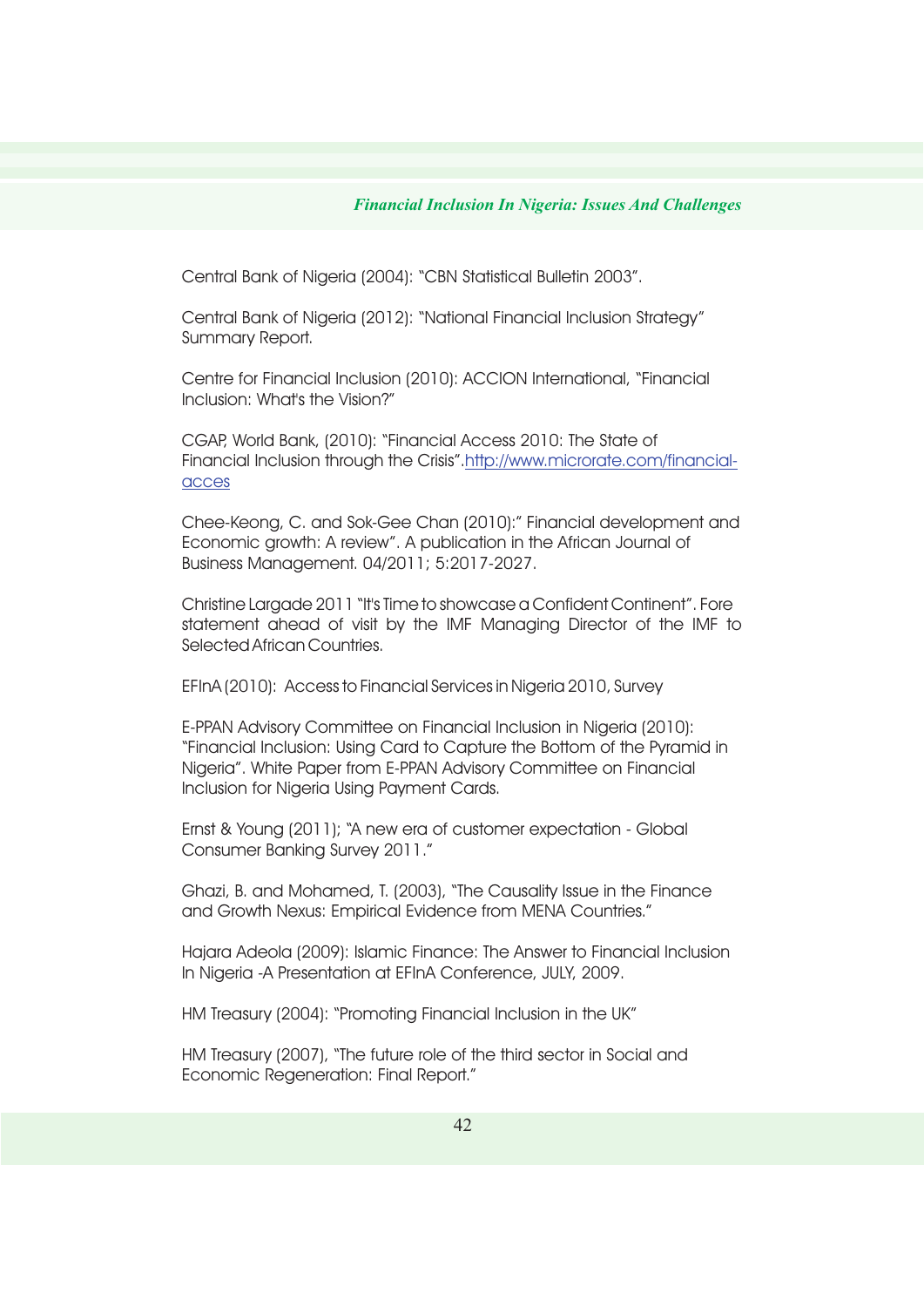Jerry Buckland (2005), "Barriers & Opportunities to Financial Inclusion: Theories & Evidence from a Winnipeg Study."

Martin Oluba N., (2008): "Basic Thoughts on Reversing the Trend of Financial Exclusion in Nigeria." – Article published in the Economic Reflection Journal, Volume B. No. 21. Aug. 2008.

Mihasonirina, A. and Kangni, K. (2011): "ICT, Financial Inclusion, and Growth: Evidence from African Countries." IMF Working paper WP/11/73.

Modupe Ladipo (2010): Nigerian Retail Finance Landscape Innovation Forum, August 10, 2010.

Moghalu K. C. (Dr), (2012), "The challenge of financial inclusion: The Nigerian perspective" Being text of remarks at the 2011 global policy forum of the Alliance for Financial Inclusion (AFI) at Riviera Maya, Mexico on September 28, 2011.

Mohan, R. (2006): "Economic growth, financial deepening and financial Inclusion". Address at the Annual Bankers' Conference 2006, at Hyderabad on Nov 3, 2006.

Mwangi, K.S. & Njuguna, N.S. (2009): "Expanding the Financial Services Frontier: Lessons from Mobile Phone Banking in Kenya. http://www.brookings.edu/research/articles/2009/10/16-mobile-phonekimenyi

Ngugi, Benjamin and Pelowski, Matthew (2010), "M-PESA: Case Study of the Critical Early Adopter's Role in the Rapid Adoption of Mobile Money Banking in Kenya".

Nirupam Mehrotra et'al (2009): "Financial Inclusion – An Overview." occasional paper by the Department of Economic Analysis and Research, National Bank for Agriculture and Rural Development, India.

Obinna Chima (2011): "Financial Services Still Shallow in Africa". http://www.thisdaylive.com/articles

Okorie, A (1990): "Rural Banking in Nigeria: Determining the appropriate Policy Variables". A Research Report - African Rural Social Science Series, 1990.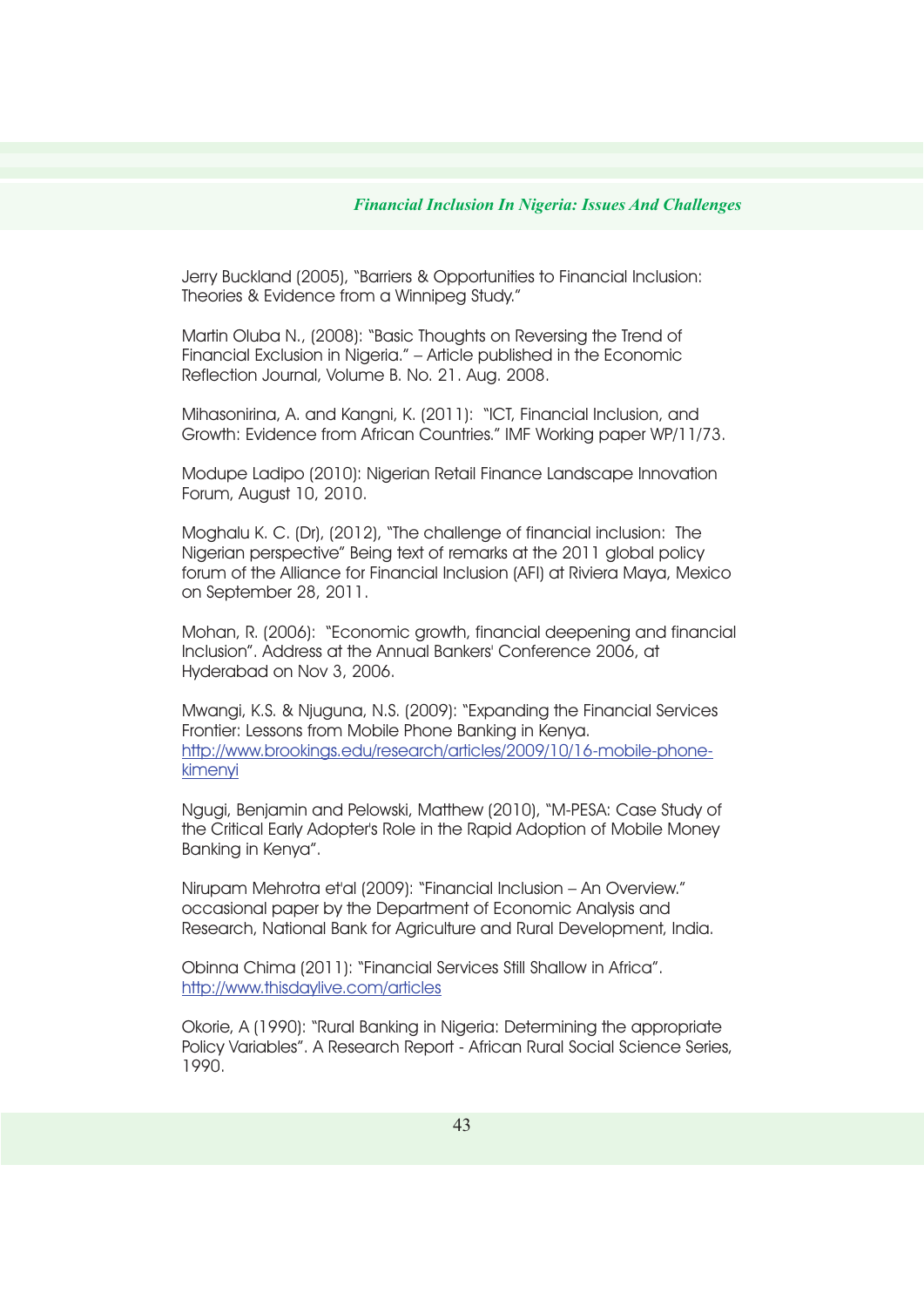Oya Pinar Ardic et"al (2011): "Access to Financial Services and the Financial Inclusion Agenda around the World - A Cross- Country Analysis with a New Data Set" – A publication of the World Bank Financial and Private Sector Development Consultative Group to Assist the Poor January 2011.

Pearce Douglas (2011) "Financial Inclusion in the Middle East and North Africa: Analysis and Roadmap Recommendations" World Bank Policy Research Working Paper, March 2011.

Peter Ondiege (2010): "Mobile Banking in Africa: Taking the Bank to the People". Article in Africa Economic Brief - Volume 1 Issue 8 December 2010.

Plymouth City Council (2009): "Financial inclusion: A multi-Agency strategy For Plymouth, April 2009 to March 2012.

Robert Stone (2010): Financial Services Landscape in Nigeria (Supply Side Study). http:// ww.efina.org.ng/media-centre/nigerianfinance-

Roland Berger Consultant (2011): "Financial Inclusion in Nigeria". A Strategy Document for financial inclusion in Nigeria

Sanusi L. Sanusi (2011): "Financial Inclusion for Accelerated Micro, Small and Medium Enterprises Development: The Nigerian Perspective" Paper presented at the 2011 Annual Microfinance and Entrepreneurship Awards.

Sarma, M. and Pais, J. (2008), "Financial Inclusion and Development: A Cross Country Analysis. "www.microfinancegateway.org/p/site/m/template.rc/1.9.50826/

Soludo, Chukwuma C., (2007): "Financial System Strategy 2020" – Presentation at the Stakeholders' Forum on the Nigerian Economy April 10, 2007.

Srinivasan, R. (2009): "Role of Banks in Promoting Financial Inclusion" Article posted on the website of Bharathidasan Government College for Women (Autonomous), Pondicherry University, Puducherry– November 28, 2009.